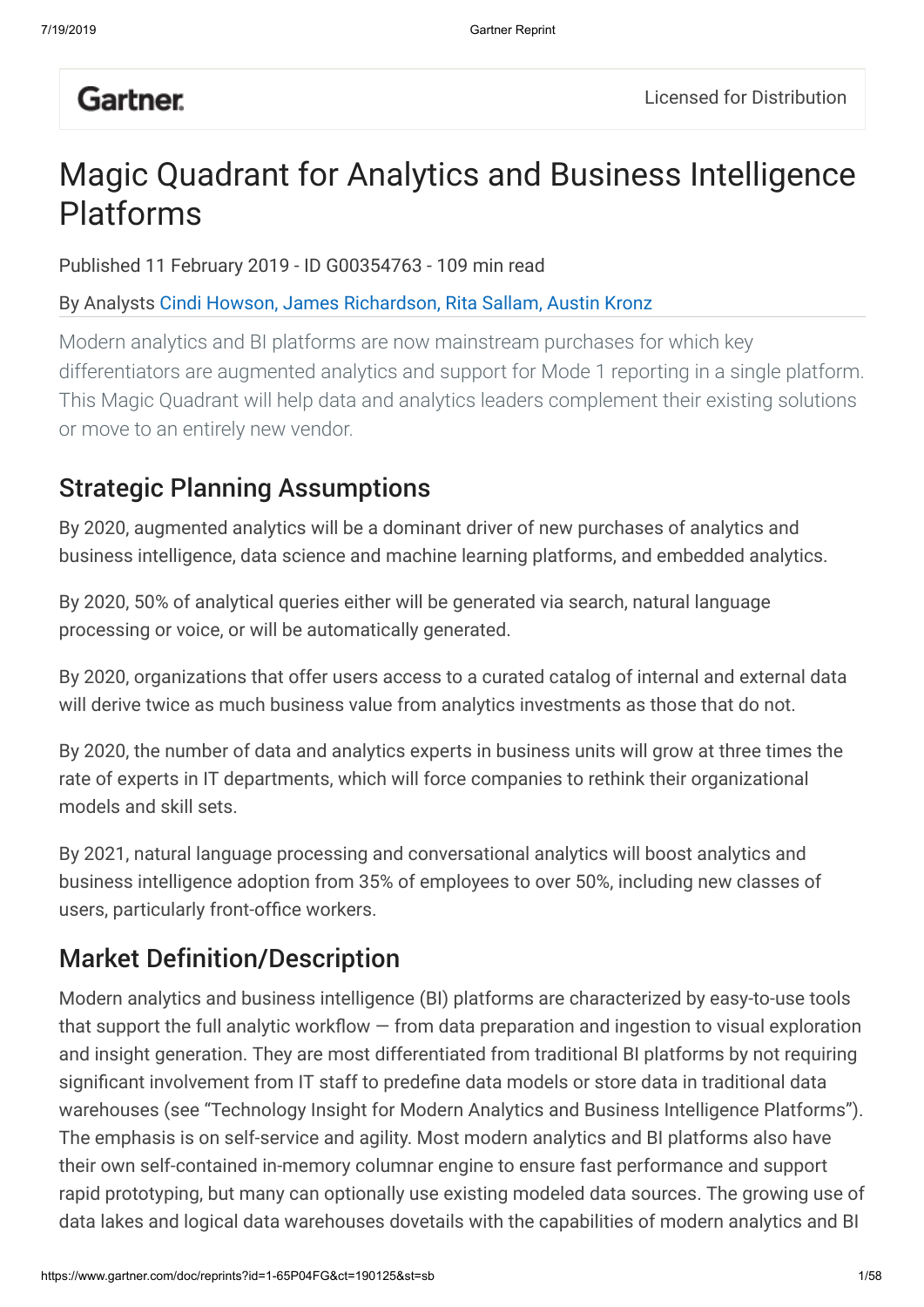platforms that can ingest data from these less-modeled data sources (see "The Practical Logical Data Warehouse: A Strategic Plan for a Modern Data Management Solution for Analytics").

The crowded analytics and BI market includes everything from long-standing and large technology players to startups backed by venture capital and smaller, privately funded software vendors. Vendors of traditional BI platforms have evolved their capabilities to include modern, visual-based data discovery that also includes governance, and more recently, augmented analytics. Newer vendors continue to evolve the capabilities that once focused primarily on agility, by extending them to enable greater governance and scalability, as well as publishing and sharing. The holy grail is for customers to have both Mode 1 and Mode 2 capabilities (see Note 1) in a single, seamless platform that draws on existing assets but also has emerging best-of-breed capabilities.

As disruptive as visual-based data discovery has been to traditional BI, a third wave of disruption has emerged in the form of augmented analytics, with machine learning (ML) generating insights on increasingly vast amounts of data. Augmented analytics also includes natural language processing (NLP) as a way of querying data and of generating narratives to explain drivers and graphics. Vendors that have augmented analytics as a differentiator are better able to command premium prices for their products (see "Augmented Analytics Is the Future of Data and Analytics").

This Magic Quadrant focuses on products that meet Gartner's criteria for a modern analytics and BI platform (see "Technology Insight for Modern Analytics and Business Intelligence Platforms"). It is this type of platform that accounts for the majority of net new mainstream purchases in the analytics and BI platform market. Products that do not meet our criteria for a modern platform either because of the upfront requirements for IT to predefine data models, or because they are reporting-centric — are covered in our "Market Guide for Traditional Enterprise Reporting Platforms."

This Magic Quadrant refers throughout to composite measures of success based on a survey of vendors' reference customers. Reference customers scored vendors on each of the metrics defined in Note 2 (see also the Evidence section). Opinions from Gartner Peer Insights contributors are also factored into our assessments; these contributors are referred to as Gartner Peer Insights reviewers.

## The Five Use Cases and 15 Critical Capabilities of an Analytics and BI Platform

We define and assess product capabilities across the following five use cases:

- Agile, centralized BI provisioning: Supports an agile IT-enabled workflow, from data to centrally delivered and managed analytic content, using the platform's self-contained data management capabilities.
- Decentralized analytics: Supports a workflow from data to self-service analytics, and includes analytics for individual business units and users.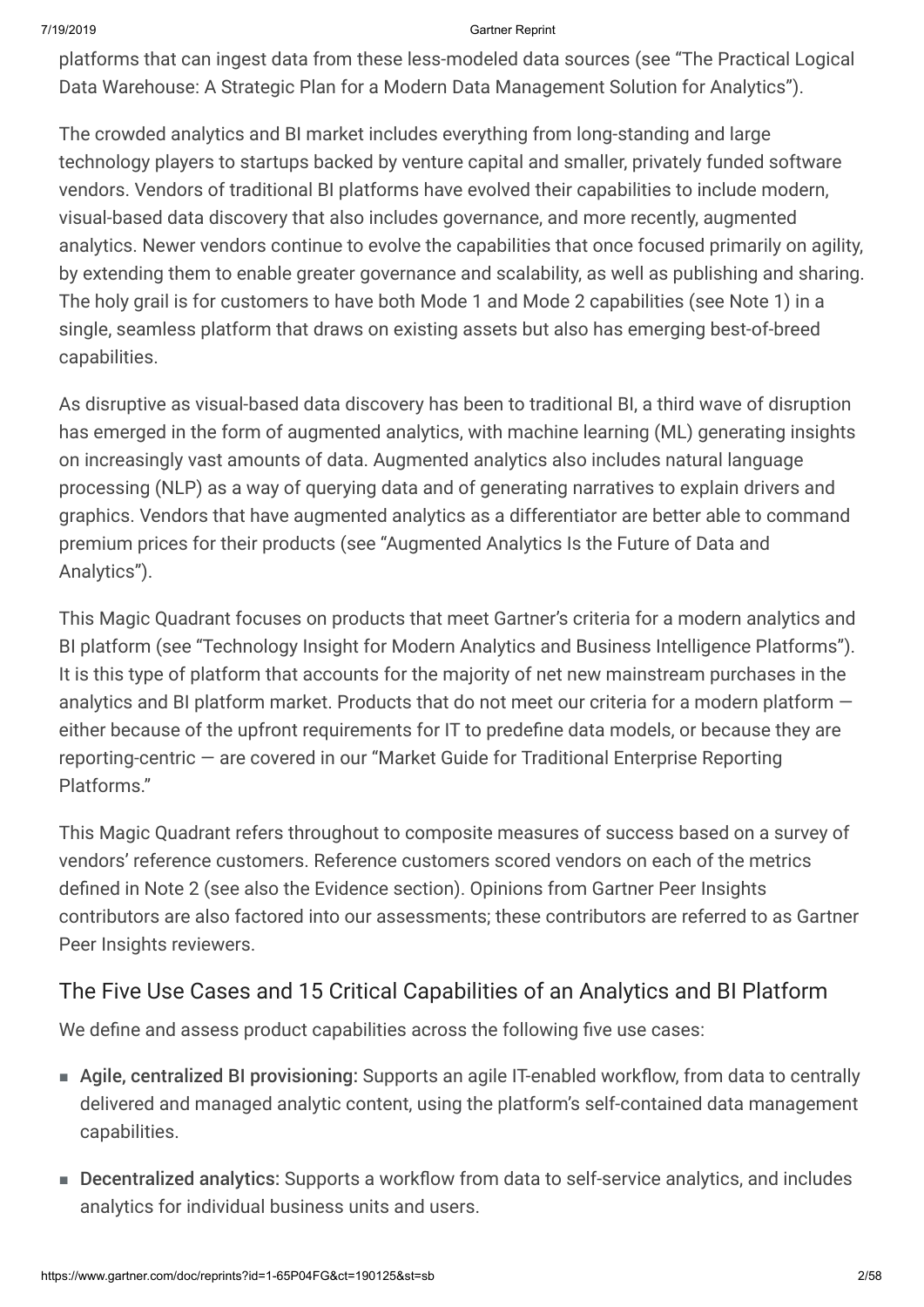- Governed data discovery: Supports a workflow from data to self-service analytics to system of record (SOR), IT-managed content with governance, reusability and promotability of usergenerated content to certified data and analytics content.
- OEM or embedded analytics: Supports a workflow from data to embedded BI content in a process or application.
- Extranet deployment: Supports a workflow similar to agile, centralized BI provisioning for the external customer or, in the public sector, citizen access to analytic content.

We assess vendors on the 15 critical capabilities listed below. (Any changes to the previous year's critical capabilities are listed in Note 3. Subcriteria for each capability are published in "Toolkit: Analytics and BI Platform RFP." How well vendors' platforms support these critical capabilities is explored in greater detail in "Critical Capabilities for Analytics and Business Intelligence Platforms.")

### Infrastructure

- 1. BI platform administration, security and architecture: Capabilities that enable platform security, administering of users, auditing of platform access and utilization, and high availability and disaster recovery.
- 2. Cloud BI: Platform-as-a-service and analytic-application-as-a-service capabilities for building, deploying and managing analytics and analytic applications in the cloud, based on data both in the cloud and on-premises.
- 3. Data source connectivity and ingestion: Capabilities that enable users to connect to structured and unstructured data contained within various types of storage platform (relational and nonrelational), both on-premises and in the cloud.

### Data Management

- 4. Metadata management: Tools enabling users to leverage a common semantic model and metadata. These should provide a robust and centralized way for administrators to search, capture, store, reuse and publish metadata objects such as dimensions, hierarchies, measures, performance metrics/key performance indicators (KPIs), and to report layout objects, parameters and so on. Administrators should have the ability to promote a business-userdefined data mashup and metadata to the SOR metadata.
- 5. Data storage and loading options: Platform capabilities for accessing, integrating, transforming and loading data into a self-contained performance engine, with the ability to index data, manage data loads and refresh scheduling.
- 6. Data preparation: "Drag and drop" user-driven data combination of different sources, and the creation of analytic models such as user-defined measures, sets, groups and hierarchies. Advanced capabilities include machine learning-enabled semantic autodiscovery, intelligent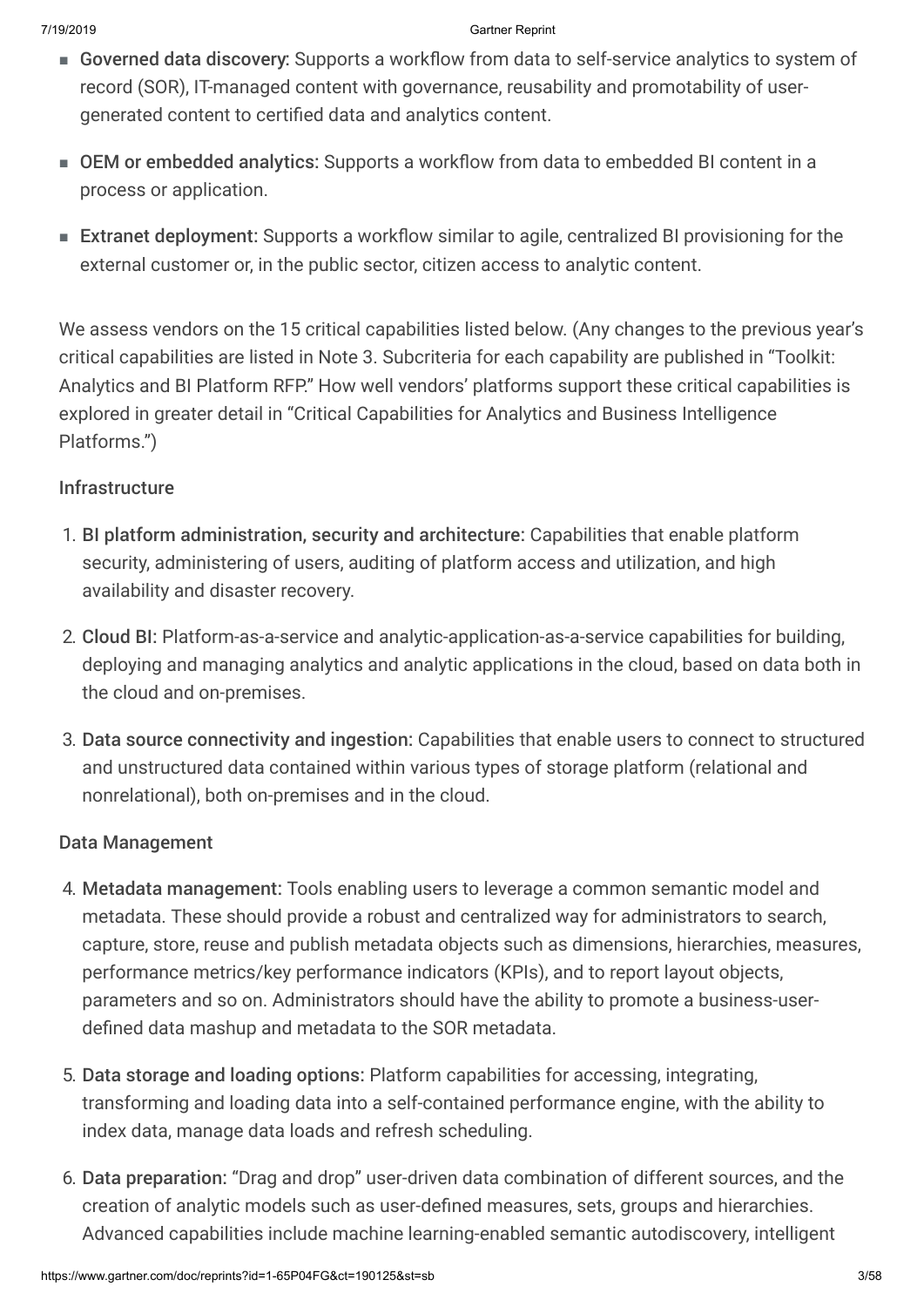joins, intelligent profiling, hierarchy generation, data lineage and data blending on varied data sources, including multistructured data.

7. Scalability and data model complexity: The degree to which the in-memory engine or indatabase architecture handles high volumes of data, complex data models, performance optimization and large user deployments.

### Analysis and Content Creation

- 8. Advanced analytics for citizen data scientists: Enables users to easily access advanced analytics capabilities that are self-contained within the platform, through menu-driven options or through the import and integration of externally developed models.
- 9. Analytic dashboards: The ability to create highly interactive dashboards and content with visual exploration and embedded advanced and geospatial analytics for consumption by others.
- 10. Interactive visual exploration: Enables the exploration of data via an array of visualization options that go beyond those of basic pie, bar and line charts to include heat and tree maps, geographic maps, scatter plots and other special-purpose visuals. These features enable users to analyze and manipulate data by interacting directly with a visual representation of it, to display it as percentages, bins and groups.
- 11. Augmented data discovery: Automatically finds, visualizes and narrates important findings such as correlations, exceptions, clusters, links and predictions in data that are relevant to users without requiring them to build models or write algorithms. Users explore data via visualizations, natural-language-generated narration, search and natural language query (NLQ) technologies.
- 12. Mobile exploration and authoring: Enables organizations to develop and deliver content to mobile devices in a publishing and/or interactive mode, and takes advantage of mobile devices' native capabilities, such as touchscreen, camera and location awareness.

### Sharing of Findings

- 13. Embedding of analytic content: Capabilities including a software developer kit with APIs and support for open standards for creating and modifying analytic content, visualizations and applications, embedding them in a business process and/or an application or portal. These capabilities can reside outside the application, reusing the analytic infrastructure, but must be easily and seamlessly accessible from inside the application without forcing users to switch between systems. The capabilities for integrating analytics and BI with the application architecture will enable users to choose where in the business process the analytics should be embedded.
- 14. Publish, share and collaborate on analytic content: Capabilities that enable users to publish, deploy and operationalize analytic content through various output types and distribution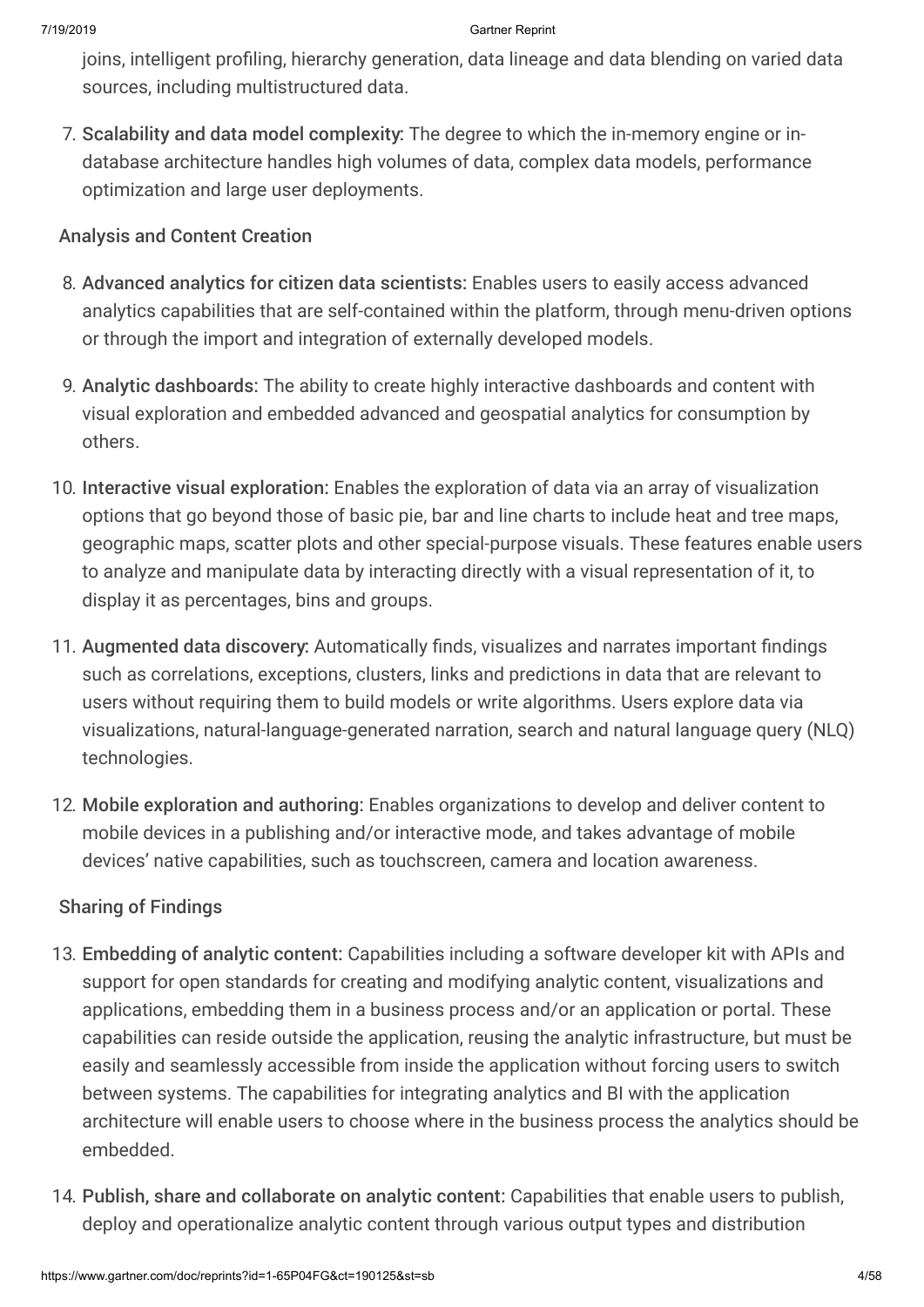methods, with support for content search, scheduling and alerts. These capabilities enable users to share, discuss and track information, analysis, analytic content and decisions via discussion threads, chat and annotations.

### Overall Platform

15. Ease of use, visual appeal and workflow integration: The ease of administering and deploying the platform, creating content, and consuming and interacting with content, as well as the degree to which the product is visually appealing. This capability also considers the degree to which capabilities are offered in a single, seamless product and workflow, or across multiple products with little integration.

## Magic Quadrant

Figure 1. Magic Quadrant for Analytics and Business Intelligence Platforms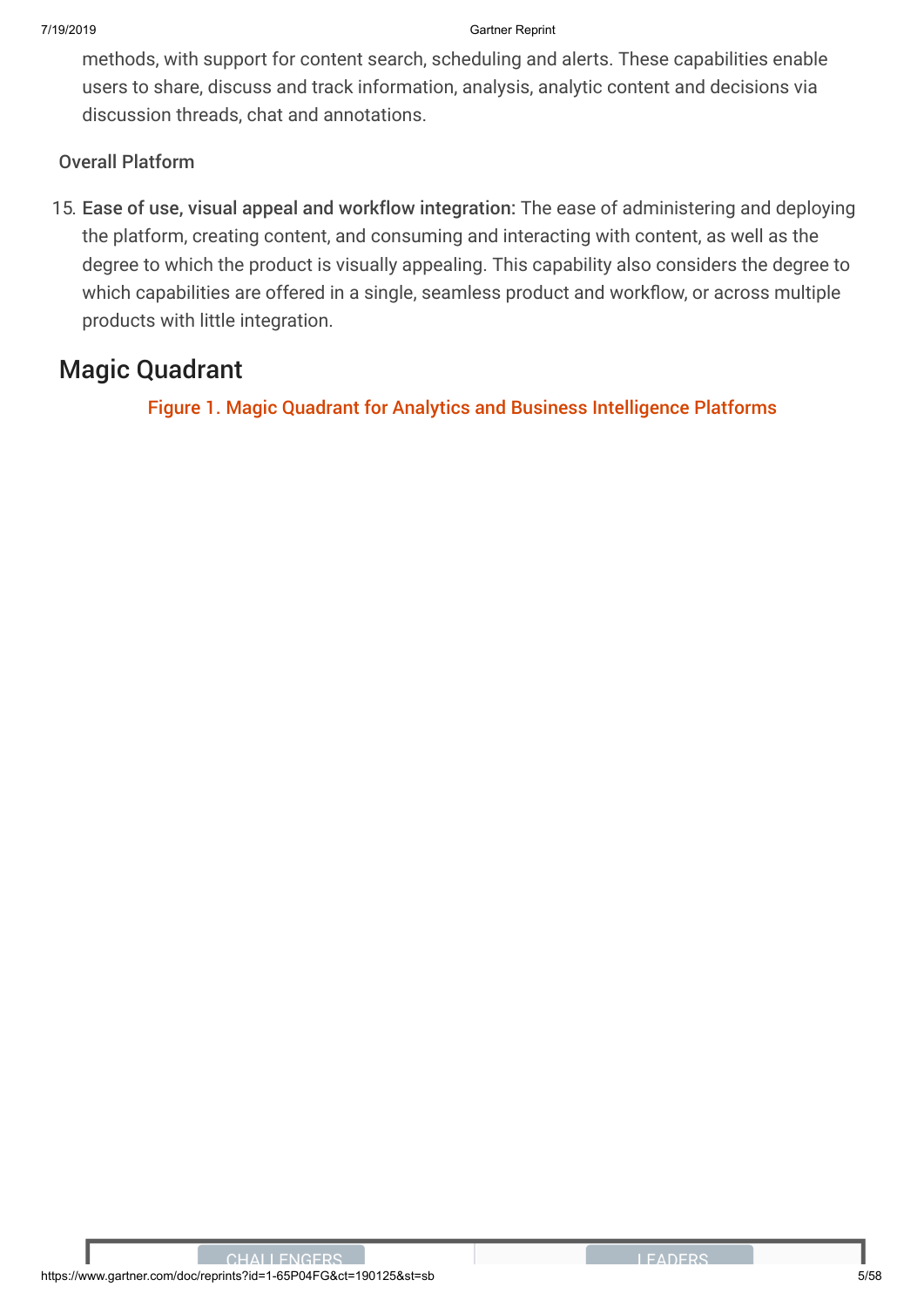

## Vendor Strengths and Cautions

### **Rirst**

Birst provides an end-to-end data warehouse, reporting and visualization platform built for the cloud. Birst was an early cloud-native vendor, but also offers its product as an on-premises appliance running on commodity hardware.

In 2017, Birst was acquired by Infor. It now operates as a stand-alone subdivision within Infor. Infor has been gradually replacing its packaged analytic applications for Infor's business application solutions (previously built with IBM Cognos) with Birst, dubbing the new applications Birst for CloudSuite. The Birst analytics and BI team, meanwhile, has gained a global footprint, additional sales representatives and data science talent. Birst's new Smart Analytics capabilities, powered by Coleman AI, were on limited release in 4Q18.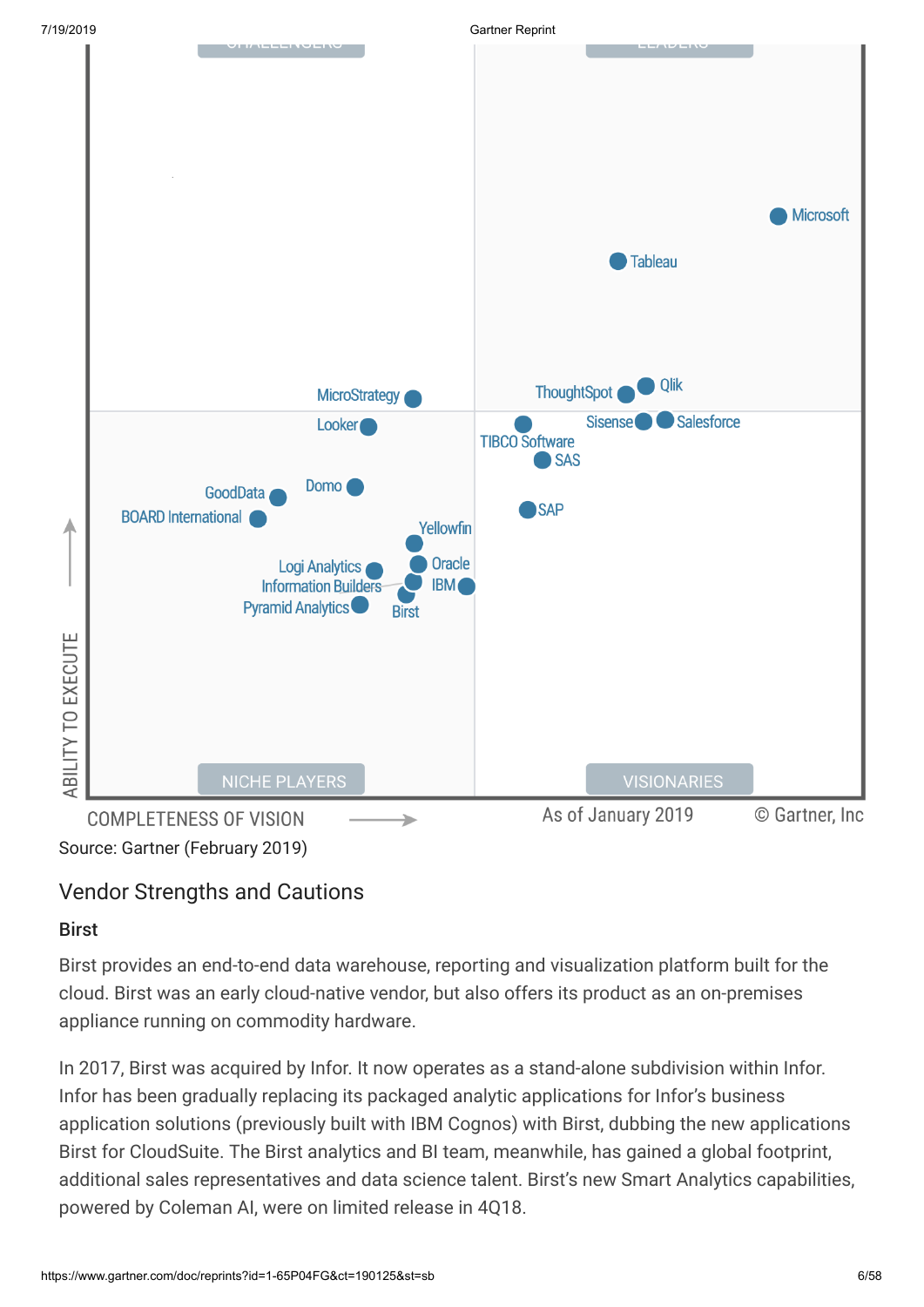Birst is a Niche Player in this Magic Quadrant. Birst's reference customers primarily use its platform for agile, centralized BI provisioning (58%). The next most common use is for decentralized analytics (45%).

### **Strengths**

- Cloud-native support for Mode 1 and Mode 2: Birst provides data preparation, dashboards, visual exploration and formatted, scheduled reports on a single platform. Few other vendors support both usage styles in this way. The networked semantic layer enables business units to create data models that can then be promoted to the enterprise. A new orchestration capability enables this content to be replicated to multiple instances. Birst supports live connectivity to on-premises data sources. However, its rapid creation of a data model and all-in-one data warehouse that can draw on a range of storage options (Microsoft SQL Server Analysis Services, SAP HANA, Amazon Redshift) is a unique selling point. Sixty-one percent of Birst's surveyed reference customers use Birst as their only analytics and BI standard.
- Vertical applications: Birst for CloudSuite now gives Infor ERP customers prebuilt extraction, transformation and loading (ETL), data models, and dashboards that are fully integrated into Infor business applications. For non-Infor data sources, Birst provides solution accelerators for specific domains, such as wealth management, insurance, sales and marketing.
- Global presence: With the acquisition by Infor, Birst has gained access to a global salesforce and additional R&D talent, particularly in the field of data science. It now also has a physical presence in 44 countries, an increase from three in 2016 when Birst was a stand-alone vendor.

### **Cautions**

- Workflow and performance: Although Birst offers a single platform, workflow across the authoring interfaces is not seamless. A large percentage of Birst's reference customers (42%) highlighted poor performance (the highest figure for any vendor in this regard) and 26% complained about absent or weak functionality. Although Coleman AI marks some innovation from Birst, initial tests of the limited release software show a cumbersome workflow, and it rarely finds drivers for key metrics.
- Poor operations: Quality and timeliness of support have been perennial problems for Birst, and this has not improved in the past year or under Infor's ownership. Birst's reference customers' scores for support and product quality place it bottom, with 10% considering its operations poor or limited. Gartner Peer Insights reviewers were less negative, however, with Birst being only slightly below average for service and support.
- Reduced relevance in analytics and BI market: There has been a decline in Gartner searches and inquiries related to Birst, in comparison with 2017. Reference customers' responses indicate a decline in the product's viability in this market (Birst was the only vendor for which there was negative sentiment in this regard, which suggests that customers do not see Infor's ownership as a net positive). Birst points to double-digit growth in revenue, but it is unclear how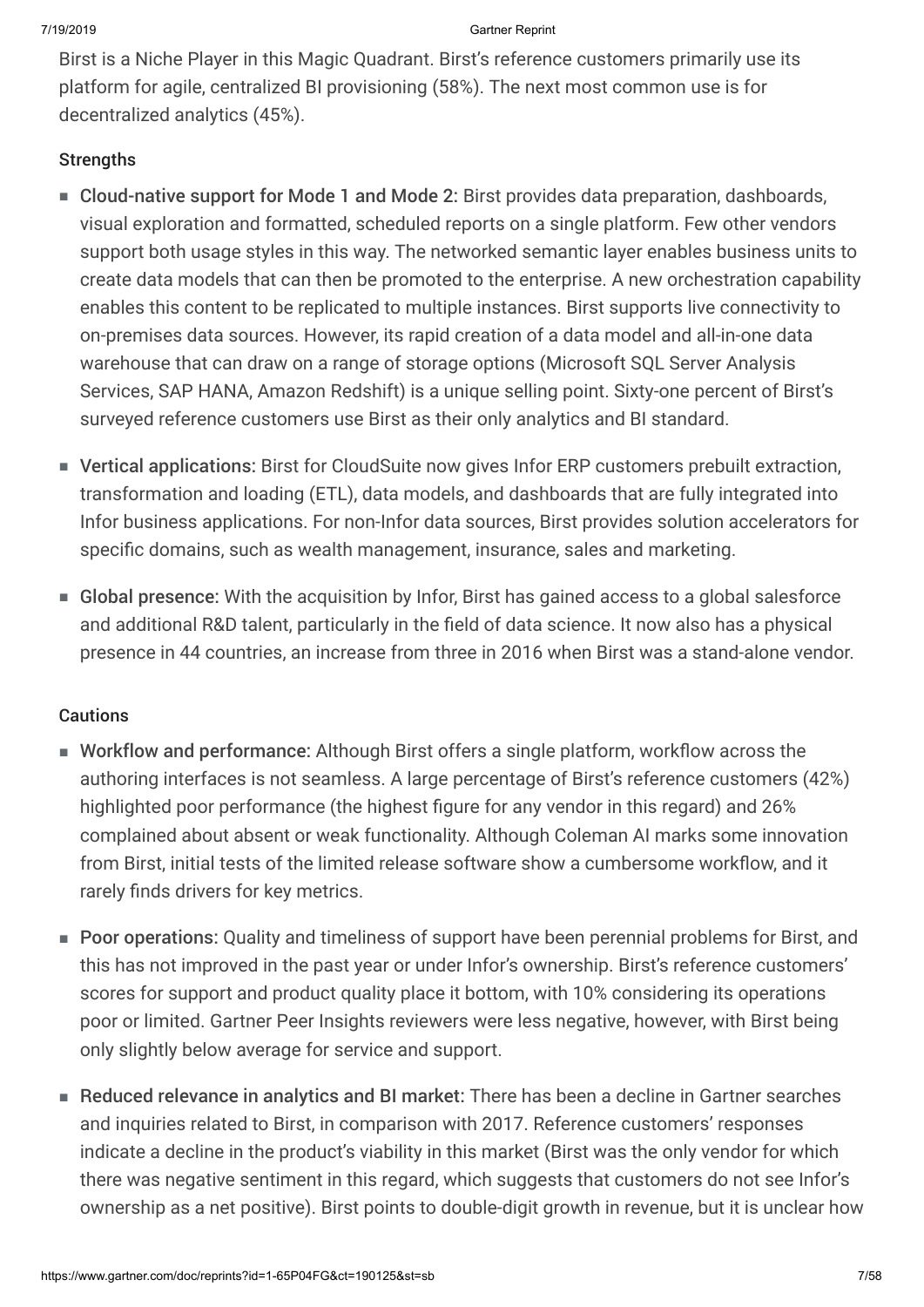much of this growth derives from only the Infor installed base. Birst also had the highest percentage of reference customers considering discontinuing use of its product.

### BOARD International

BOARD International delivers a single, integrated system that provides BI, analytics and financial planning capabilities. The company's stated aim is to provide an "end-to-end decision-making platform." BOARD continues to report strong revenue growth in excess of 50% year over year, with almost 20% of its revenue now coming from outside Europe, where the company originated.

In January 2019, Board announced that private equity firm Nordic Capital will become a majority shareholder. The deal is expected to close in 1Q19.

BOARD is a Niche Player in this Magic Quadrant. It successfully serves a submarket for centralized, single-instance analytics, BI and financial planning and analysis (FP&A) solutions. BOARD has a narrow focus and the market's awareness of this vendor is limited, although its regional adoption is growing. BOARD has successfully transitioned to a cloud/subscription-based model. Its reference customers reported that the most common use cases for BOARD's system are agile, centralized BI provisioning (61%) and decentralized analytics (57%).

### **Strengths**

- Unified analytics, BI and FP&A: BOARD is one of only two vendors offering a modern analytics and BI platform with integrated financial planning and reporting functionality (the other being SAP, with SAP Analytics Cloud). As such, it is highly differentiated for the relatively small number of buyers looking to close the gap between BI and financial processes. BOARD is also used for read-only analytics and BI deployments, although, in Gartner's view, this is less commonly the case. BOARD's new self-service reporting capabilities strengthen its Mode 1 support.
- Breadth of usage: BOARD ranks in the top third of vendors in this Magic Quadrant for complexity of analysis. Reference customers use BOARD for a wide range of BI tasks — from viewing reports, creating personalized dashboards and doing simple ad hoc analysis, to performing complex queries, undertaking data preparation and using predictive models.
- System integrator ecosystem: For a relatively small vendor, BOARD has a well-established and growing network of system integrator (SI) partners, which are helping to drive its growth, whether as influencers or resellers. BOARD offers them a reliable solution for the niche it operates in. Reference customers identify the main business benefit of using BOARD's platform as the ability to make better decisions faster. Very few indicate that they plan to discontinue use of the product.

### **Cautions**

■ Cube dependency: BOARD's core cube architecture – based on multidimensional online analytical processing (MOLAP) — can become a limiting factor. This is especially true for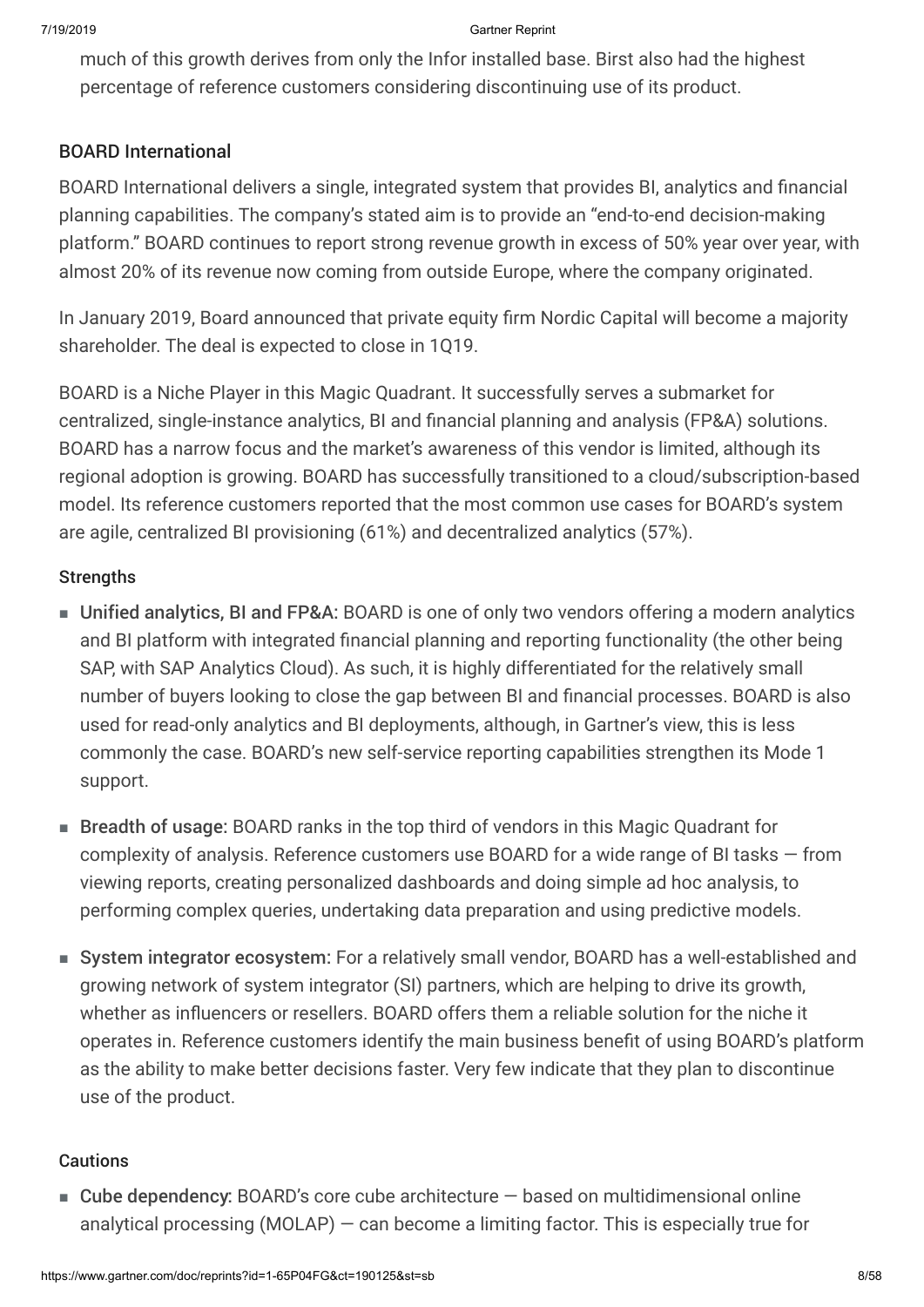clients that need to access and analyze diverse data sources, and for those who wish to perform complex types of analysis on diverse data sources.

- Product delivery and vision: BOARD's main software release in 2018, BOARD version 10.3, was minor, adding self-service reporting and exporting to Microsoft Excel — it included little new functionality. The key BOARD 11 release, which will evolve the product beyond its MOLAP legacy, has been delayed by at least nine months. Its roadmap is focused on re-engineering the core calculation and storage engine to take advantage of parallelization and concurrency and to be more flexible in how data is modeled.
- Market awareness: BOARD is less well-known in this market than many of its competitors. Judging from Gartner's interactions with organizations, very few longlist BOARD. It remains a little-known brand and needs to invest in raising its profile in the minds of potential buyers.

### Domo

Domo offers a cloud-based analytics and BI platform aimed at senior executives and line-ofbusiness users who need intuitive business-facing dashboards. Nearly two-thirds (65%) of its reference customers use Domo for decentralized analytics, and nearly half (48%) for governed data discovery.

Domo went public in 2018, in the process gaining access to equity markets and becoming more transparent about its financial performance. It added new functionality for R and Python integration.

Domo remains a Niche Player. It executes strongly against many measures related to the customer experience, and offers great ease of use. However, it has a narrow sales strategy and a product vision that lags behind those of the Leaders. On the other hand, its roadmap includes new augmented analytics capabilities and automated alerting.

### **Strengths**

- Rapid deployment of management-style dashboards: Domo offers rapid deployment of intuitive dashboards. Its cloud-native approach, aided by an extensive range of prebuilt connectors to cloud-based data sources and applications, feeds Domo Apps, which are out-ofthe-box content packs with KPIs and dashboards (available in both free and premium versions). Domo's ability to connect to enterprise applications is a differentiator in that Domo maintains the connectors in the form of API-like connectors that can respond dynamically to changes in source-side schemas.
- Ease of use: Domo comes joint top for ease of use, with its reference customers giving it among the top-three scores in this Magic Quadrant for ease of deployment, content development and visual appeal. A search-based insights panel, added in 2018, extends its userfriendly capabilities. Domo was selected by reference customers mainly for its ease of use, followed by its data access and integration capabilities.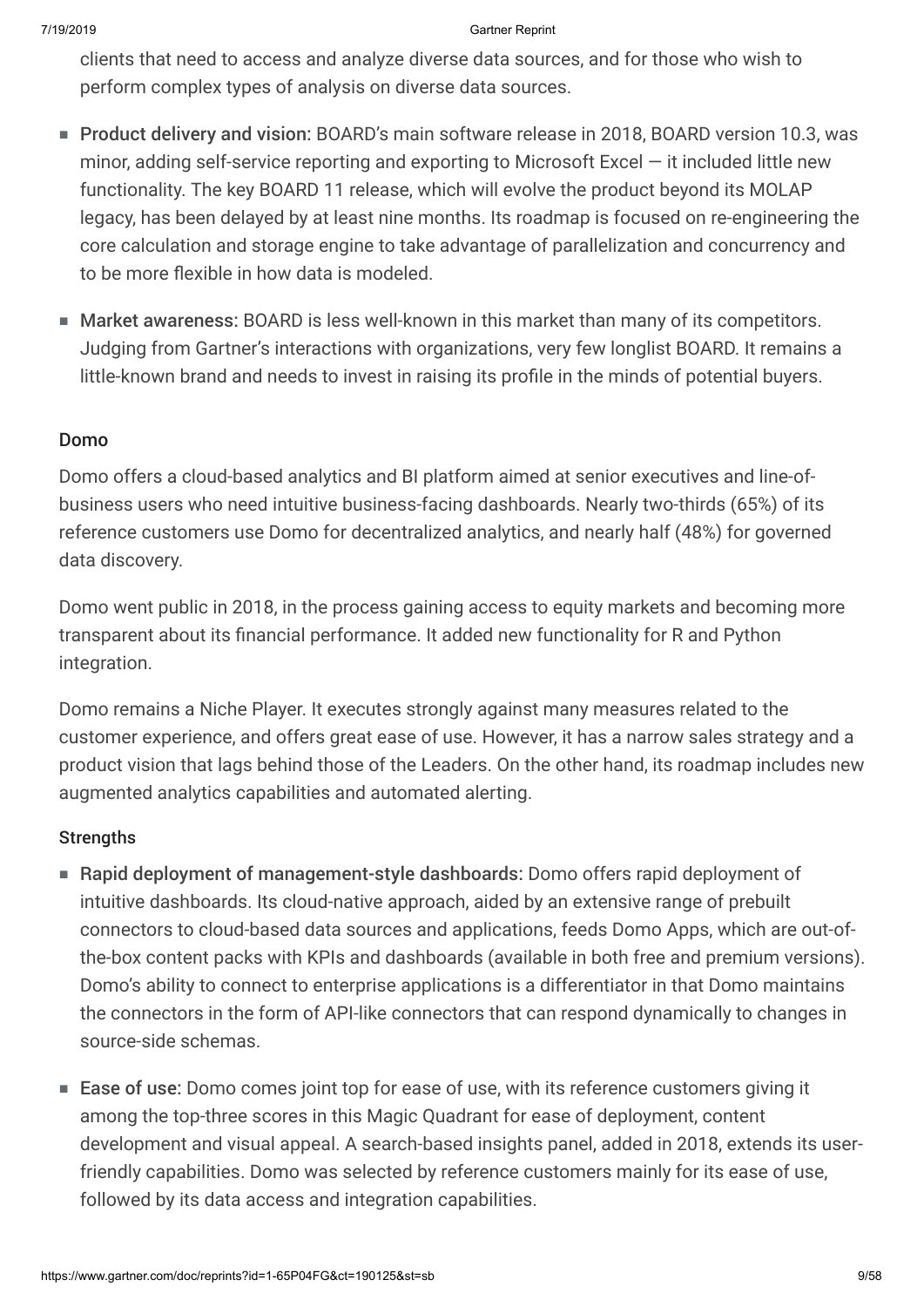■ Business benefits: Domo's reference customers rated it top for business benefits achieved, giving it the No. 1 rating in five of the seven categories measured. Domo is also in the top third for product quality. Given these findings, it is unsurprising that none of Domo's reference customers plan to discontinue using its product.

### Cautions

- Narrow usage and low complexity of analysis: Domo's key strength and most-used capability is the management dashboard: 59% of its surveyed reference customers use the platform for paramaterized reports and dashboards. Relatively few (14%) use the product for interactive visual exploration or other types of more complex analysis. This finding is reflected in Domo's below-average score for complexity of analysis, a key driver of current buying requirements.
- Low standardization rate: Only 20% of Domo's reference customers consider it their sole enterprise analytics and BI platform standard, and they report that a competing platform is their enterprise standard more often than those of any other vendor. However, this is likely because Domo is often deployed by lines of business  $-$  in isolation from IT  $-$  for domainspecific analysis in the areas of marketing, finance and supply chain.
- Competitive pressure: In 2017, Domo's reference customers rated its competitive viability as a BI vendor the highest of all vendors. However, reference customers for this year's Magic Quadrant now consider it below-average in this regard. Further, Domo's direct and indirect sales teams have grown little, if at all, and the company is not profitable (with net losses through 3Q18 running at 121% of revenue). Although Domo does dashboards well, this is not a differentiated capability, and low-cost alternatives are putting pressure on the company.

### GoodData

GoodData offers a comprehensive, multitenant, cloud-only platform focused on embedded analytics for use at scale. The GoodData Enterprise Insights Platform includes data integration and data storage capabilities, an analytics engine, integration with a wide variety of data science and ML technologies, and a front-end presentation layer called Analytical Designer. GoodData differentiates itself by its ability to embed analytics directly into customers' business processes or external customer-facing analytic applications.

In November 2018, GoodData announced a partnership with Snowflake, a scalable cloud data warehouse provider. Its surveyed reference customers indicate that they use GoodData's platform primarily for OEM or embedded analytics (62%), while just over one-fifth (21%) use it for an extranet deployment.

GoodData is a Niche Player because of the narrowness of its product roadmap, given its focus on embedded analytics.

### **Strengths**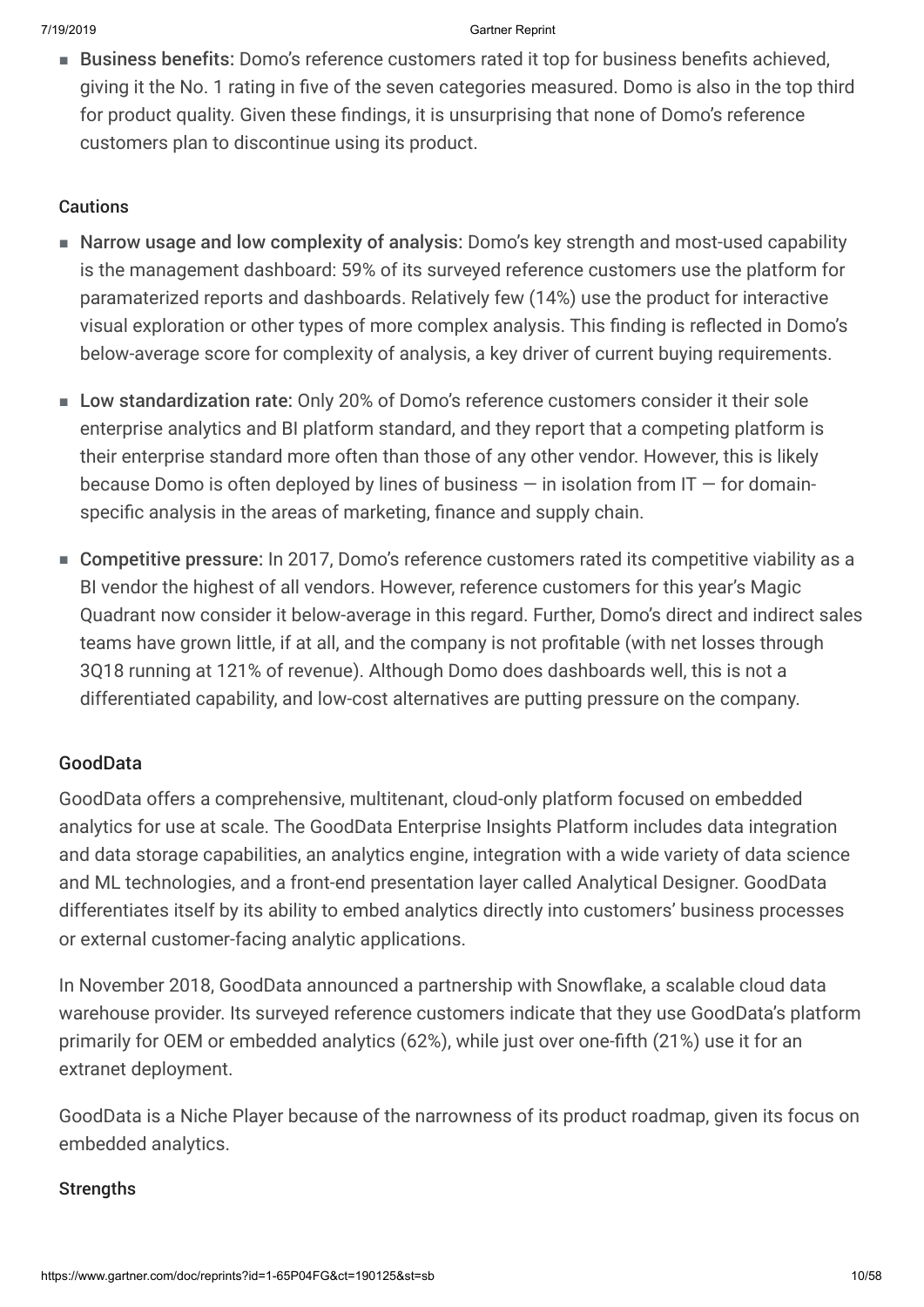- Cloud embeddability with scalability: GoodData enables customers to process terabytes of data across thousands of users and embed cloud-authored analytic content seamlessly into business processes. Almost one-fifth (17%) of its reference customers analyze more than 1 terabyte of data, which is above the average for this Magic Quadrant.
- Operations and flexible pricing: GoodData's reference customers rated it above average in terms of operations, which includes product quality, support and ease of migration. GoodData scored highly for ease of migration, due to its subscription per tenant model, which automatically scales up or down based on usage, so avoiding potential downtime or slow performance. This flexible pricing model enables customers to pay for the appropriate subscription tier each month, regardless of which tier they fell into in prior months.
- Market responsiveness: GoodData estimates its total revenue grew by 34% in 2018, which underlines the viability of its strategy to focus on specific use cases and the ability to handle analytic complexity at scale. A large majority (85%) of its reference customers said they use GoodData's offering as their enterprise-standard analytics and BI tool. GoodData's ability to embed analytics for all audiences is supported by the finding that 35% of its reference customers use its platform in global deployments.

### **Cautions**

- Product gaps: GoodData's platform lacks a data preparation capability for business users. Instead, connecting, integrating and preparing data involves a separate workflow that is IT- or developer-centric. Connections to most data sources are made using generic Java Database Connectivity (JDBC) drivers. In-database processing is not supported. GoodData scored bottom among the vendors in this Magic Quadrant for ease of use: 16% of its reference customers — a figure in the top third for vendors in this Magic Quadrant — identified ease of use for business users as a limitation in relation to greater deployment.
- Narrow use case: GoodData focuses heavily on the embedded use case and is not pursuing the broader analytics and BI market. In this regard, it is somewhat to be expected that GoodData ranks bottom among the vendors in this Magic Quadrant for both market understanding and complexity of analysis.
- Customer experience: GoodData's reference customers place it in the bottom third of vendors in this Magic Quadrant in terms of the availability of relevant skills in the market. The lack of free online videos, training and a user community presence for the GoodData platform put this vendor last in terms of user enablement.

### IBM

IBM offers Cognos Analytics, a modern analytics and BI platform, newly enhanced with augmented analytics capabilities that previously existed only in IBM Watson Analytics. As Cognos Analytics is also an upgrade from earlier versions of Cognos, it brings formatted production-style reporting for Mode 1, along with visual-based exploration and agility for Mode 2 analytics and BI.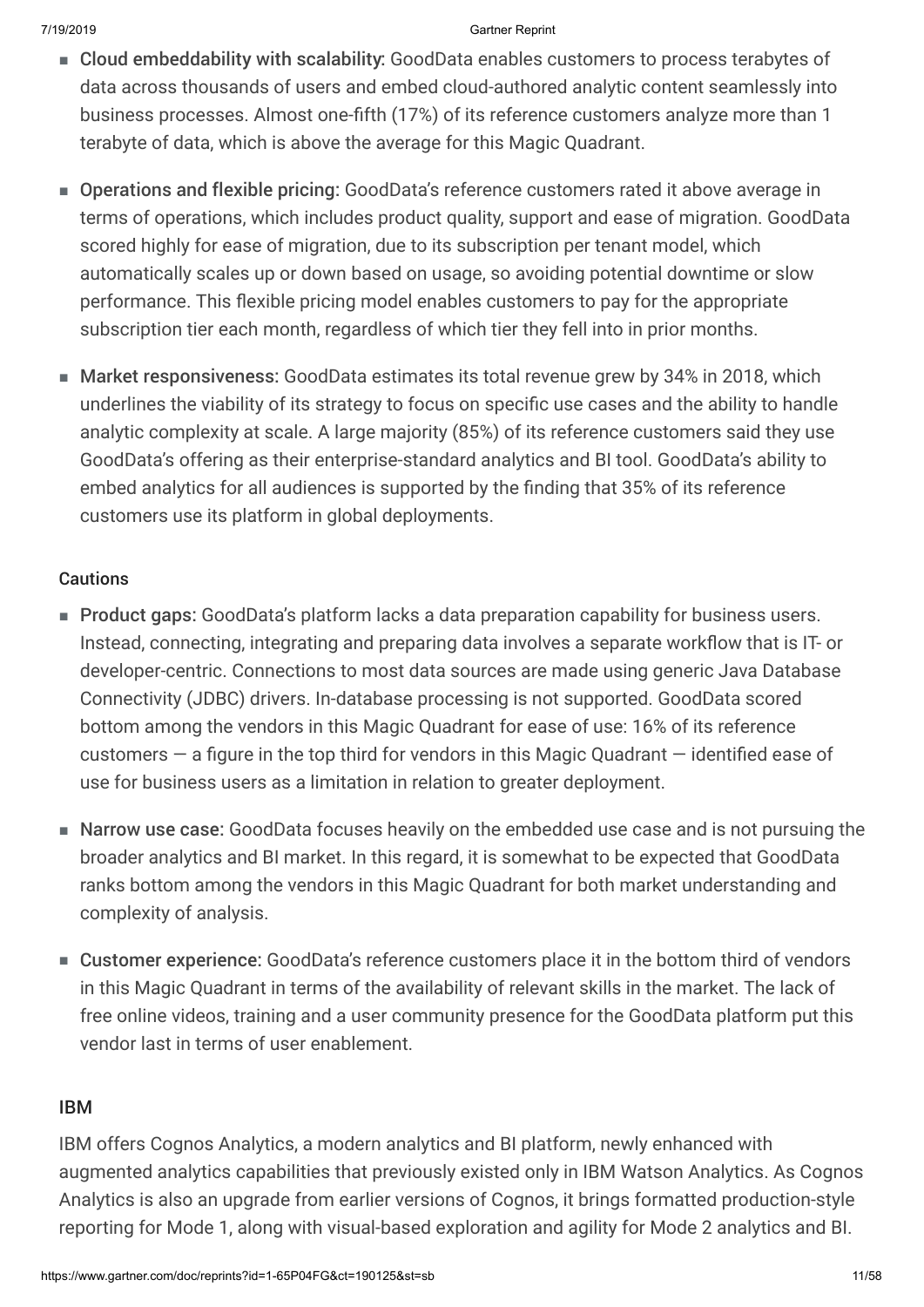IBM Watson Analytics was removed from IBM's pricelist in 3Q18. IBM Cognos Analytics version 11.1 was released in September 2018, initially only in the cloud; on-premises capabilities followed in November 2018.

Of IBM's reference customers, more than half (59%) use it for agile, centralized BI provisioning. The next most common use is for decentralized analytics (49%).

IBM is a Niche Player as it remains of interest primarily to the Cognos installed base, and innovation has slowed while IBM has focused on building augmented capabilities into Cognos Analytics.

### **Strengths**

- Combined reporting and augmented analytics: Organizations' desire to modernize their traditional BI portfolios has often led them to use multiple BI tools for distinct purposes. IBM Cognos Analytics 11.1 is one of the few offerings that includes enterprise reporting, governed and self-service visual exploration and augmented analytics in a single platform. In addition, as existing IBM Cognos Framework Manager models and reports from earlier versions can be leveraged in the single environment, there is a migration path and the ability to use existing content.
- Product vision: In late 2014, IBM became one of the first vendors to release augmented analytics capabilities. Its latest release also includes an artificial intelligence (AI) assistant interface and native natural language generation (NLG). Visionary elements on IBM's roadmap include crowdsourcing of datasets and a separate product, IBM Analytics Catalog Services. This product will enable analysts, data scientists, data engineers and others to discover, access and identify the lineage of enterprise data assets.
- Global presence: As a megavendor, IBM has a global physical presence and an expansive network of partners. Reference customers place it in the top third of vendors in this Magic Quadrant in terms of the availability of relevant skills.

### **Cautions**

- Immature product with basic gaps: Although the new Cognos Analytics product is an upgrade from an earlier version, much of it has been redesigned, which has resulted in inconsistencies in platform capabilities across reporting, exploration and augmented analytics. There are also gaps in visual exploration and formatting capabilities. The new product shows limited data scalability and a cumbersome workflow to support multiple fact tables. Reference customers primarily use the product for static or parameterized reports, not for visual exploration and selfservice BI, and they place IBM near the bottom of the pack for market understanding.
- Loss of momentum and perception as innovator: IBM is no longer acting as a disruptor, but instead playing catch-up. Interest in IBM Cognos from Gartner clients continued to decline in 2018, judging from their inquiries and searches. Many longtime Cognos customers have modernized their portfolios by adding complementary and competitive products, with some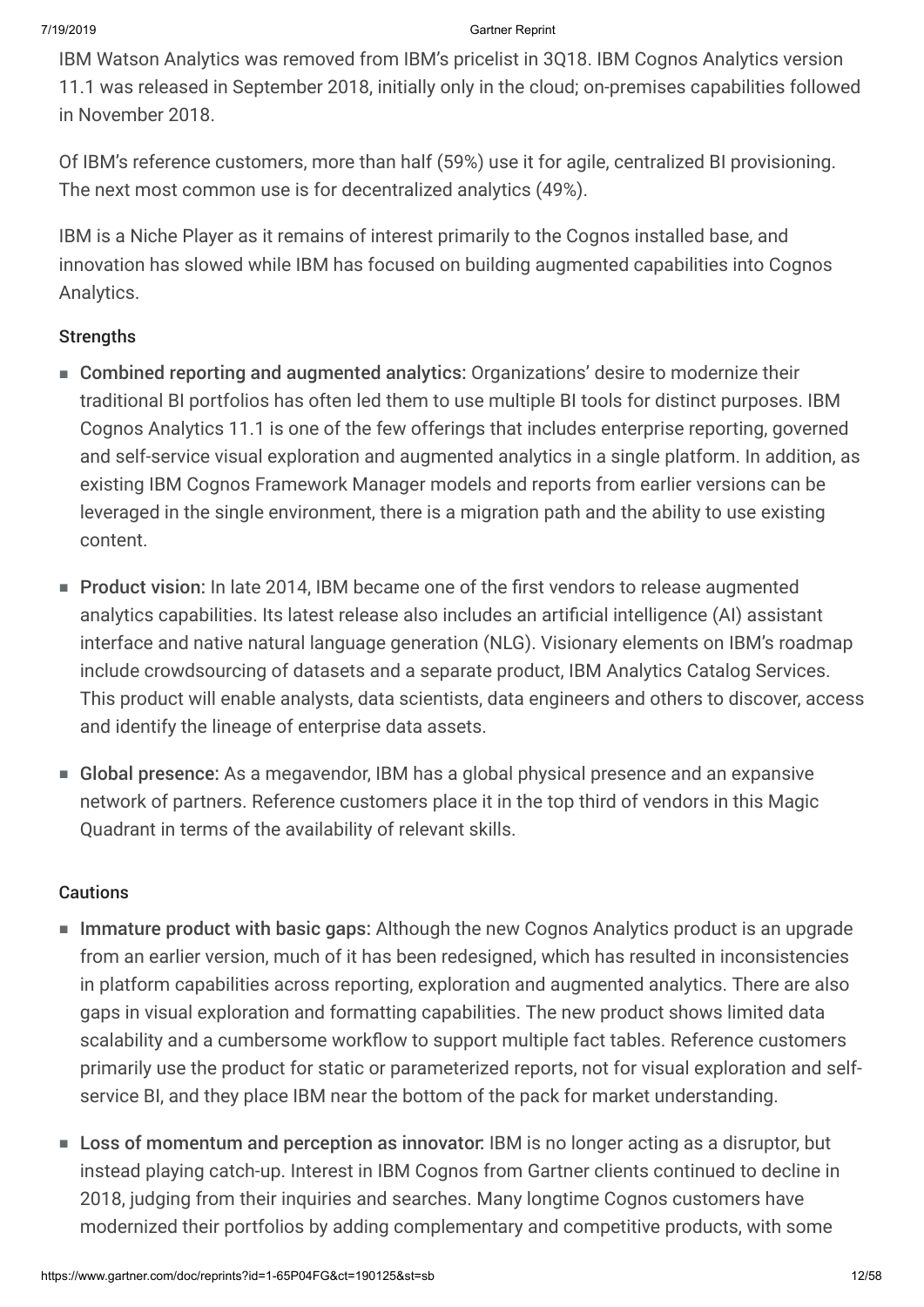decreasing or ceasing usage of IBM's product. Gartner Peer Insights reviewers place IBM in the bottom half of the vendors in this Magic Quadrant in terms of value received. Prebuilt vertical and domain applications, which had been a strength of IBM's earlier version (10.x), are absent from Cognos Analytics, but are being built out across individual domains.

■ Operations: Reference customers placed IBM in the bottom third of the vendors in this Magic Quadrant for operations, which includes quality of technical support, time to resolution, product quality and ease of migration. Product quality is a particular area of weakness. New augmented analytics capabilities are immature in the newly converged platform. Gartner Peer Insights reviewers put IBM bottom for quality of technical support.

### Information Builders

Information Builders sells the integrated WebFOCUS analytics and BI platform, as well as individual components thereof. WebFOCUS Designer (formerly InfoAssist+) includes components from the WebFOCUS stack that are intended to satisfy modern self-service analytics and BI needs. Over half (56%) the company's reference customers reported that they use the platform for decentralized analytics, and 44% for agile, centralized BI provisioning.

For Information Builders, 2018 was a year of transition as it restructured its management and sales teams and further addressed the ease-of-use weakness that characterized older versions of InfoAssist+. In terms of functionality, 2018 saw Information Builders focus on the user experience (UX), integrated search of existing metadata via keyboard or voice, and the ability to integrate Internet of Things (IoT) data.

Information Builders is a Niche Player because WebFOCUS Designer has little visibility or momentum beyond the company's installed base and is not evaluated in many competitive sales cycles.

### **Strengths**

- Traditional and modern appeal: WebFOCUS Designer is a combination of visual data discovery, reporting, dashboard creation, interactive publishing, mobile content and in-memory engine. It can be completely decoupled from WebFOCUS Server, to enable easier implementation. A core strength is data connectivity, and the main reasons customers give for selecting the product are data access and integration.
- Prepackaged analytic apps: A long-standing strength for Information Builders, these provide prebuilt assets and customizable data models designed for a variety of vertical and horizontal areas. The vendor estimates that 30% of its customers use these offerings, which now cover the banking, healthcare, insurance, law enforcement, visual warehouse/facilities management, retail, public and higher education sectors.
- External and large-scale deployments: Information Builders is well-known for deploying externally facing analytic applications at scale — sometimes to thousands of users. No reference customer had encountered problems with WebFOCUS Designer's ability to support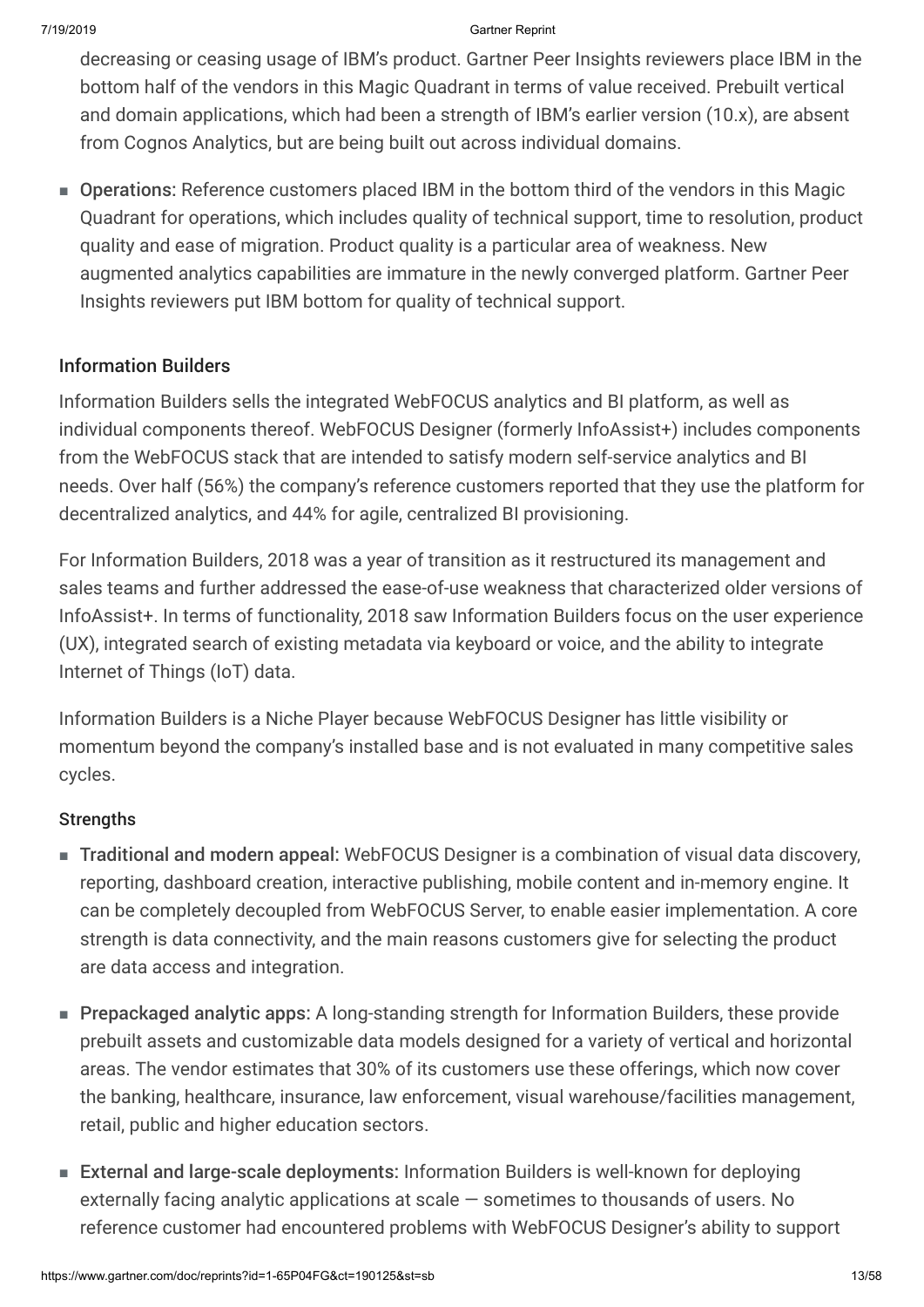large user numbers or data volumes. These capabilities, coupled with the vendor's strength in mobile and offline usage, make for a strong offering for data operationalization and monetization.

### **Cautions**

- Little market momentum: Judging from Information Builders' figures for new customer acquisition and Gartner's customer search and inquiry data, Information Builders has not generated overwhelming interest — especially as it is trying to position WebFOCUS Designer as a modern analytics and BI platform. WebFOCUS Designer is sold primarily to the existing WebFOCUS Server installed base, as part of Information Builders' traditional information application core business. It is not typically sold on a stand-alone basis. Furthermore, the company slightly reduced its head count in 2018.
- Ease of use: Information Builders is rated below average for ease of use, despite much improvement from earlier versions. From version 8.2.02, Information Builders has put a great deal of effort into improving the UX, and this work is paying off. The proportion of reference customers saying the product is difficult to use has halved, compared with the previous survey, and poor ease of use for business users is no longer seen as a major limitation with regard to wider usage. Version 8.2.05 has further improved usability.
- Internally oriented product vision: One of Information Builders' key aims is to re-create a market-leading company in the analytics and BI market, by modernizing an already robust platform. As such, its development priorities focus on catching up with the market's expectations — hence the prioritization of UX improvement. Its roadmap does include visionary areas like augmented analytics, but its new product leadership aims first to address basic areas such as product release cadence and upgrades. Information Builders' reference customers rate it near the bottom for migration experience.

### Logi Analytics

Logi Analytics focuses solely on embedded analytics. The Logi Analytics Platform offers a set of capabilities to help software product managers and developers build embeddable analytic apps, and a self-service module to help business users create and interact with dashboards and data visualizations. DataHub is used to ingest, blend and enrich data from multiple sources. The majority (61%) of Logi's reference customers use it for OEM or embedded analytics. More than one-fifth (21%) use it for extranet deployment.

In 2018, Logi further developed its functionality for embedded predictive analytics, enhanced its self-service capabilities (such as complex filtering, drilling and associative filtering) and continued to move to a microservices-based architecture.

Logi's position in the Niche Players quadrant reflects how it is used by the majority of its customers. Its long-standing core strength in embedded analytics for developers reflects a "niche" approach.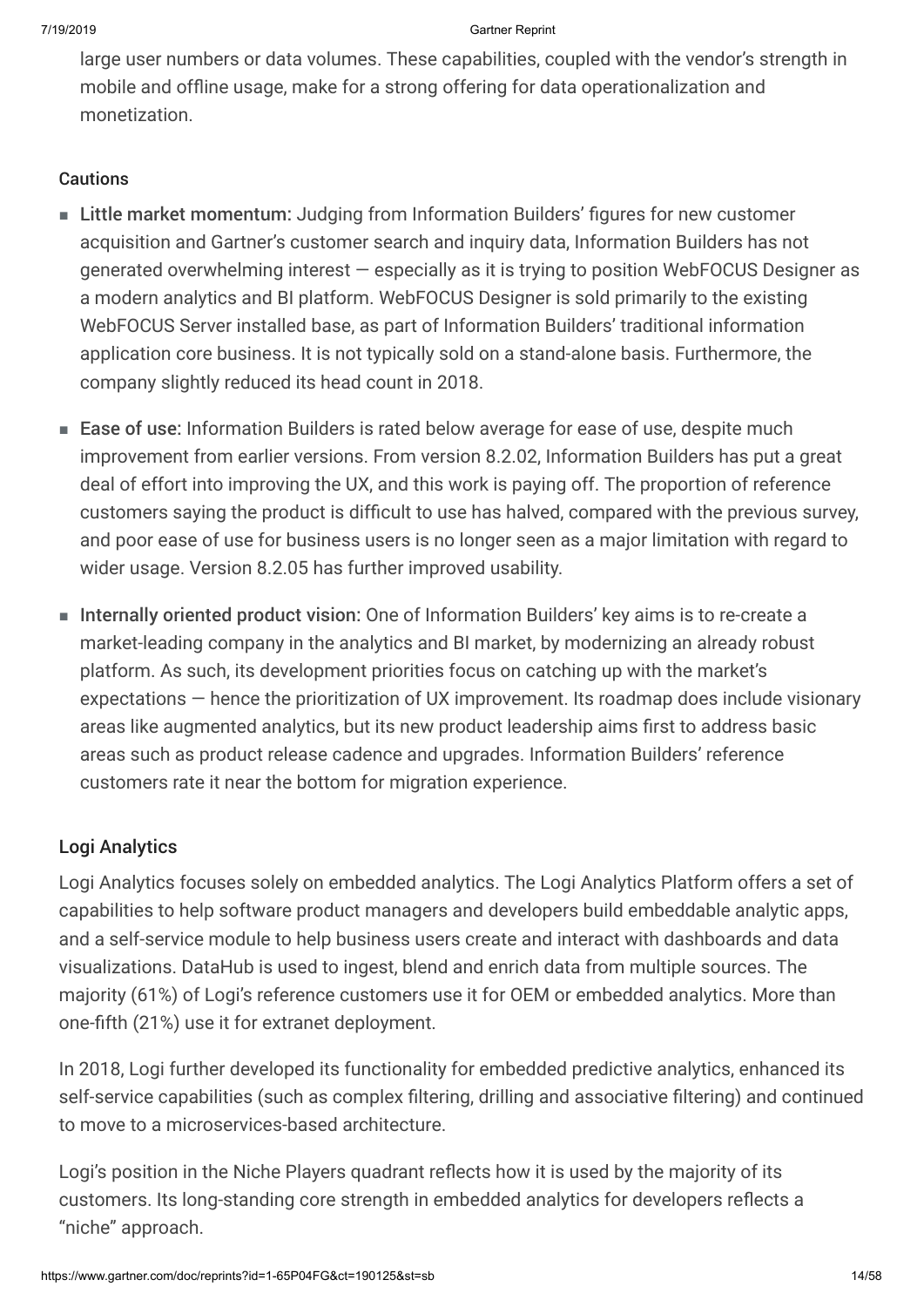### **Strengths**

- OEM or embedded analytics functionality: Logi's marketing leads with the concept of "developer-grade analytics," and Logi scores highly in the embedded use case from a product perspective. It offers a full set of APIs to enable organizations to build sophisticated analytics within apps or websites. This is important to an increasing number of companies: More than three-quarters (78%) of Logi's reference customers stated that Logi provides their sole enterprise analytics and BI platform.
- **Predictive analytics vision:** The capabilities of Logi Predict  $-$  a product released in 4Q17  $-$  go beyond the tendency to deliver only reporting and data visualization features in embedded apps. Logi provides advanced analytics for the citizen data scientists that its partners serve  $$ via functionality to automatically generate models and embed predictive analytics in OEM applications. Significantly, this can enable an OEM's end customers to retrain predictive models on their data in a self-service mode.
- Flexible pricing: Logi is among the top-three vendors among reference customers who identify license cost as a reason for selection. It offers an attractive and flexible core-based pricing model. According to Logi's reference customers, the top reasons for selecting its platform are ease of use for content developers and authors, license cost and software development kits.

### Cautions

- Simple, dashboard-oriented usage: Logi ranks in the bottom third of vendors in this Magic Quadrant for complexity of analysis. Overall, Logi's reference customers reported that they use its platform mostly for dashboards and least (of all products) for interactive data discovery or visualization tasks. The bulk of Logi users use Logi Info to consume parameterized reports and dashboards. Although Logi offers strong predictive functionality, the reference customers who took part in our survey do not report using it for this capability.
- Customer experience: Logi has been through a significant transition as it pivoted its product offering and go-to-market strategy to solely target those embedding analytics. The turbulence evident among reference customers in 2017 lessened in 2018, and, importantly, reference customers regained a positive view of Logi's viability as an analytics and BI supplier. However, according to reference customers' scores, Logi still ranks in the bottom third for customer experience, being relatively weak in terms of user enablement. They expressed particular concern about the availability of skilled resources in the market.
- Underlying ease-of-use issues: Logi's reference customers rate it below average on all measures of ease of use. The percentage identifying difficulty with implementing this vendor's product was in the top third for this Magic Quadrant. In addition, 13% identified shortcomings in terms of ease of use for developers as a constraint on usage expansion.

### Looker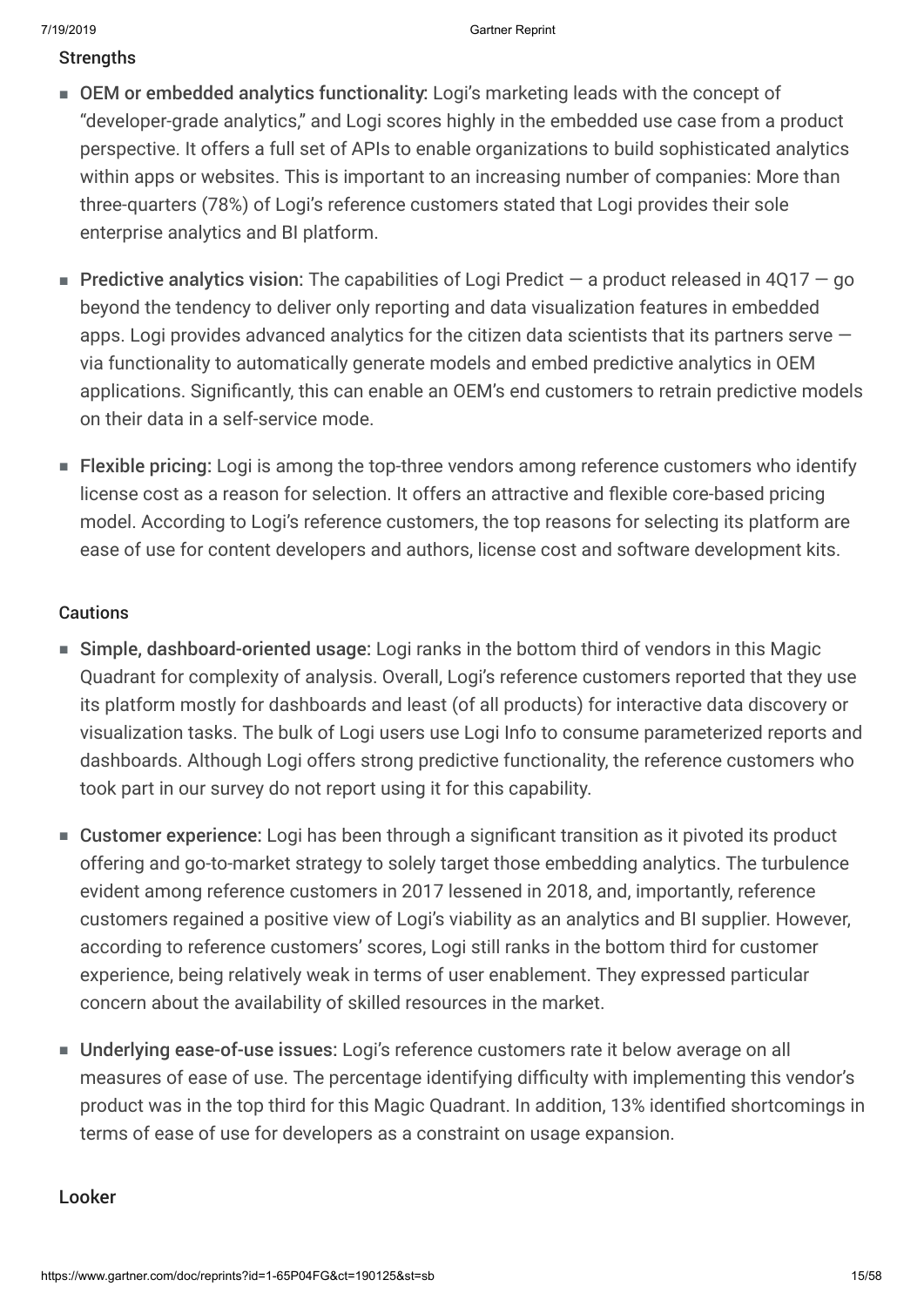Looker offers a modern analytics and BI platform that enables users to explore and visualize data using agile data modeling and modern analytic databases. The company received an additional \$103 million in venture capital funding in 2018, bringing its total to \$280.5 million. Looker is primarily deployed in the cloud, but can also be deployed on-premises.

Looker differentiates itself by offering a data platform that, in addition to supporting visualizations and dashboards, enables data engineers to model data and then pass data and calculations on to other applications. Its platform can also be used to build analytical applications. In 2018, Looker added integrations for data science use cases including support for Google BigQuery ML, as well as Action Hub integrations that enable data to be moved to other apps, including TensorFlow. It also released a digital marketing application in 2018, the first of several planned domain analytical applications. Looker 6 was released in November 2018, adding support for MongoDB and dashboard performance improvements.

A large majority of Looker's reference customers use it for decentralized analytics (72%). More than half (56%) use it for agile, centralized BI provisioning.

Looker's position in the Niche Players quadrant reflects its strong momentum and high operations scores, but a relatively narrow product vision and limited market understanding.

### **Strengths**

- Native cloud support and optimization for analytic databases: Looker's key differentiator is native support for cloud-based analytic databases, particularly Amazon (Redshift, Athena), Google BigQuery and Snowflake. Whereas most competing tools use their own in-memory, columnar storage, Looker always uses the database for processing and mashups. LookML is a browser-based, SQL-like modeling language for power users. Its data scalability is in the top tier, with 36% of Looker's reference customers analyzing more than 1 terabyte of data and a median of 585 million row tables.
- Excellent support: Reference customers' scores place Looker among the highest vendors for satisfaction with operations, including quality of support, time to resolution, and ease of migration. Gartner Peer Insights reviewers similarly rate it the best for service and support. Looker also offers the relatively rare ability to contact support via chat or email directly from within its product.
- Momentum: Looker has continued to increase its presence and head count to about 600 as of December 2018 (a 47% year-over-year rise). Almost three-quarters (73%) of its reference customers say that Looker is their only enterprise analytics and BI standard — one of the highest percentages for a single standard. Looker's technical partnerships now include IBM as a reseller for part of the IBM Watson Studio (used for building ML models). OEM and "Powered by Looker" business now accounts for 30% of Looker's revenue. Looker launched the Looker for Good charitable program in 2018, pledging 1% of product and service revenue to nonprofit organizations.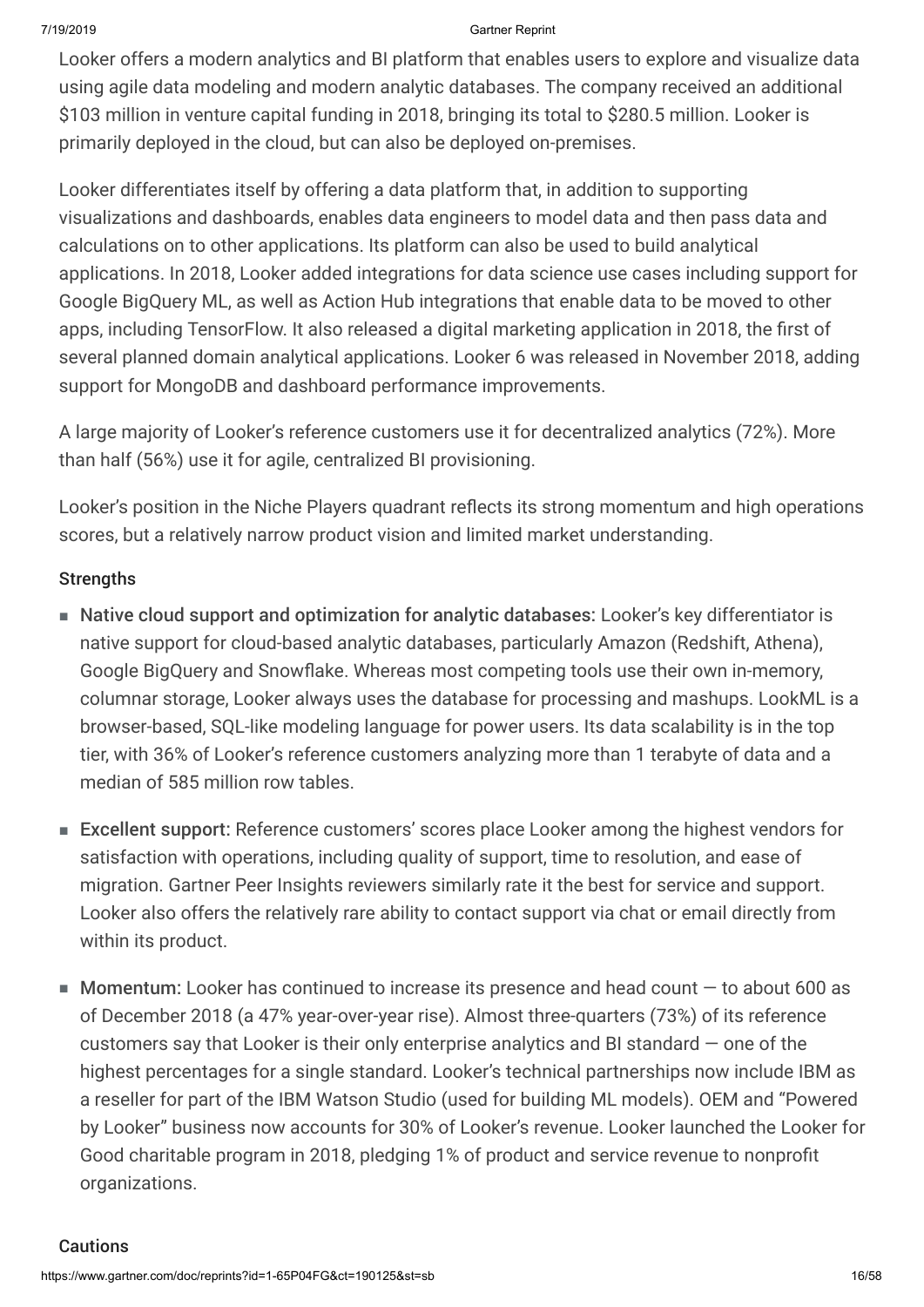- Coding versus point and click: As Looker's data modeling requires coding, business users find its product more difficult to use than point-and-click solutions. A large percentage of its reference customers (40%) said that poor ease of use for business users limits broad deployment — the highest figure for any vendor in this Magic Quadrant. The product lacks key capabilities for visually manipulating data and native mobile apps. Business users may now merge queries from multiple data sources, but there is no mechanism to correct for overstated measures in a many-to-many join.
- Narrow product roadmap: Whereas most other vendors are working on bringing NLP and augmented analytics to all users, Looker is closing basic visualization gaps, such as smart use of color in Looker 6 and custom themes. It continues to build interoperability with data science use cases and actions.
- Limited geographic presence: Looker operates primarily in the U.S. and Europe. Localization of its software for Japanese, French and German markets is planned for 2019.

### Microsoft

Microsoft offers data preparation, visual-based data discovery, interactive dashboards and augmented analytics via a single product, Power BI. It is available as a SaaS option running in the Azure cloud or as an on-premises option in Power BI Report Server. Power BI Desktop can be used as a stand-alone, free personal analysis tool. It is also required when power users are authoring complex data mashups involving on-premises data sources.

Although Power BI started out being used primarily as a self-service analytics and BI tool, Microsoft's reference customers now use it mainly for decentralized analytics (61%) and agile, centralized BI provisioning (54%).

Microsoft is a Leader. It has a comprehensive and visionary product roadmap aimed at globalizing and democratizing Power BI for all analytics use cases. At the same time, it continues to demonstrate strong uptake and global adoption of Power BI, with high levels of customer satisfaction.

### **Strengths**

- Low-priced incumbent with positive sales experience: Microsoft has put downward pricing pressure on the analytics and BI market with its low per-user, virtual server subscription and embedded capacity-based pricing. Given that many organizations have Microsoft enterprise software agreements, even when Power BI is not yet deployed, it appears on most shortlists by default. License cost was the second most important reason for reference customers to choose Microsoft Power BI: More than 15% of them identified this as a reason for selecting this platform. Reference customers also put Microsoft in the top third of vendors in this Magic Quadrant for sales experience  $-$  an improvement on the previous year.
- Ease of use for complex types of analysis: Reference customers continue to recognize Microsoft for its ease of use  $-$  they gave it top-third ratings across all aspects of ease of use.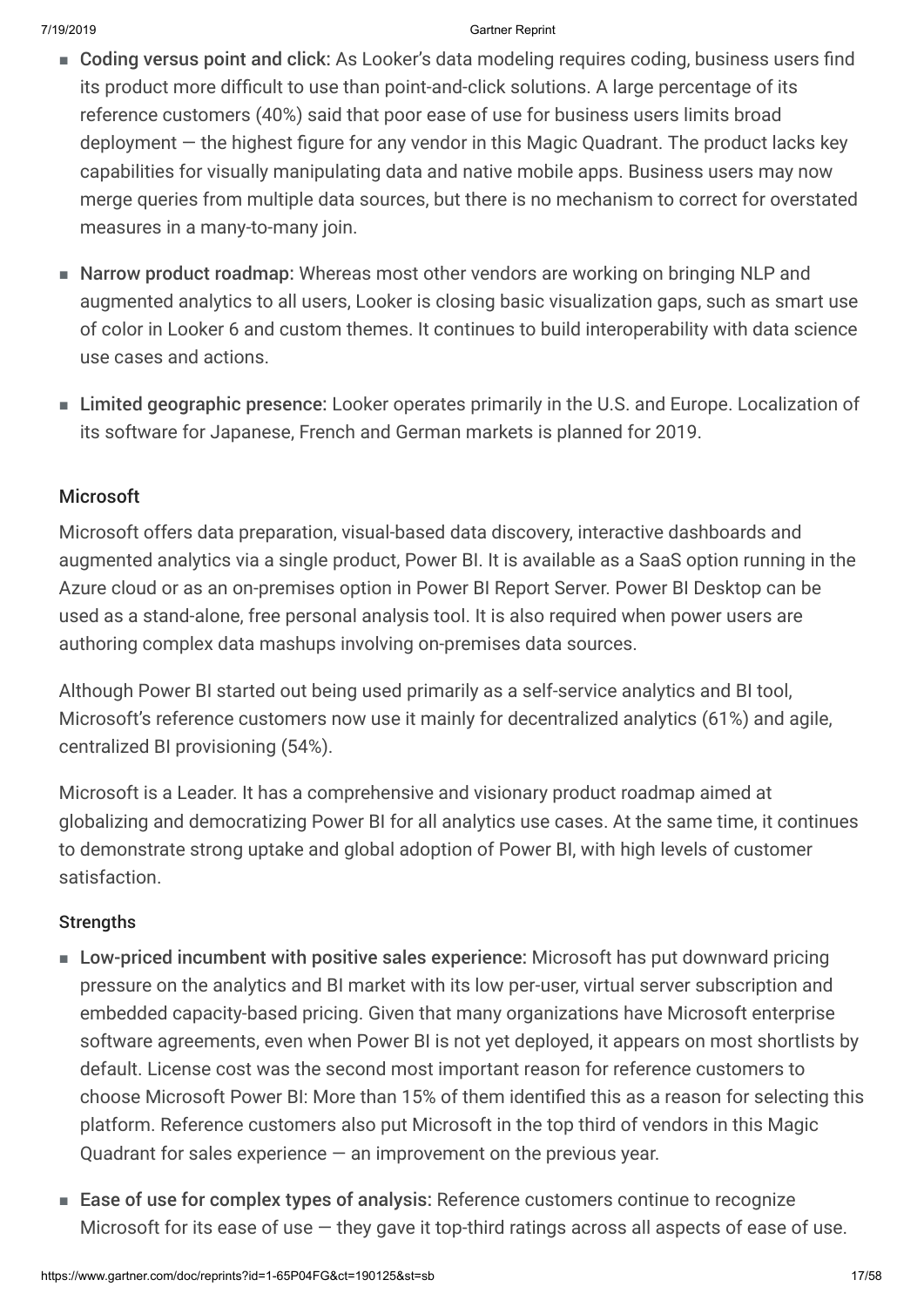Microsoft's "first five-minute experience" (it aims to have users register for a trial and be "wowed" within five minutes) and a robust user community contribute to this result. Power BI supports complex data models with integrated advanced analytics. In an improvement over the previous year, Microsoft came in the top third for the use of its product for complex types of analysis.

■ Comprehensive product vision: Microsoft is investing in a broad set of visionary capabilities and integrating them with Power BI. Investments include enhancements to augmented analytics and making new AutoML features available in Azure Machine Learning. Azure cognitive services, such as text, sentiment and image analytics and AI, will also be available through Power BI for use by people with minimal data science skills, among many others. Important roadmap items include full support for existing Reporting Services reports, a common and open data model, and open data preparation with data flows.

### **Cautions**

- Differences in on-premises and cloud service with Azure cloud only: Power BI Report Server enables users to share reports (not dashboards) and lacks some of the ML capabilities found in Power BI SaaS. Users also report inconsistencies in the support of different data sources. Microsoft does not give customers flexibility to choose a cloud infrastructure as a service (IaaS) offering, instead running only in Azure.
- Integration of Mode 1 and Mode 2: With Power BI, Microsoft has mainly focused on requirements for Mode 2 (agile, self-service) analytics. On-premises SQL Server Reporting Services meets the needs of Mode 1 (for scheduled, distributed reports). This has resulted in a two-product deployment with different capabilities and different deployment approaches. Reporting Services content authoring and report distribution in Power BI is on the short-term roadmap.
- Multiple products: Although the core of Power BI is a self-contained product, Microsoft's roadmap spans multiple products. For example, more robust conversational analytics is supported through the Cortana personal digital assistant. Data scale-up options require multiple products. Turnkey integration or "unification" is a focus of Microsoft's roadmap and a work in progress.

### **MicroStrategy**

MicroStrategy offers MicroStrategy 2019, a platform combining data preparation, visual-based and NLQ-based data discovery and exploration, dashboards and mobile capabilities with enterprise analytics and BI. MicroStrategy reference customers report fairly balanced use across agile, centralized BI provisioning (61%), governed data discovery (56%) and decentralized analytics (54%) use cases.

Over the past year, MicroStrategy has continued to improve its platform's usability, deployability and embeddability. Enhancements to its semantic graph provide the foundation for crowdsourced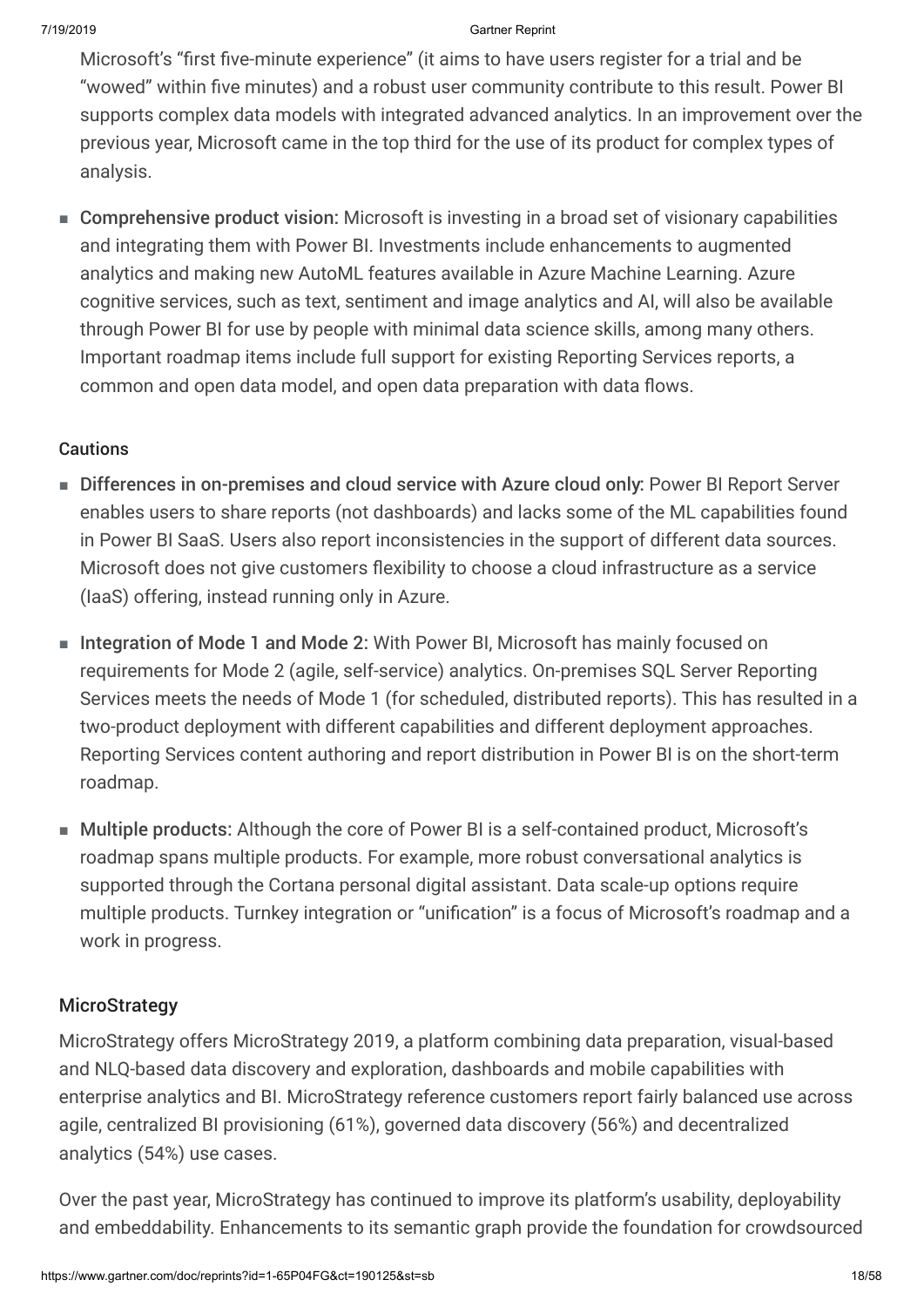content recommendations, newly added NLQ capabilities and promising investments in augmented analytics. The semantic graph is also core to a new category of content, which the company calls HyperIntelligence. HyperIntelligence overlays and dynamically surfaces predefined insights within existing applications, such as browser-based applications and search results (a related email capability is on the vendor's short-term roadmap). Significantly, MicroStrategy has opened up its semantic layer to other analytics and BI tools.

MicroStrategy is in the Challengers quadrant. It has leading product capability scores, an improved customer and operations experience, and a number of visionary elements on its roadmap. However, its new marketing, sales and customer success initiatives, though promising, are still in the early stages of execution. Limited market momentum and limited awareness of MicroStrategy outside its installed base hinder wider adoption.

### **Strengths**

- Strong, integrated product for all use cases: MicroStrategy received among the highest product scores in this Magic Quadrant, both overall and for all evaluated use cases. It offers best-in-class enterprise reporting and mobile capabilities, delivered in a single, fully integrated platform and workflow. This makes MicroStrategy better-suited to large-scale SOR reporting and governed data discovery deployments for large and complex datasets than most other vendors in this Magic Quadrant.
- Focus on customer success: MicroStrategy continues to improve its customer-centric initiatives, which include customer success programs, proactive support and a community portal. These investments are paying off. Reference customers placed MicroStrategy in the top third for product quality, achievement of business benefits and most aspects of user enablement.
- Complex analysis of large data and enterprise deployments: MicroStrategy's reference customers report average deployment and data sizes in the top third for vendors in this Magic Quadrant. It also has top-third ratings for complexity of analysis. Advanced data manipulation, enterprise-grade security and an in-memory columnar data store give business users a highly interactive data exploration experience for very large and complex datasets and models. With enhanced client-side ML libraries, users can build and expose the output of data science and ML models in all MicroStrategy content types.

### **Cautions**

- Gaps in cloud BI and augmented analytics: MicroStrategy's single-tenant cloud solution lacks packaged domain and vertical content. It is also missing a robust content marketplace for customers and partners. Augmented analytics features such as automated insight generation are lacking in the current product, but are on the roadmap.
- Cost of software: In a market experiencing downward pricing pressure, 27% of MicroStrategy's reference customers identify the cost of its software as a limitation with regard to broader deployment — a percentage in the top third for vendors in this Magic Quadrant.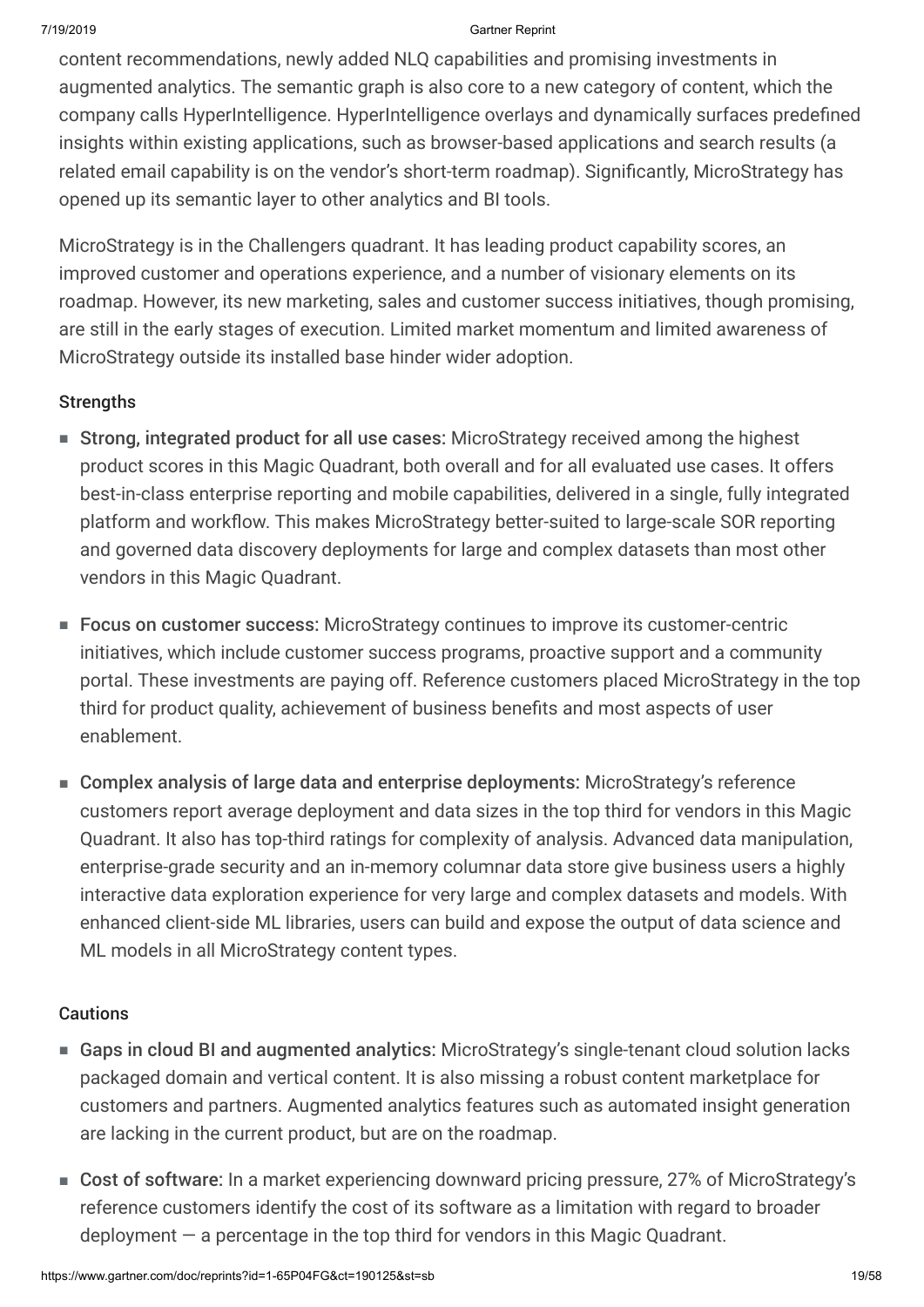■ Need for IT staff involvement in enterprise deployments: Ease of use for content developers remains below average, according to MicroStrategy's reference customers. The task of streamlining the configuration, administration and migration of enterprise deployments is, however, receiving ongoing investment from MicroStrategy.

### **Oracle**

Oracle offers a broad range of analytics and BI capabilities, both in the Oracle Cloud and onpremises. The modern components of Oracle Analytics Cloud (OAC) are the focus of this Magic Quadrant. OAC includes integrated data preparation, data discovery (with advanced exploration and augmented analytics) and interactive dashboards. Oracle Data Visualization Desktop is available as a free download for personal use. OAC is primarily deployed by its reference customers for agile, centralized BI provisioning (58%) and decentralized analytics (72%) use cases.

Oracle is in the Niche Players quadrant. It has invested in, and delivered, a number of augmented analytics capabilities earlier than most other vendors. Additional visionary elements are on its product roadmap. However, based on Gartner inquiries and other measures of momentum, Oracle's sales and marketing strategy has yet to translate these advances into wider recognition within this market.

### **Strengths**

- Augmented analytics, interactive exploration, dashboards and mobile capabilities: Augmented analytics features that include NLQ, automated insights and natural language narration differentiate OAC from most other vendors' platforms, as does Day by Day, its mobile app. Oracle has implemented augmented analytics capabilities across its platform. These include understanding of data distribution and correlations, and insight generation for identifying significant segments, clusters, drivers, outliers and anomalies. They also include narration of findings and prescriptive actions. OAC offers an integrated design experience for interactive analysis, reports and dashboards. It also supports advanced exploration, including of custom groups, and drag-and-drop advanced analytic functions, such as forecasting, clustering, trending and outlier detection.
- Product vision: Oracle is making significant investments to its augmented analytics, with text and voice for NLP, as well as chatbots. It has also made early investments in virtual reality via its mobile capabilities. Part of this investment includes semantic enrichment in support of augmented analytics. This is used to gather intent and to improve the accuracy and relevancy of its analytics and data inference capabilities.
- Global cloud presence with optimizations for Oracle applications: Oracle reference customers report selecting OAC, rather than competing offerings, because of its cloud capabilities. Oracle offers cloud data centers in almost all regions of the world. Additionally, customers value the integration with Oracle enterprise applications. Although on-premises Oracle BI Applications are not sold in OAC, Oracle offers a number of free Oracle E-Business Suite and Oracle SaaS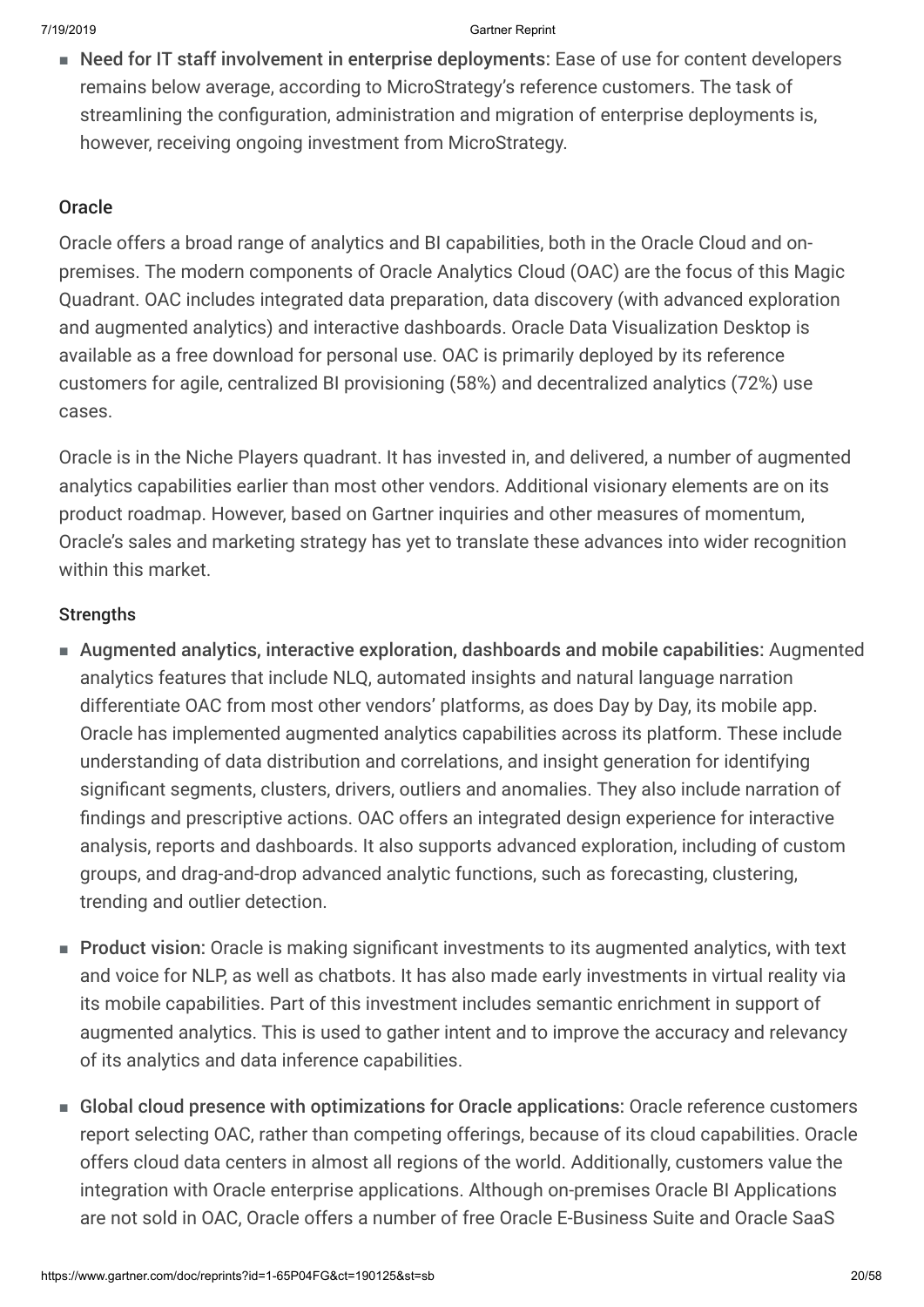application content packs. These enable rapid deployment of analytic content on Oracle onpremises and cloud application data sources.

### **Cautions**

- Enterprise features require IT-centric Oracle Business Intelligence: Enterprise features such as data lineage and impact analysis in metadata management require use of the IT-centric BI capabilities of OAC or of Oracle Business Intelligence on-premises. OAC also lacks the ability to combine multiple tables in one data connection in data preparation. These capabilities require either custom SQL or use of Oracle Business Intelligence, either on-premises or in OAC, with the work being done in the model by technical experts. In addition, publish and share capabilities, such as collaboration, discussion threads and content ratings, are not supported. Furthermore, scheduling, alerting, and extensive formatting are not possible without OAC's IT-centric traditional BI capabilities.
- Sales experience and operations: Oracle introduced new pricing and streamlined packaging in late 2017 with the option to "pay as you go" and reallocate subscriptions on demand. However, reference customers gave Oracle the lowest score of any vendor in this Magic Quadrant for sales experience. Regarding operations, reference customers' scores place Oracle in the bottom third for product quality and support, and report a below-average migration experience. Gartner Peer Insights reviewers also rate the service and support in the bottom third.
- Used for less complex types of analysis: Reference customers report using OAC for the less complex types of analysis (despite the product's advanced exploration and augmented analytics features). Also, the workflow for Mode 1 and Mode 2 analytics and reporting is less than seamless.

### Pyramid Analytics

Pyramid Analytics offers an integrated suite for modern analytics and BI. It has a broad range of analytics capabilities, including ad hoc analysis, interactive visualization, analytic dashboards, mobile capabilities and collaboration. It also features an integrated workflow for SOR reporting. Reference customers report using the platform primarily for governed data discovery (74%) and agile, centralized BI provisioning (66%). The highest percentage of reference customers of any vendor use Pyramid's platform for extranet deployment (33%).

Over the past year, Pyramid has continued to mature its rearchitected solution. It has moved from a strictly Microsoft-centric stack to an agnostic Java and HTML5-based one with optimizations for Microsoft. Pyramid has also introduced new competitive, subscription-based, named-user pricing.

Pyramid is a Niche Player due to its challenges with customer experience, limited awareness of Pyramid in the market, and narrow adoption. Early investments in innovation, together with visionary roadmap components after its platform rebuild, also contribute to its position.

### **Strengths**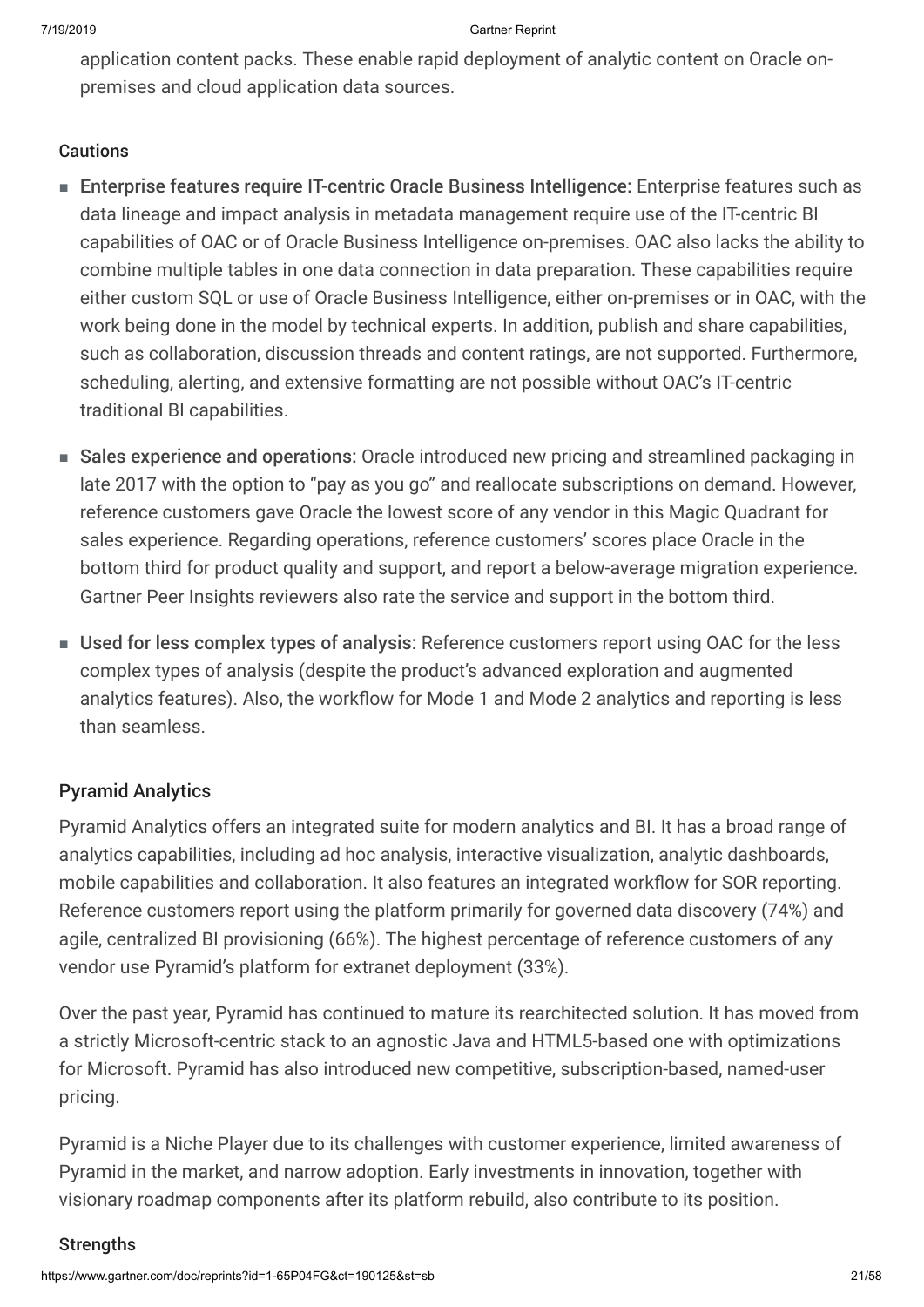- Broad range of use cases, including integrated Mode 1 and Mode 2: Pyramid supports agile workflows and governed, report-centric content within a single platform and interface. The solution is well-suited to governed data discovery, with features such as BI content watermarking, reusability and sharing of datasets, metadata management and data lineage. Reports and dashboards support scheduling and distribution, alerting and discussions — Mode 1 reporting capabilities that are often lacking in competing products.
- Optimizations with Microsoft's environment, but platform-agnostic: Pyramid has, as in 2017, a high percentage of deployments on top of Microsoft-based enterprise data warehouses, at 44% of its reference customers. However, this figure is down from 70% in 2017, which shows that its product is platform-agnostic. Nevertheless, Pyramid continues to offer tight and extensive integration with Microsoft's environment. Pyramid should therefore be assessed especially when such integration is a top requirement. It should also be evaluated for multi-infrastructure environments, as the platform has matured its support for other data infrastructure environments, such as SAP HANA and Snowflake.
- Easy to deploy, administer and support in a single workflow: Reference customer scores place Pyramid's platform in the top third in this Magic Quadrant for ease of administration, implementation and deployment and for overall support. They rate the platform above average for integrated workflow — not surprisingly, given the platform's integrated approach that supports all analytics and BI use cases.

### **Cautions**

- Product vision and innovation remains limited: Pyramid has made early investments in innovation, but more visionary elements are still only on its product roadmap.
- Customer experience: As in the previous two surveys, reference customers' scores place Pyramid in the bottom third of vendors for customer experience, including achievement of business benefits, user enablement and availability of skilled resources from the vendor. For the first time, scores from reference customers surveyed for this Magic Quadrant put Pyramid's product quality and migration experience in the bottom third. This is unsurprising, given that customers are migrating to a completely rebuilt platform.
- Lack of awareness in crowded market: For Pyramid, 2017 and 2018 were "retooling" years. They were years in which modern analytics and BI innovations around visual-based exploration became mainstream. Pyramid was once differentiated by its optimizations for Microsoft environments at a time when Microsoft lacked a compelling offering. However, Pyramid has struggled to communicate its new differentiators in a crowded market.

### Qlik

Qlik delivers governed data discovery and agile analytics and BI via its lead product, Qlik Sense, which is built on the Qlik Analytics Platform. The platform can be used to build customized applications via an extensive set of APIs to support the embedded analytics use case. Qlik's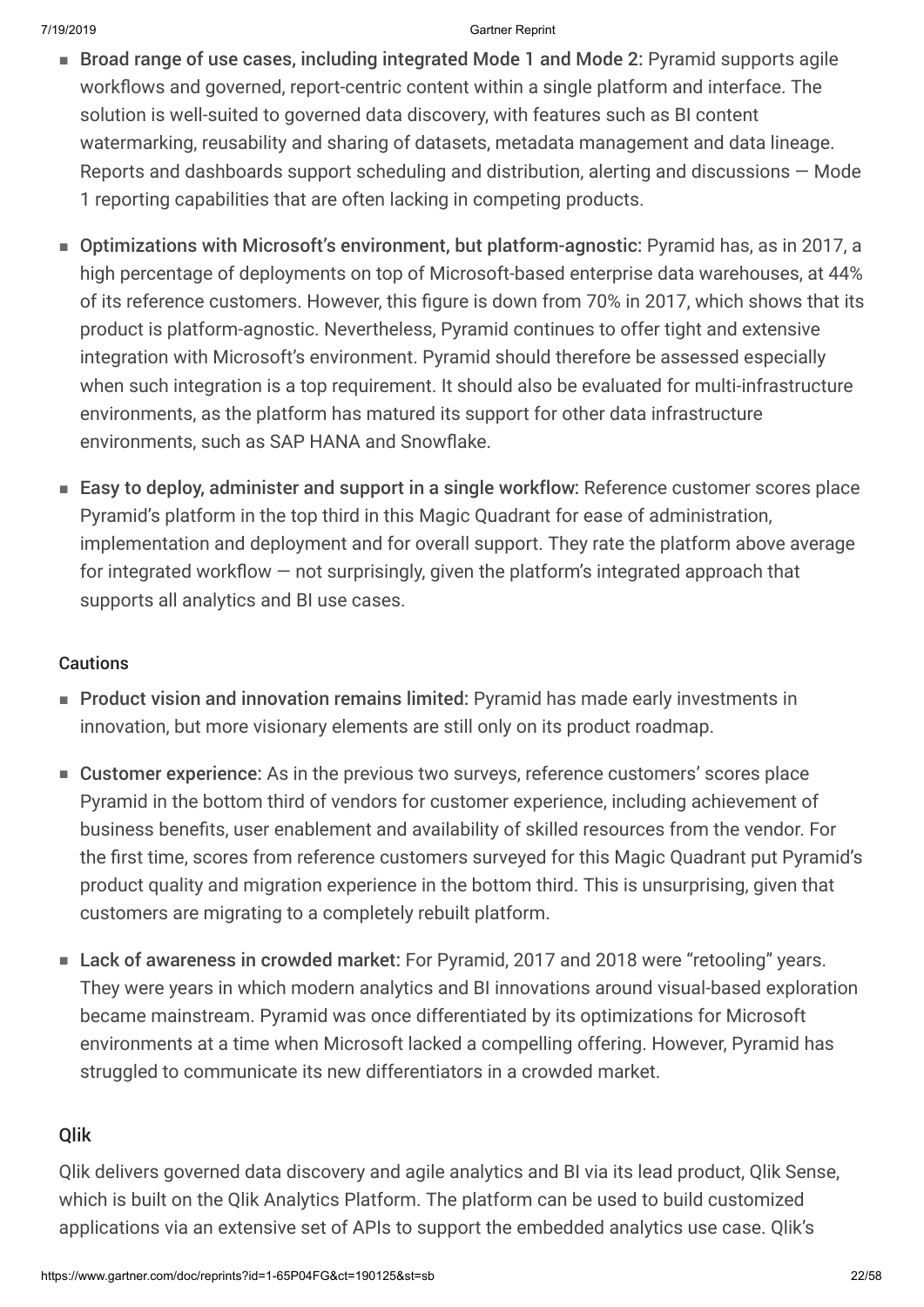original product, QlikView, accounts for a large portion of the company's installed base, but Qlik Sense now generates more than 67% of its license revenue. According to reference customers, Qlik is used primarily for decentralized analytics (70%) and agile centralized BI provisioning (66%) use cases.

In July 2018, Qlik acquired Podium Data to broaden its data management capabilities. Subsequently, in January 2019, Qlik acquired Crunch Data in order to provide conversational analytics. In 2018, it launched a new pricing model to encourage QlikView customers to move to Qlik Sense, or to add Qlik Sense to their deployments; it offers dual licenses for a nominal fee.

Qlik's position in the Leaders quadrant is partly attributable to its strong product roadmap, geographic reach and market understanding. But its market responsiveness scores are lower than those of other Leaders.

### **Strengths**

- Product features and extensibility: Qlik has added augmented features via its Cognitive Engine. Improved self-service capabilities and Insight Advisor help users find useful insights faster with automatic chart generation, as well as suggested insights that the engine thinks may be important. Qlik Core, added in 2018, is a development platform on which developers can build applications for cloud or edge deployments. Qlik's scalable in-memory engine enables customers to build robust, interactive, visual applications, due to its ability to support multiple data sources, complex data models and complex calculations.
- Customer experience: Qlik's active user community is a key contributor to reference customers' high scores for user enablement. These are supported by high scores from Gartner Peer Insights reviewers relating to the quality of the peer user community. Qlik's business-valuebased messaging, Data Literacy Project campaigns, and multiple conference series help to influence the market and stimulate demand.
- Product vision: Qlik continues to extend and enhance its platform as the market evolves. Qlik was the first to have a vision for multicloud deployments managed in a single interface. Qlik handles big data with its On-Demand App Generation and will expand these capabilities with its new Associative Big Data Index. Qlik continues to execute on its augmented analytics roadmap, as well as improve its data preparation and embedded analytics capabilities.

### Cautions

- Product workflow: QlikView and Qlik Sense require multiple products to accommodate specific pieces of an analytics workflow. Podium Data, now called Qlik Data Catalyst, will become a stand-alone product to deliver data cataloguing and more advanced data preparation. Qlik's NPrinting requires a separate installation to be used for structured Mode 1 reporting.
- Migration experience: Qlik announced a new pricing model in July 2018, with an option for existing QlikView customers to start using Qlik Sense. However, Qlik's reference customers score the vendor below average for operations, with the main contributor being low scores for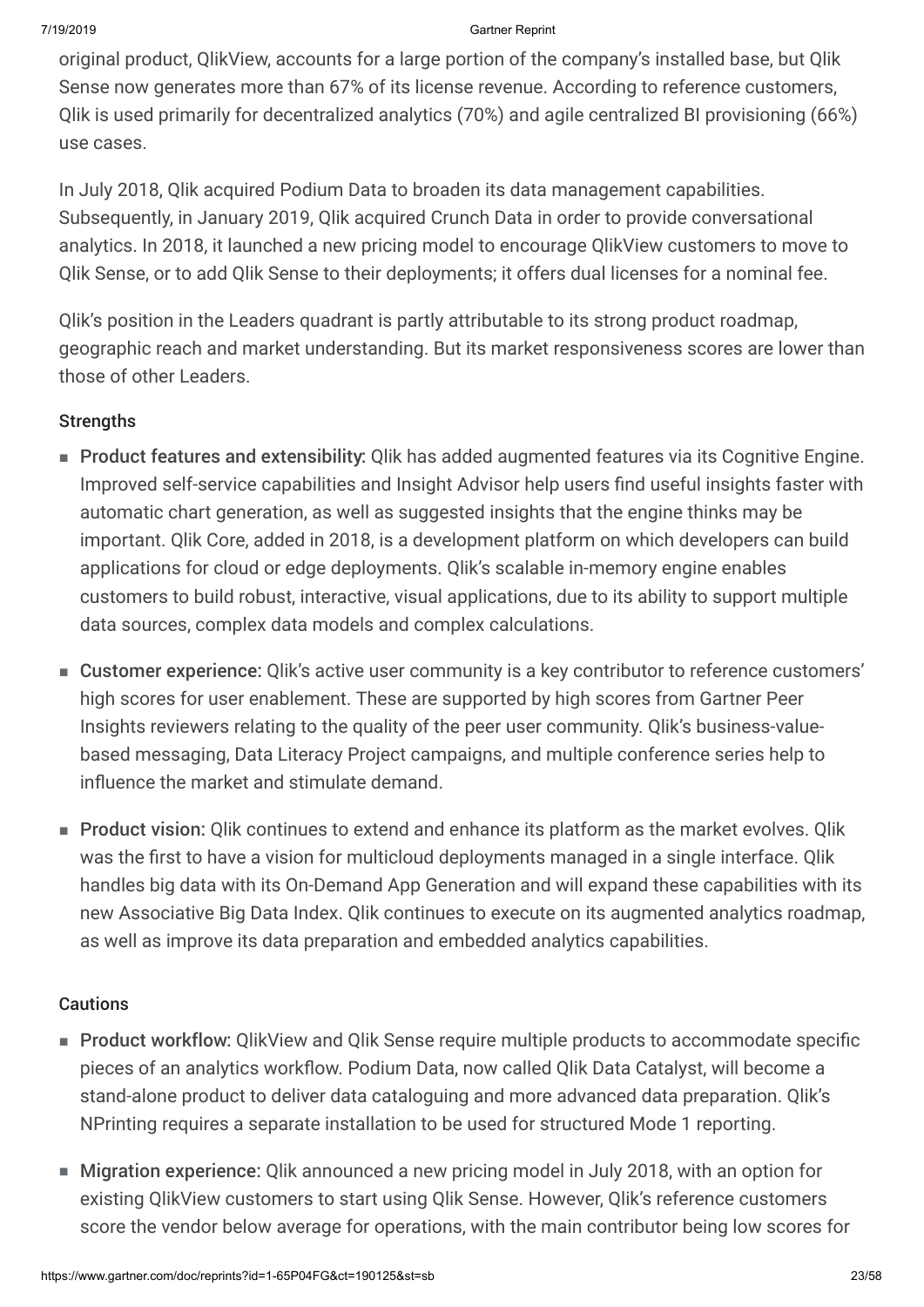migration experience. When asked to name limitations with regard to wider deployment, Qlik's reference customers frequently identified functional differences between QlikView and Qlik Sense (product releases subsequent to our survey have aimed to address these differences, specifically in advanced authoring and extension bundles). Gartner Peer Insights reviewers also rate Qlik's service and support as below average.

■ Lower momentum: Qlik reduced its head count significantly in 2018. Compared with 2017, there has been a slight decline in interest in Qlik from Gartner clients, judging from Gartner's client inquiry data for 2018 and social media analytics. This was particularly evident for firsttime customers evaluating Qlik against other leading vendors in this market.

### **Salesforce**

Salesforce offers the Einstein Analytics Platform (formerly Wave), Einstein Discovery (augmented analytics), and Einstein Data Insights (AI-automated insights for Salesforce reports). The Einstein Analytics Platform offers point-and-click interactive visualizations, dashboards and analysis with integrated data preparation for Salesforce and non-Salesforce data. Einstein Discovery is newly packaged with Einstein Analytics (Einstein Analytics Plus) and shares the same data model. It is also largely integrated with the Einstein Analytics workflow. Salesforce reference customers report equal of use of Einstein Analytics for agile, centralized BI provisioning (35%) and decentralized analytics (35%).

Einstein Discovery's disruptive innovation around augmented analytics is now integrated with Einstein Analytics. This combination, together with strengths in terms of product vision, global presence, partner network, positioning, and marketing and sales execution potential, makes Salesforce a Visionary.

### **Strengths**

- Lead in augmented analytics: Integration of the AI-driven augmented analytics capabilities in Einstein Discovery with the rest of the Salesforce Analytics portfolio has disrupted the market in a way that other vendors are trying to emulate. Salesforce continues to invest in augmented analytics innovations in the field of data preparation, and in conversational analytics, and proactive alerting is on its roadmap. To build trust from automatically generated insights, Einstein Analytics exposes the key drivers of insights to users. The underlying model is also open to data scientists to validate. Salesforce is extending these capabilities by adding AI model bias detection and model explainability and accountability features before most other vendors.
- Optimization for Salesforce: Although Salesforce customers increasingly use its platform to analyze both non-Salesforce and Salesforce data, Einstein Analytics is natively integrated with Salesforce business applications. This integration includes security, collaboration, metadata and usage monitoring, and automatic geocoding with simplified access to Salesforce application tables. Users can invoke Salesforce actions from within Einstein Analytics and collaborate using Chatter. Salesforce's integration of MuleSoft (acquired in May 2018) will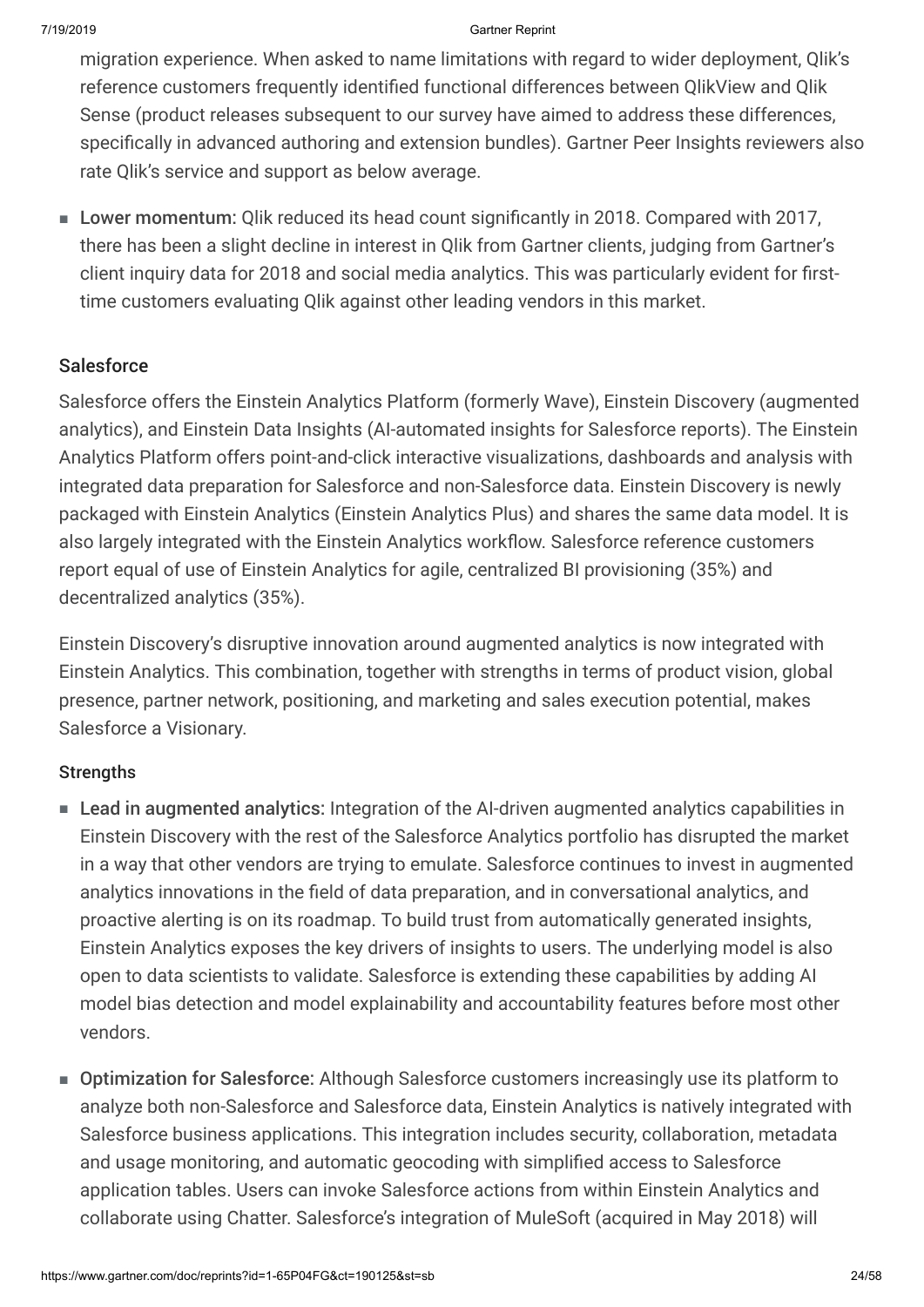improve Einstein Analytics' connectivity to a broad range of data sources, without the need for third-party ETL tools.

■ Partner ecosystem and developer marketplace: Salesforce's robust partner ecosystem includes ETL, data science and ML vendors, independent software vendors (ISVs) and SIs. They make use of Salesforce's highly rated embedded analytic content capabilities. Salesforce's developer marketplace, AppExchange, provides a platform for ISVs and developers to build and sell custom content (such as datasets, lenses and applications). Notably, Salesforce receives some of the top ratings in the software industry for diversity and desirability as a place to work from Forbes and Fortune. Salesforce reference customers surveyed for this Magic Quadrant gave it high scores for ethics, culture and diversity.

### **Cautions**

- Cost: Over half (52%) of Salesforce's reference customers identify cost as the main barrier to broader deployment of its software  $-$  a higher percentage than for any other vendor in this Magic Quadrant. These customers' cost concerns may have adversely affected their perception of the sales experience (including pricing and contracting), which they rated as below average. Gartner Peer Insights reviewers express similar views about Salesforce's pricing and contract flexibility. It is too early to say whether Salesforce's recent changes to pricing and packaging will fully address these concerns.
- Not the enterprise analytics and BI standard: Einstein Analytics is not used as an enterprise analytics and BI platform by the majority of its customers. Although deployment sizes and the amount of non-Salesforce data analyzed in Einstein Analytics continue to grow, the platform is primarily used for customer-facing analytics by customers with other Salesforce applications.
- Ease of deployment: Reference customers' scores for ease of administration, development and deployment, and for integrated workflow, put Salesforce in the bottom third of vendors in this Magic Quadrant. This finding may relate to concerns expressed by Gartner customers about custom programming still being required for many actions that are often available "out of the box" in other platforms. Salesforce also received below-average scores from reference customers for the availability of relevant skills, both from the vendor and in market.

### **SAP**

SAP's lead product for modern analytics and BI is SAP Analytics Cloud. The majority of companies that choose SAP Analytics Cloud already use some SAP business applications.

Reference customers report that SAP Analytics Cloud is most often used for agile, centralized BI provisioning (67%) and decentralized analytics (62%).

SAP is a Visionary, its position in the Magic Quadrant being influenced by product limitations and relative weakness in terms of sales and marketing strategy. SAP still does not have the broad market momentum of the Leaders in this market. Its decision to focus on one product is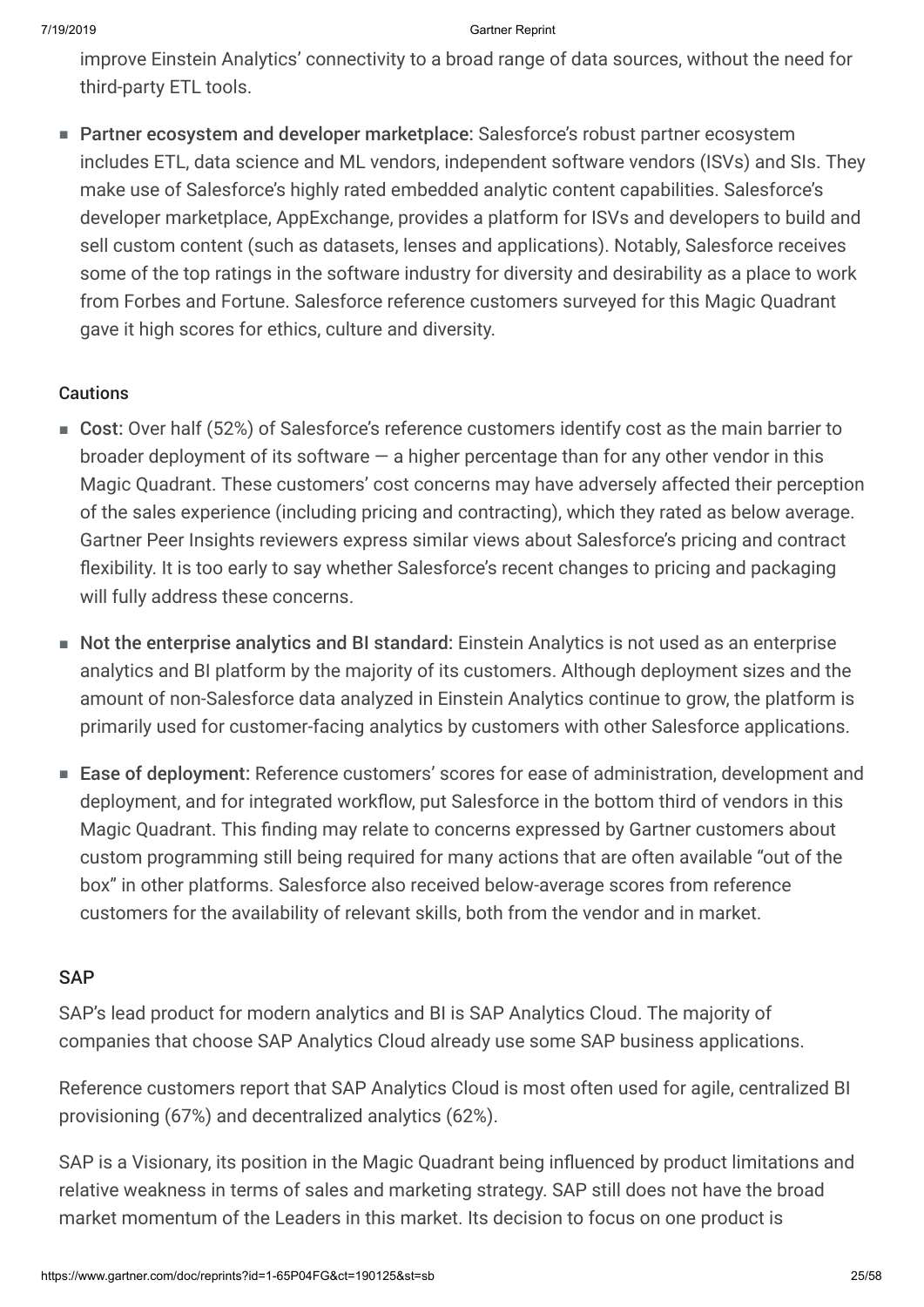beginning to improve its competitiveness, however. Reference customers for SAP Analytics Cloud report a much improved view of SAP's viability as a vendor of modern analytics and BI.

### **Strengths**

- Augmented, cloud-centered, hybrid vision: Smart Insights new ML-driven functions, including NLP-based search — make SAP Analytics Cloud one of the highest rated platforms for augmented data discovery capability. Further, SAP Analytics Hub is intended to bridge cloud and on-premises deployments, providing a single front end for SAP and partner-originated analytic offerings. This vision is resonating — reference customers for SAP Analytics Cloud showed a bigger improvement in their view of their vendor's viability than any other group of reference customers surveyed for this Magic Quadrant.
- Differentiated closed-loop capability: SAP Analytics Cloud's integrated functionality for planning, analytical and predictive capabilities in a unified, single platform is a differentiator. SAP is one of only two vendors in the Magic Quadrant with such an offering. The associated SAP Digital Boardroom is another differentiator, one particularly attractive to executives because it supports "what if?" analysis and simulations.
- Prepackaged analytic content: Drawing on the business content approach it pioneered with SAP Business Warehouse, SAP offers a library of prebuilt content available online for SAP Analytics Cloud customers. The content covers a range of industries and line-of-business functions. It includes data models, data stories and visualizations, template SAP Digital Boardroom agendas, and guidance on using SAP data sources.

### **Cautions**

- Functional limitations: Although ease of use has improved with the Fiori-styled UX, SAP Analytics Cloud still lags behind in a number of areas, particularly scalability and model complexity (for which its reference customers reported a median of 72 users and were in the bottom third for data volumes being analyzed). In addition, the SAP-source-dominated data source connectivity and ingestion capability, and the ability to embed analytic content, are relatively weak.
- Product quality and performance: SAP's reference customer scores put its product quality in the bottom third of the vendors in this Magic Quadrant. Performance is also an issue: 14% of those using SAP Analytics Cloud say they experienced poor performance (the second-highest percentage for this complaint). Performance is the primary limitation with regard to wider deployment of SAP Analytics Cloud, according to its reference customers. They put SAP's product support — specifically its time to respond to and resolve issues — in the bottom third of vendors in this Magic Quadrant.
- Cloud-only: Most organizations now view cloud-based software as part of data and analytic deployments, but a significant minority still do not. For that minority, SAP Analytics Cloud isn't a good fit, although it can connect directly to on-premises SAP resources (SAP BusinessObjects Universes, SAP Business Warehouse and SAP HANA) for live data and to some non-SAP data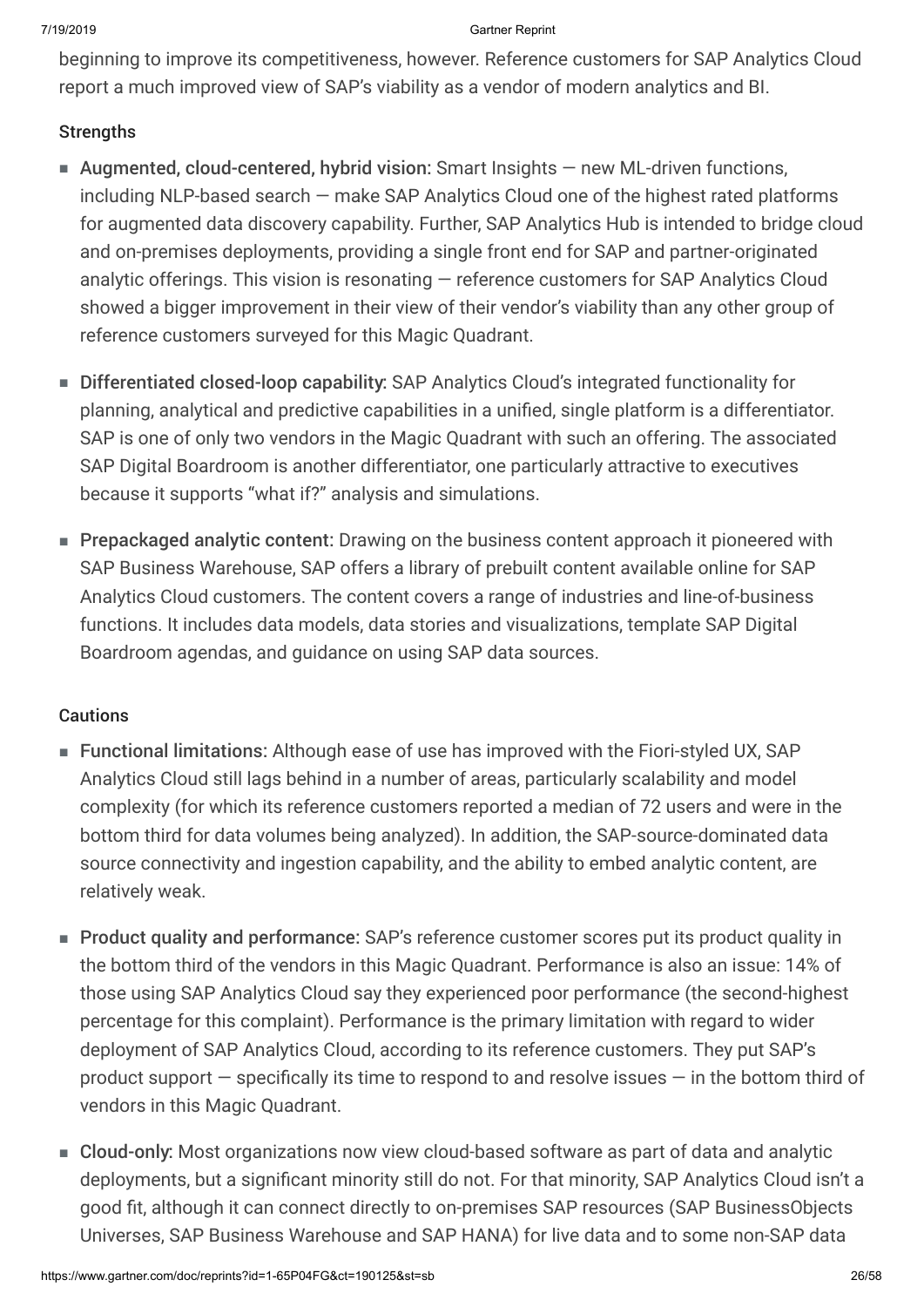sources for data ingestion. SAP's alternative on-premises offering, SAP Lumira, will be supported through 2024. Judging from interactions with users of Gartner's client inquiry service, those using SAP Lumira are less positive about it (the few Lumira reference customers we surveyed gave the lowest vendor viability scores and showed the largest decline in this regard). SAP customers requiring fully on-premises deployment of modern analytics and BI are evaluating non-SAP offerings.

### SAS

SAS offers Visual Analytics on SAS Viya. This offering combines reporting, data preparation, visual exploration and dashboards in a single product; it also provides the underpinnings of SAS solutions (prebuilt analytical applications). SAS Visual Analytics is also a component of the company's data science product, SAS Visual Data Mining and Machine Learning. SAS is one of the largest privately held software vendors.

SAS Visual Analytics is primarily deployed on-premises, but is also available through various cloud and hosting options. Reference customers use it mainly for decentralized analytics (56%) and agile, centralized BI provisioning (49%).

In 2018, SAS released augmented analytics capabilities with driver analysis and NLG to explain the importance of each variable for a given metric.

SAS's position as a Visionary reflects its robust product, industry solutions and global presence, as well as the challenges it faces with regard to ease of use, sales experience and migration.

### **Strengths**

- Support for Mode 1 and Mode 2 with scalability: SAS Visual Analytics has some of the highest critical capability ratings for both agile, centralized BI provisioning and decentralized analytics. As a server-based platform, it provides governance and scalability with an open architecture that includes Hadoop Distributed File System (HDFS) and Direct Network File System (DNFS) for persistence and its own in-memory engine for fast performance. The menu-driven advanced analytics, with open models, remains a competitive differentiator, as does the support for IoT and real-time data.
- Innovative roadmap: SAS is one of only a few vendors in this Magic Quadrant to natively support text analytics, in addition to structured data. With the release of its new automated analysis object, SAS now also offers rich driver and variable analysis. Voice integration with personal digital assistants (such as Amazon Alexa) is supported, and additional chatbot integration is on the roadmap.
- Global vendor: SAS has a physical presence in 47 countries, and reference customers' responses put it in the top third of vendors in this Magic Quadrant for overall support (Gartner Peer Insights reviewers place it in the middle). It has long been a leader in its efforts to recruit and retain a diverse workforce. It has created a unique Data for Good application, GatherIQ, that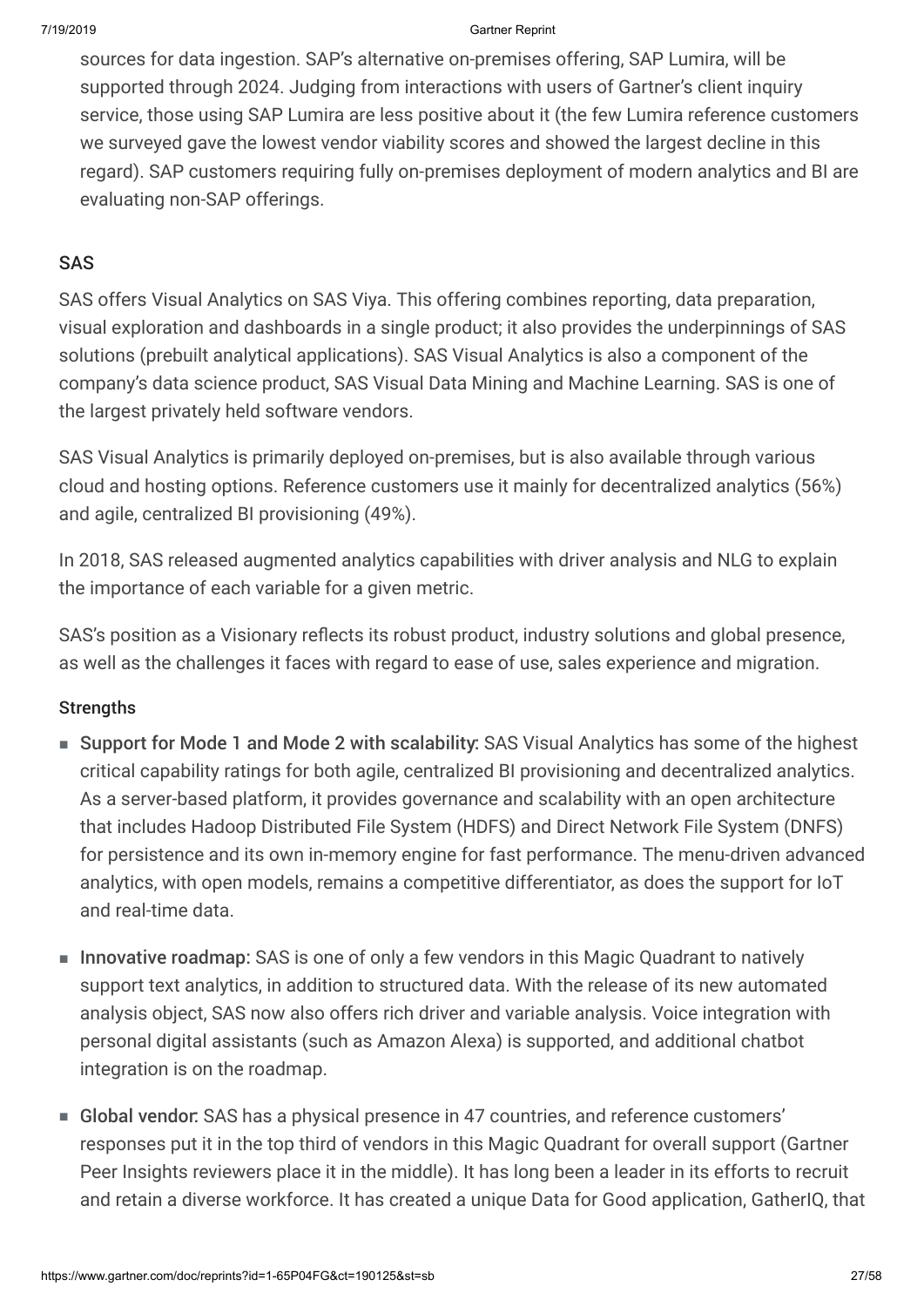combines video with data on social projects. Reference customers also put SAS in the top third of the vendors in this Magic Quadrant for overall support.

### **Cautions**

- Less easy to use: Ease of use remains one of the most important buying criteria, impacting both product assessments and market understanding. SAS Visual Analytics ranks in the bottom third of Magic Quadrant vendors for overall ease of use. Reference customers gave it the lowest scores of any vendor in this Magic Quadrant for ease of deployment, ease of content authoring and ease of content consumption. Fifteen percent of SAS reference customers identified difficulty with implementing the product (the second-highest figure for a vendor in this Magic Quadrant). Menu options for routine tasks are not obvious, and sometimes hidden. Almost one-quarter (23%) of SAS reference customers identified its software's limited ease of use for business users as a barrier to wider deployment.
- Sales experience: Reference customers' scores put SAS in the bottom third of the vendors in this Magic Quadrant for sales experience, and Gartner Peer Insights reviewers place SAS near the bottom for price and contract flexibility. In addition, Gartner Peer Insights reviewers put SAS near the bottom for value for money.
- Migration challenges: SAS Viya represented a major redesign of the UX and platform to create a more open environment. However, migration to the latest release has been a challenge, with reference customers' scores putting SAS last for this operational metric by a wide margin among the vendors in this Magic Quadrant. Migration difficulty may be exacerbated by shortcomings in terms of product quality, for which SAS ranks in the bottom third of vendors in this Magic Quadrant.

### Sisense

Sisense offers data preparation, analytics and visual exploration of complex data mashups. The company received an additional \$80 million in venture capital funding in 2018, bringing its total to \$200 million. Although Sisense has historically focused on small and midsize customers, it is increasingly pursuing enterprise accounts.

Sisense's reference customers use it primarily for the OEM or embedded use case (46%), followed by agile, centralized BI provisioning (42%).

Sisense 7.3 was released in November 2018. The Elastic Data Hub now allows more seamless blending of data both in memory and in database, with multiple tables. Sisense Hunch is a newly released AI capability that can be embedded in edge devices. It reduces terabytes of data to a neural network of a few megabytes that can be queried to find patterns and outliers.

Sisense remains a Visionary. The company scored well for most aspects of Ability to Execute, with improved scores for product, market responsiveness and operations, in particular.

### **Strengths**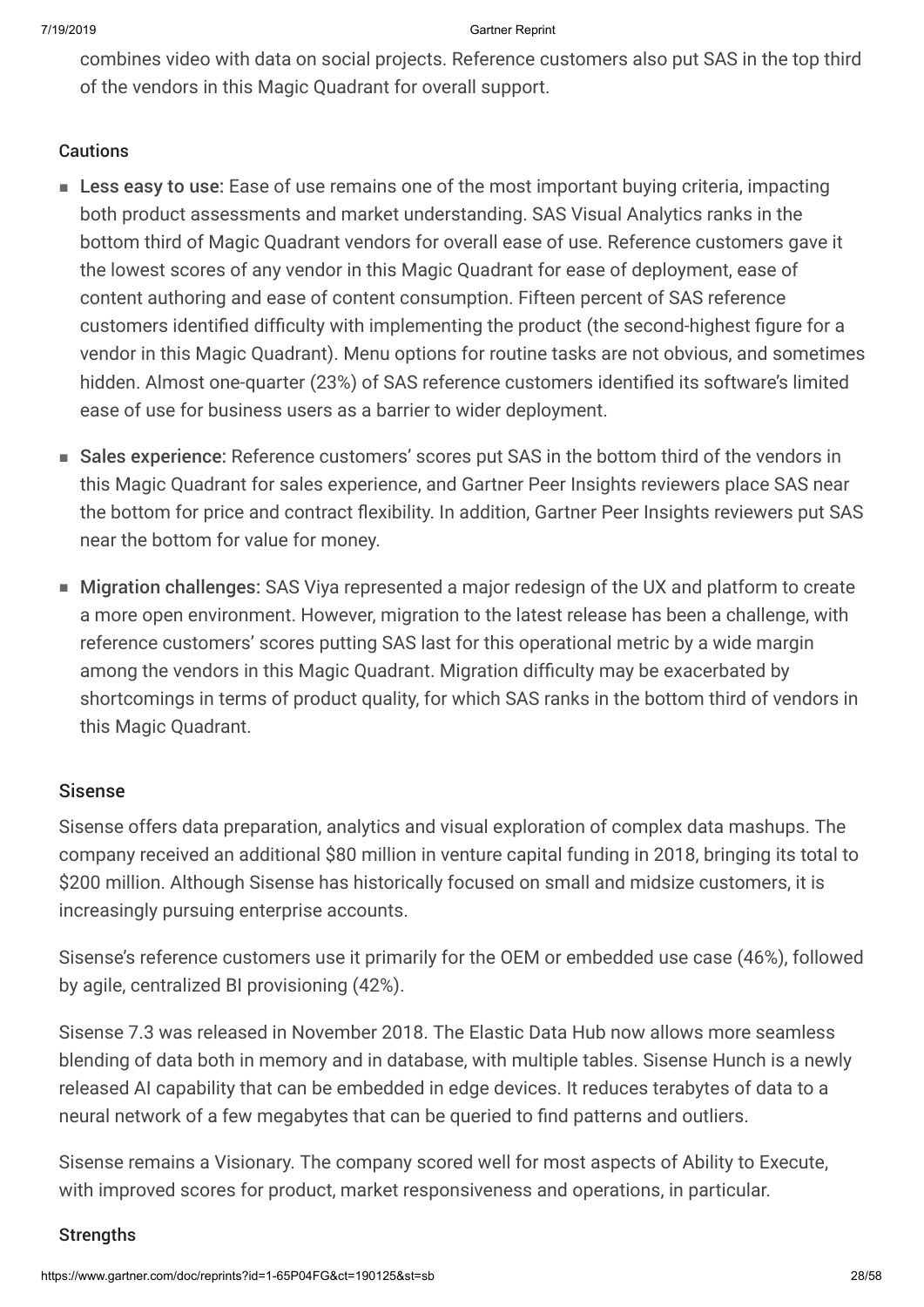- Complex mashups: Sisense enables customers to ingest data from a range of data sources, while also cleansing and transforming the data. Data can optionally be left in-database for some high-performing databases, or brought into the Sisense ElastiCube — the vendor's proprietary caching engine that uses both in-memory and in-chip processing for fast performance. It is noteworthy, therefore, that Sisense had the highest percentage of reference customers with no data warehouse (13%).
- Early innovation: Sisense has been an early innovator in the emerging fields of automated insight generation, integration with Amazon Alexa and chatbots. Sisense Hunch further reflects this innovation by embedding ML in edge devices, for example, to identify the root causes of quality problems in manufacturing. Sisense's alerting engine, Pulse, now also includes proactive alerting about anomalies.
- Customer satisfaction, culture and execution: Sisense's reference customers gave it the highest ratings for customer and sales experience. In addition, Gartner Peer Insights reviewers put Sisense top for value delivered and in the top third for support. Reference customers also consider Sisense one of the top vendors for operations, which includes support, time to resolution, expertise and upgrade experience. Many of these high scores can be attributed to the company's culture and ethics, to which reference customers also gave the highest ratings.

### **Cautions**

- Gaps in core functionality: Sisense's product lacks visual grouping and menu-driven advanced analytics for citizen data scientists. Additionally, there is no undo function within the dashboard authoring, storytelling and threaded discussion capabilities. Further, the ability to use "drag and drop" to build queries or dashboards is not available to business users accessing embedded content.
- Limited global presence: Sisense operates largely in the U.S. and Israel. It lacks a physical presence in Latin America, and offices in the U.K. and Japan opened only recently. Sisense has historically focused on small and midsize organizations, but has since grown its revenue from enterprise and strategic accounts (these now account for half its revenue). Even so, the median deployment size by number of users is in the bottom third, among the vendors in this Magic Quadrant.
- Less mind share: Sisense's strong focus on the embedded use case, which is one of the smaller segments of the analytics and BI market, has resulted in the market being less aware of this vendor than of competitors. The embedded use case accounts for just over half this vendor's revenue.

### Tableau

Tableau offers an intuitive, interactive, visual-based exploration experience that enables business users to access, prepare, analyze and present findings in their data without technical skills or coding. Tableau's offering is primarily deployed on-premises, either as a stand-alone desktop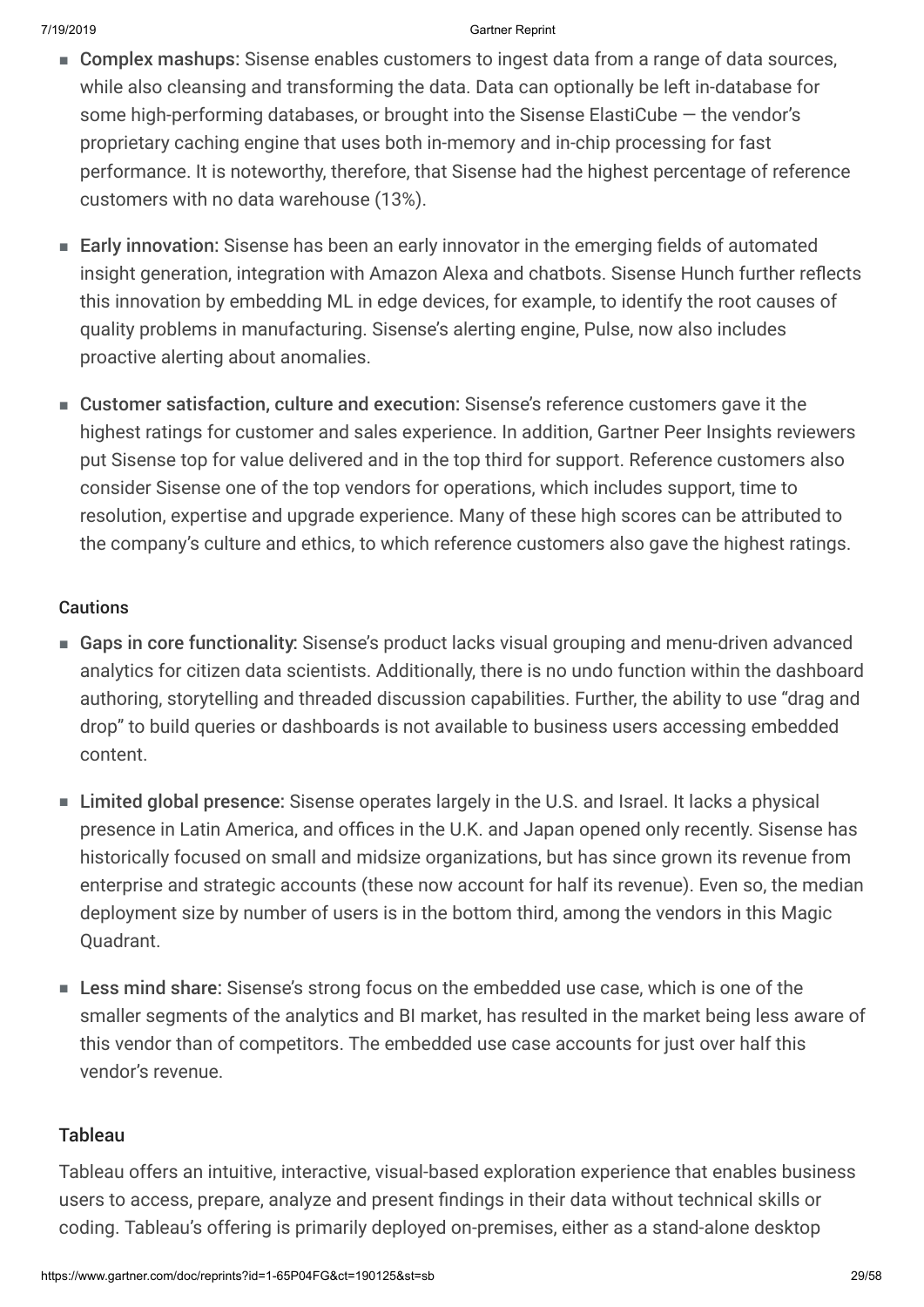application or integrated with a server for sharing content; Tableau Online is the cloud-based SaaS offering.

In 2018, Tableau introduced a new, lower-priced Viewer role and now leads with named-user, subscription-based pricing. Tableau Prep was released to improve data preparation and profiling within Tableau Desktop — and more robust server-based scheduling capabilities are in beta testing. Tableau also acquired Empirical Systems in 2018 to broaden its augmented analytics capabilities.

Tableau's reference customers report that they use it primarily for decentralized analytics (70%) and agile, centralized BI provisioning (51%).

Tableau is a Leader, thanks to the popularity of its product, high customer satisfaction scores and strong roadmap.

### **Strengths**

- Easy visual exploration and data manipulation: Tableau enables users to rapidly ingest data from a broad range of data sources, blend them, and visualize results using best practices in visual perception. Data can be manipulated while visualizing  $-$  such as when creating groups, bins and new hierarchies  $-$  all with a high degree of ease of use.
- Customers as fans: Customers have a fanlike attitude toward Tableau, as evidenced by the record 17,000 users that attended its 2018 annual user conference. Reference customers placed Tableau in the top third of Magic Quadrant vendors for customer experience, and gave it high scores for achievement of business benefits. Tableau sets the industry standard for user enablement with Meetup groups, roadshows, online tutorials and availability of skills in the market.
- Momentum: Tableau grew its total revenue to just over \$800 million through 3Q18 doubledigit growth compared with 2017. This was despite moving to subscription-based licensing, which often impairs a vendor's growth. Tableau remains at the top of many customers' shortlists, and continues to expand within its installed base. The Tableau Foundation and Tableau Public have been a force in the Data for Good movement, having recently pledged \$100 million in funding over the next seven years.

### Cautions

- Product gaps: Support for querying multiple fact tables and complex schemas in a single data source is absent from Tableau's product, which is used primarily for Mode 2 use cases. It does not support scheduled, bursted reports in a variety of output formats, or the promotion of content through development, testing and production processes. Support for bursted reports with output to PDF is on the short-term roadmap.
- Support decline: The responses of surveyed reference customers, together with other Gartner research, indicate that the quality of Tableau's product support declined in 2018. In this regard, reference customers' responses put it in the bottom third of vendors in this Magic Quadrant,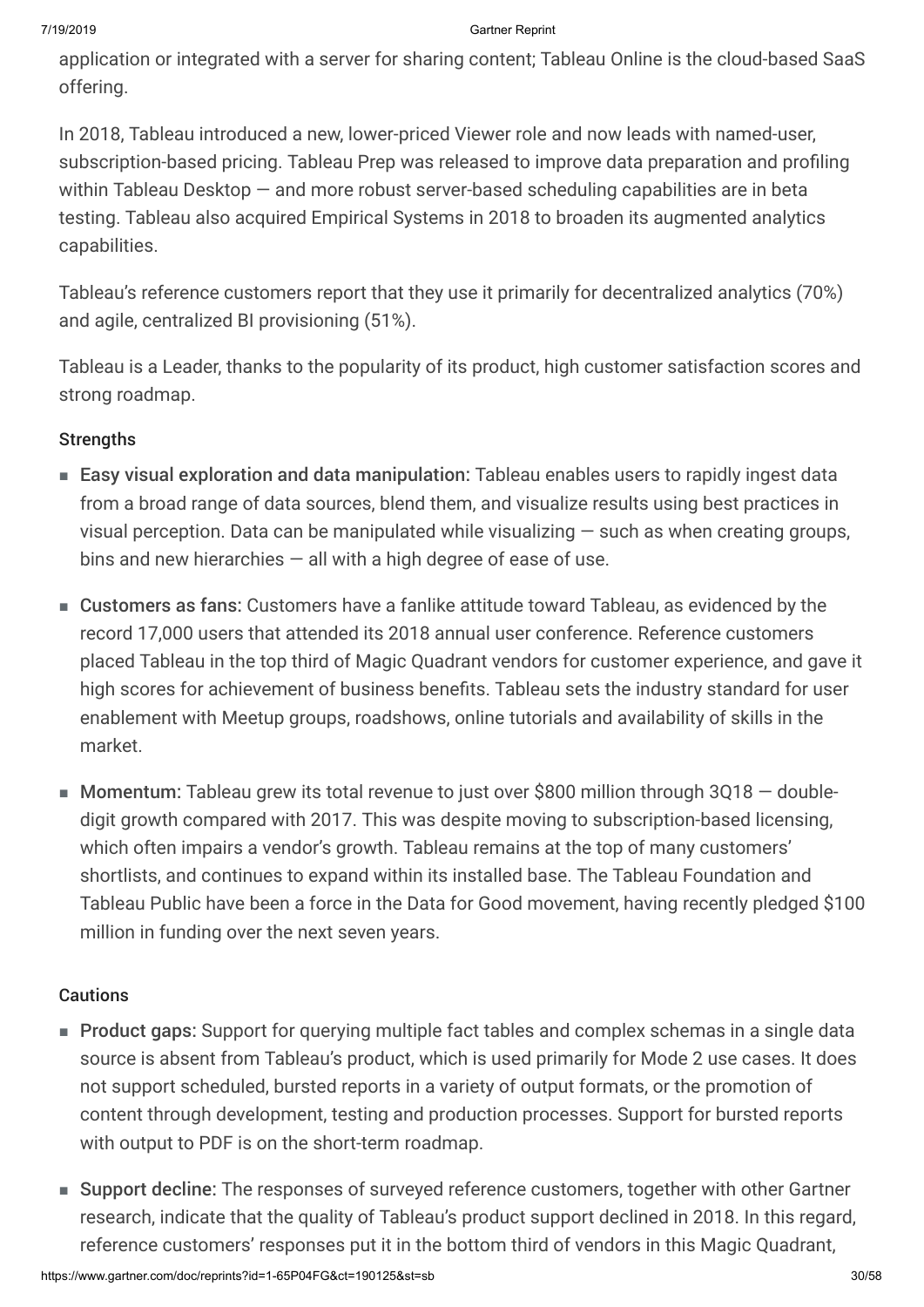due partly to more difficult upgrades. Hyper was a major engine replacement to boost performance — one that has not gone as smoothly as previous releases. Further, 12% of Tableau's reference customers say poor performance remains a problem, and 13% say the product cannot handle the required data volumes (both percentages are above the average).

■ Sales experience, contracting and cost: Tableau did well to introduce a new, lower-priced viewer license to compete better against Microsoft in particular, but this license is only available with a subscription license. Consequently, perpetual customers have to move to a new named-user and subscription model to be able to buy this new license. These conversions can be a point of friction, which may explain why Tableau's reference customers place it in the bottom third of vendors in this Magic Quadrant for sales experience. Gartner Peer Insights reviewers place it in the bottom third for price and contract flexibility. Over one-third (35%) of Tableau's reference customers identified cost as a limitation with regard to wider deployment (the second-highest figure among vendors in this Magic Quadrant).

### **ThoughtSpot**

ThoughtSpot differentiates itself on its search-based interface with augmented analytics at scale. The company was founded by former Google executives, and received an additional round of series D funding in 2018 of \$145 million, bringing its total funding to \$306 million.

ThoughtSpot's software can be deployed in the cloud or as an on-premises appliance on commodity hardware, with data loaded in-memory into a massively parallel processing (MPP) engine and indexed for fast query performance. In 4Q18, ThoughtSpot released SearchIQ to support voice-driven queries from mobile devices. Proactive alerting was also released, by which users are notified of unusual changes in data, as opposed to those that are simply thresholdbased. Over three-quarters (78%) of ThoughtSpot's reference customers use its product for decentralized analytics, and 62% for agile, centralized BI provisioning.

ThoughtSpot has moved from the Visionaries quadrant to the Leaders quadrant, thanks to strong execution, high customer satisfaction scores and rapid innovation.

### **Strengths**

- Search and AI at scale: Using search and NLP as the primary interface for accessing data, ThoughtSpot is bringing data to new classes of user — ones who previously may not have used BI. Questions can be posed by typing or speaking. The types of question supported are analytically complex, such as "Give me sales within 50 miles, comparing products A and B." SpotIQ, the augmented analytics interface, generates anomalies and correlations with no coding. New integration with R extends the product's advanced analytics capabilities, and DataRobot support is planned for mid-2019. ThoughtSpot ranks in the top third of vendors for complexity of analysis and ease of use, with 34% of its reference customers analyzing more than 1 terabyte of data in memory.
- Sales and operations: Reference customers put ThoughtSpot in the top third of vendors in this Magic Quadrant for operations and sales experience. Gartner Peer Insights reviewers put it in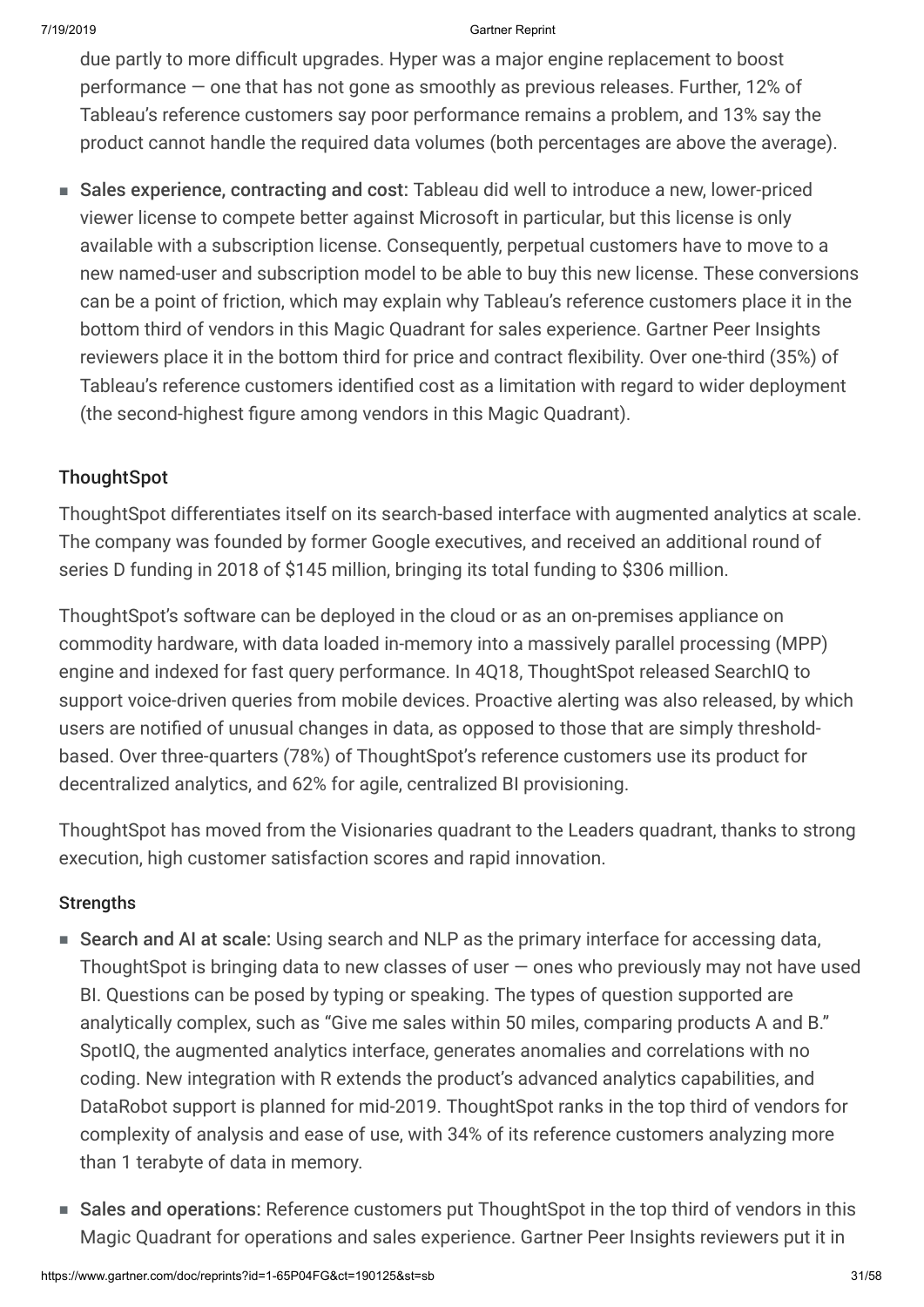the top third for pricing and contract flexibility. Whereas much of the analytics and BI market focuses on named-user pricing, ThoughtSpot is solely server- and data-volume-based, which enables its product to be deployed for an unlimited number of users.

■ Momentum: ThoughtSpot's growth rate, particularly with enterprise customers, is among the fastest in this market: The company now claims to have over 200 customers, along with a large average deal size. The company's head count (an indicator of growth and company health) was 370 at end of 2018, a 60% year-over-year rise. Reference customers put ThoughtSpot in the top third for overall operations, which includes support, product quality and migration experience.

### **Cautions**

- Gaps in data preparation, visual exploration, dashboards and architecture: ThoughtSpot requires all data to be loaded into its MPP engine, as opposed to using in-database processing or high-performing analytic databases. Data must be prepared and cleansed using third-party tools. The software does not allow users to readily manipulate data into groups or bins, and it lacks important chart types. Dashboards are basic, without rich mapping. Sixteen percent of ThoughtSpot's reference customers identified missing functionality as a problem (a figure in the top third for this complaint across the vendors in this Magic Quadrant). Over half (56%) of ThoughtSpot's reference customers use its product along with multiple standards (one of the highest percentages for vendors in this Magic Quadrant). This illustrates how it complements other products, but does not fulfill the full spectrum of analytic and BI requirements.
- Small vendor with few partners: ThoughtSpot is one of the smallest vendors in this Magic Quadrant in terms of revenue. Furthermore, it has few partnerships around the world or with large SIs. To date, all deployments have been handled directly by ThoughtSpot itself. Consequently, reference customers' scores put it in the bottom third for availability of skills in the market.
- Absence of prebuilt vertical content: ThoughtSpot's product lacks prebuilt content for specific vertical and functional domains. In this regard, customers must build their own applications for particular functional areas, with no prebuilt content to shorten the time to value in relation to implementation or the sales process. This is a competitive weakness for ThoughtSpot, compared with other Leaders and its chief competitors.

### TIBCO Software

TIBCO Software was an early visual-based data discovery disruptor with Spotfire, which helped shift the market from traditional reporting to modern analytics and BI. Spotfire offers extensive capabilities for analytics dashboards, interactive visualization and data preparation in a single design tool and workflow. It also offers flexible processing options, either in-memory or indatabase.

Through acquisitions and OEM relationships, TIBCO has continued to expand its capabilities to include data science, ML and streaming analytics, location intelligence, data cataloging and data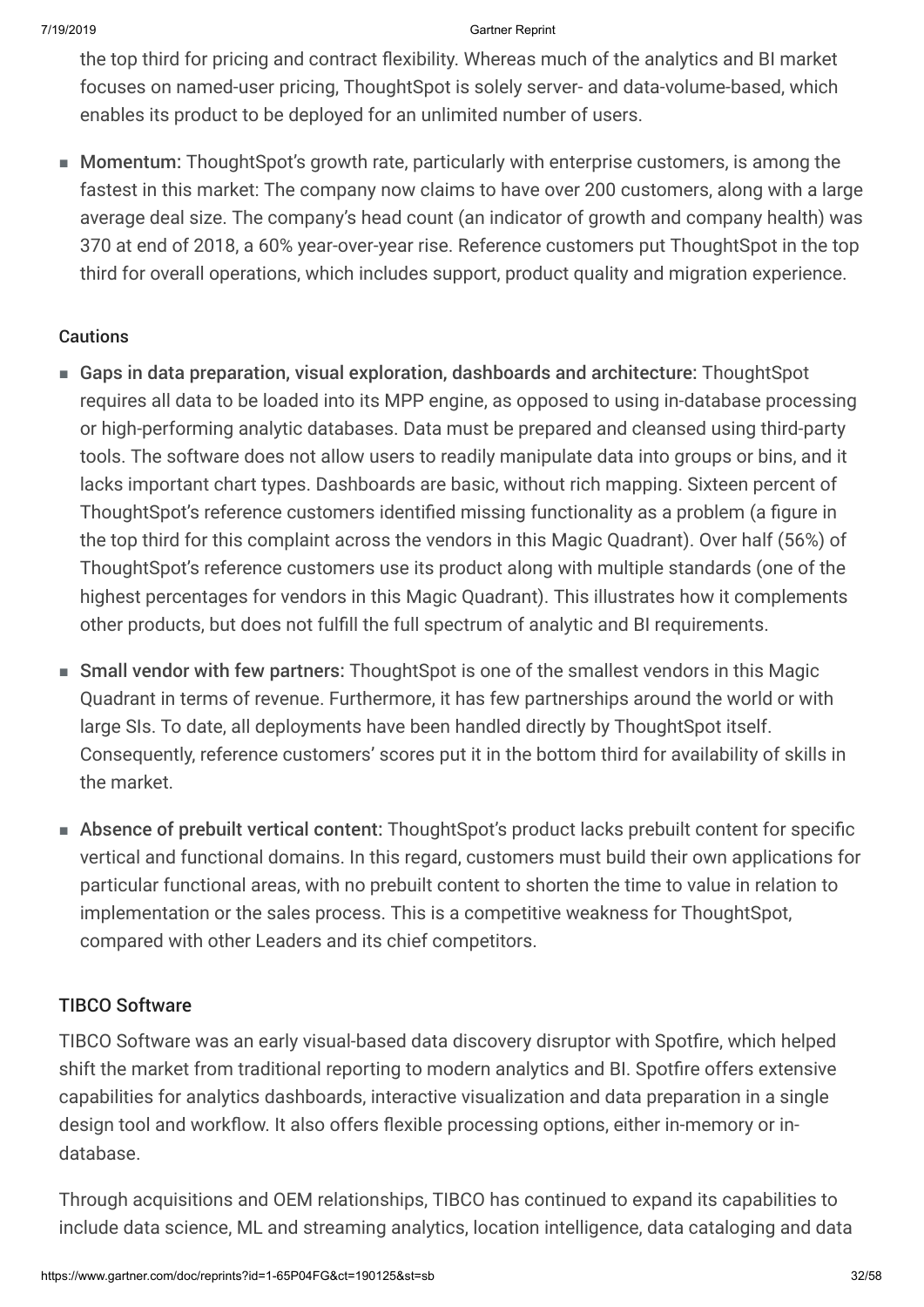virtualization. Its latest release  $-$  Spotfire X  $-$  adds automated insight generation, NLQ and augmented visual data preparation. It also includes enhancements to real-time analytics and a single, simplified user interface. TIBCO's reference customers use it mainly for decentralized analytics (63%) and agile, centralized BI provisioning (37%) use cases.

TIBCO is a Visionary, thanks to its global presence and differentiated vision. Its Ability to Execute position is due, on the one hand, to strong product scores and improved reference customer ratings for customer and sales experience, and, on the other, to more limited mind share than that of the Leaders.

### **Strengths**

- Strong overall product suited to all use cases: TIBCO is in the top third for product scores overall, with ratings of excellent or outstanding for the majority of critical capabilities. It has particular strengths in data source connectivity, data storage and loading options, advanced analytics for citizen data scientists, analytic dashboards and embedded BI. Superior product functionality is the main reason why reference customers selected Spotfire (a higher percentage selected this reason for TIBCO than for any other vendor in this Magic Quadrant).
- Customer and sales experience: Reference customers put TIBCO in the top third for customer experience. Above-average scores for availability of skills from the vendor, and high scores for its ability to help customers achieve business benefits, were the main contributors to this result. TIBCO is also in the top third for sales experience.
- Ease of use for complex types of analysis: An improved user interface and streamlined user workflow contribute to TIBCO's top-third rating for overall ease of use. Spotfire receives the highest rating for complexity of analysis of any product in this Magic Quadrant, now that its streaming capabilities are better integrated. The platform features ML-based data preparation capability for building complex data models. An end-to-end workflow is accomplished in a unified design environment for interactive visualization and for building analytic dashboards. As part of that environment, analysts and citizen data scientists have access to an extensive library of drag-and-drop advanced analytic functions, with some automated insight features. Capabilities from Statistica are fully integrated with Spotfire, along with the existing TIBCO Enterprise Runtime for R (TERR) engine.

### **Cautions**

- Product gaps: NLG for findings is not native to TIBCO's offering it is available only via partnerships. In addition, the ability to rate content and use those ratings and user behavior to recommend related content is absent, although planned for a future release. TIBCO has native mobile apps for iOS and Android devices, but users cannot explore content offline on mobile devices.
- Market momentum: Major investments by TIBCO in social media marketing, strategic partnerships and thought leadership programs over the past year have yet to materially improve its market momentum.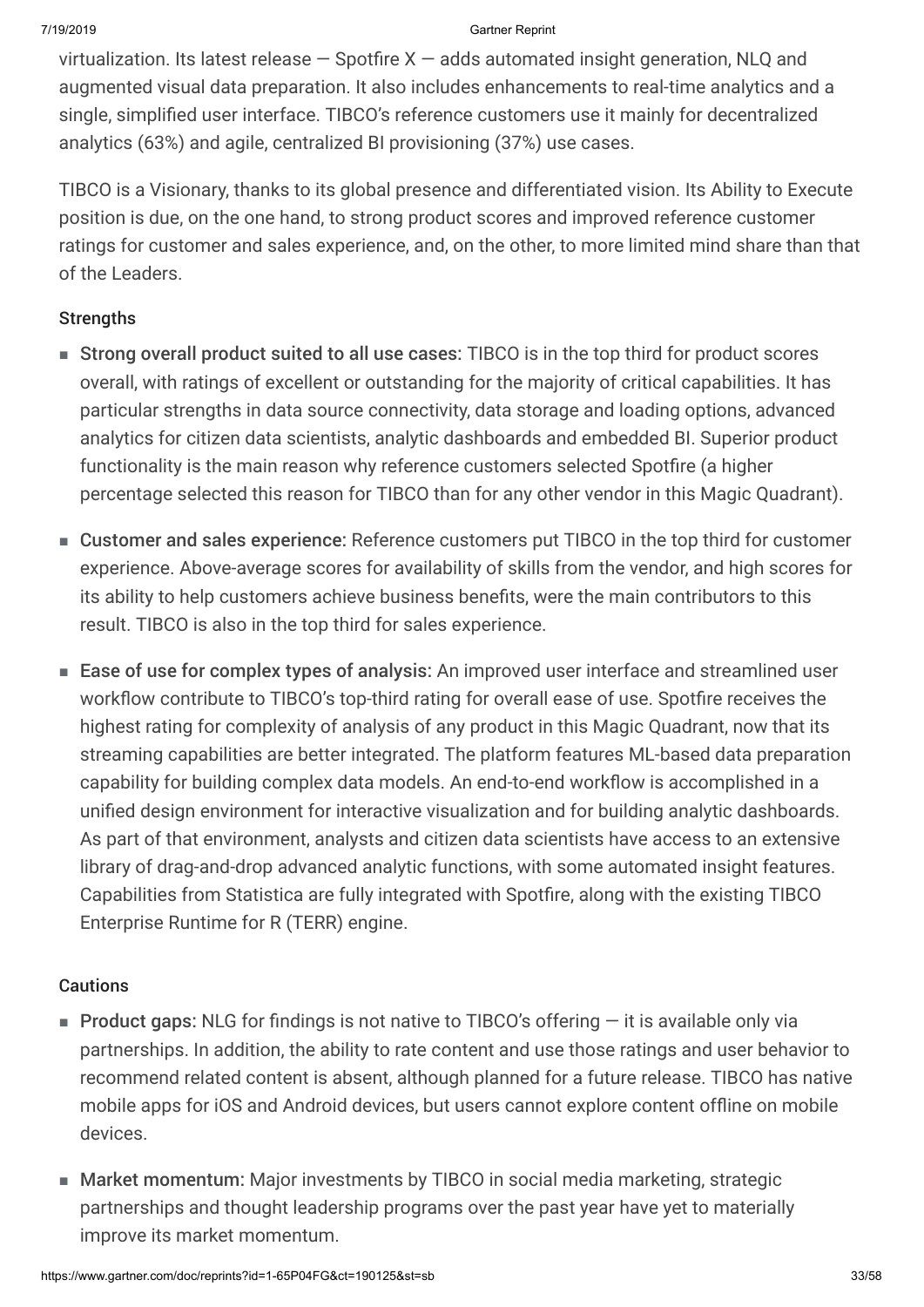■ License cost and migration experience: Cost was identified as a barrier to wider deployment by an above-average percentage of TIBCO's reference customers (23%). In addition, reference customers rated their migration experience below-average. Gartner Peer Insights reviewers put TIBCO in the bottom third for service, support and quality of technical support, but reference customers rated these aspects more favorably.

### Yellowfin

Yellowfin began primarily as a vendor of a web-based modern analytics and BI platform, but quickly expanded to include data preparation and augmented analytics.

Yellowfin 8, released in October 2018, includes a new automatic insight generation product called Signals. In addition, a newly released Stories feature is one of the best examples of how to combine visual exploration with storytelling and infographics. Reference customers frequently use Yellowfin for agile, centralized BI provisioning (43%) and decentralized analytics (34%).

Yellowfin remains a Niche Player as it specializes in lower-priced analytics and BI, particularly in Asia/Pacific and for OEM use cases. Below-average scores for customer experience and operations contribute to its relatively low position on the Ability to Execute axis.

### **Strengths**

- Easy to use for Mode 1 and Mode 2: Yellowfin's single platform includes one of the broadest ranges of capabilities, spanning data preparation, reporting with scheduled distributions, visual exploration and augmented analytics. Reports, dashboards and administration are all accessed via a browser-based interface, with no desktop components. Data is usually queried live from a relational data source, as caching into the columnar, in-memory engine is optional.
- Innovation: Yellowfin was one of the first to bring augmented analytics capabilities to market in 2017, and it expanded them in 2018. Signals brings personalized alerting based on ML algorithms — a clear differentiator as only a few vendors support such a capability. While many vendors integrate NLG capabilities from third parties, Yellowfin provides them natively and in a range of languages. In recognition of the reality that many customers have multiple analytics and BI tools, Stories supports embedding of content from Tableau and Qlik Sense, with an interface inspired by social platforms. Beyond product innovation, Yellowfin has been active in the Data for Good movement and strives to increase workforce diversity in the fields of science, technology, engineering and mathematics.
- Sales strategy: Yellowfin has one of the best sales strategies, with a strong partner network and clear, attractive pricing and packaging. Over one-fifth (21%) of Yellowfin's reference customers identified low price as a key reason why they selected its product  $-$  a higher percentage than for any other vendor in this Magic Quadrant. Yellowfin sells on a subscription basis (named-user or number of processor cores). There are starter packages for small and midsize deployments, and flexible pricing models for OEMs.

### Cautions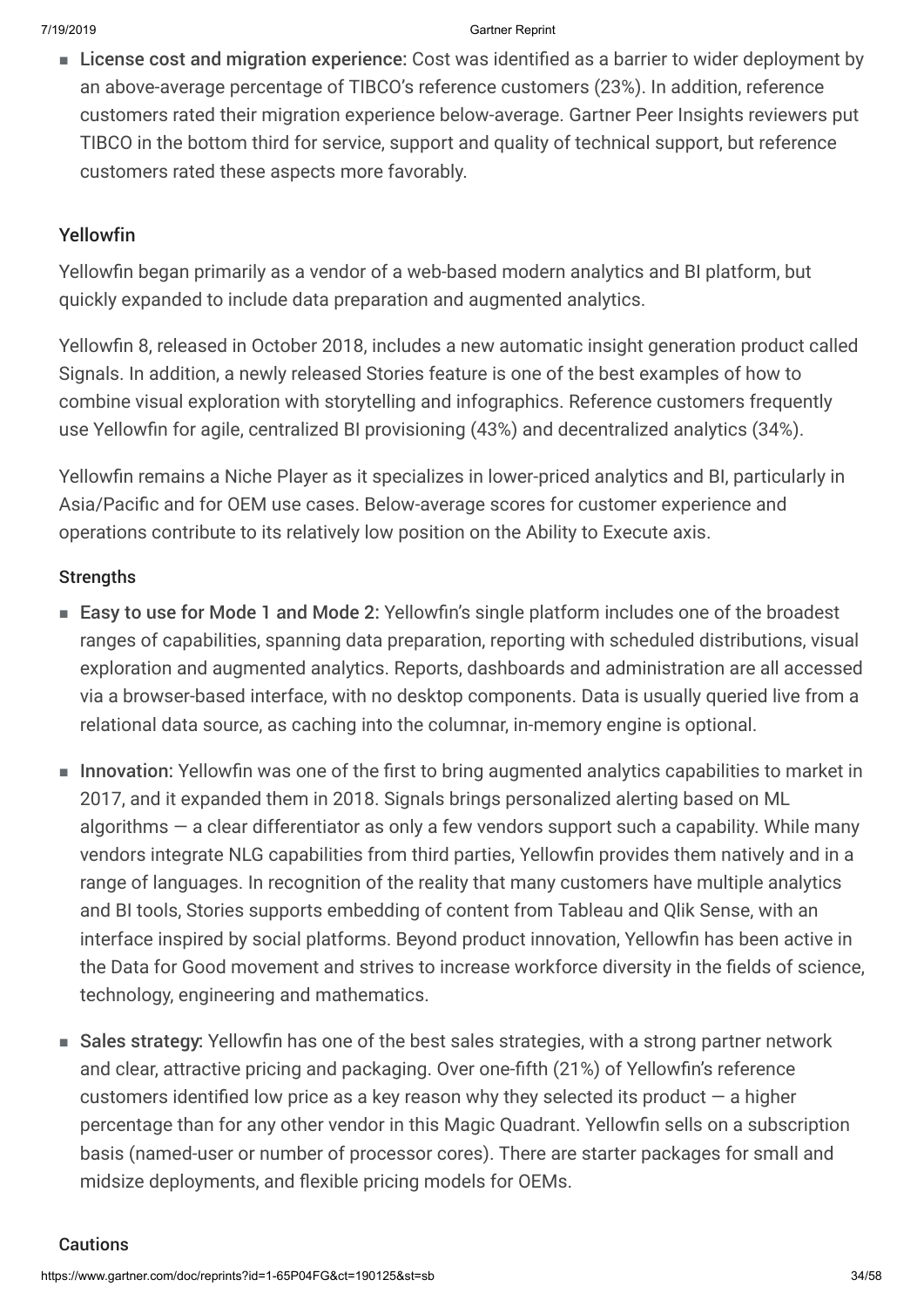- Limited scalability and product gaps: Performance has been a perennial problem for Yellowfin, even though it has added caching and columnar storage as an option. Fourteen percent of its reference customers identified poor performance as a problem, with 9% considering it a barrier to wider deployment (a percentage in the top third for this complaint among vendors in this Magic Quadrant). The product does not readily support complex queries from multiple fact tables in the business views.
- Weak momentum: Yellowfin, a privately owned company and one of the smaller vendors in this Magic Quadrant, has grown more slowly than key competitors. This may be partly due to Yellowfin's lack of venture capital funding. Yellowfin rarely appears on vendor shortlists and is best known in Asia/Pacific. Its employee head count as of December 2018 was 183, a 6% yearover-year increase; this represents modest growth, compared with competitors with more momentum.
- Operations and customer experience: Reference customers' scores put Yellowfin in the bottom third of Magic Quadrant vendors for both customer experience and operations. Product quality has been a continual problem, and 9% of Yellowfin's reference customers identified this as a limitation in relation to wider deployment.

## Vendors Added and Dropped

We review and adjust our inclusion criteria for Magic Quadrants as markets change. As a result of these adjustments, the mix of vendors in any Magic Quadrant may change over time. A vendor's appearance in a Magic Quadrant one year and not the next does not necessarily indicate that we have changed our opinion of that vendor. It may be a reflection of a change in the market and, therefore, changed evaluation criteria, or of a change of focus by that vendor.

Added

GoodData

Dropped

None

## Inclusion and Exclusion Criteria

This year's Magic Quadrant includes 21 vendors, which met all the inclusion criteria described below.

### Modern Analytics and BI Platform Assessment

Gartner analysts evaluated whether vendors' platforms qualify as modern analytics and BI platforms, as defined by Gartner. Their answers were determined by the extent of IT involvement that is considered mandatory before a platform can be used by a business analyst or information worker to analyze data without IT assistance.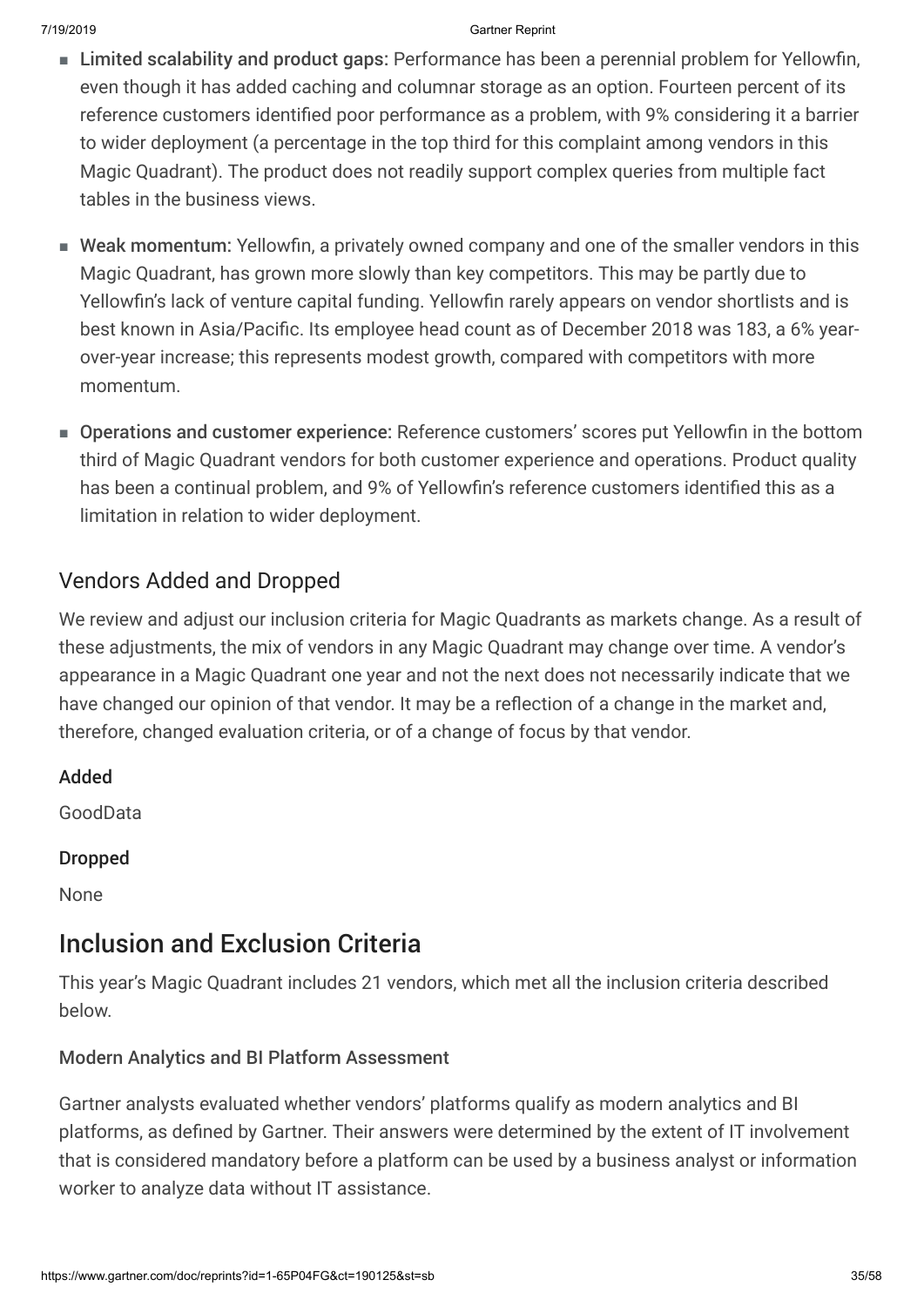Products that did not meet our definition of a modern platform required significant IT involvement  $-$  internal or external to the platform  $-$  to load and model data, create a semantic layer or build data structures as a prerequisite for use.

IT-developer-centric platforms focused on custom coding of analytic applications were also excluded.

Vendors of products that met our definition of a modern analytics and BI platform were evaluated for inclusion in this Magic Quadrant based on a funnel methodology. In other words, each vendor had to meet the requirements for one tier of inclusion criteria in order to progress to the next tier.

### Vendor-Level Criteria

Tier 1. Revenue:\* Modern analytics and BI platform revenue for each vendor was assessed with regard to two common licensing models:

- 1. Perpetual license model: Software license, maintenance and upgrade revenue (excluding hardware and services) for the calendar years 2016, 2017 and 2018 (estimated).
- 2. SaaS subscription model: Annual contract value (ACV) for year-ends 2016, 2017 and projected ACV for year-end 2018, excluding any services included in annual contracts. For multiyear contracts, only the contract value for the first 12 months was used.

Revenue from each model (if applicable) was combined and evaluated against three revenue inclusion levels:

- \$25 million in 2018 (estimated) combined perpetual license revenue and 2018 (estimated) **ACV**
- \$15 million in 2018 (estimated) combined perpetual license revenue and 2018 (estimated) ACV with 50% year-over-year growth
- \$10 million in 2018 (estimated) combined perpetual license revenue and 2018 (estimated) ACV with 100% year-over-year growth

*\* Gartner defines total software revenue as revenue that is generated from appliances, new licenses, updates, subscriptions and hosting, technical support and maintenance. Revenue from professional services and hardware is not included (see "Market Share Analysis: Analytics and BI Software, 2017").*

Tier 2. Market presence: For each vendor meeting the Tier 1 revenue criteria, a composite metric was applied. It assessed the interest in the vendor shown by Gartner's client base and the broader market, as indicated by internet search volume, job postings and trend analysis, and social media presence. *Note: Vendors were considered for inclusion based on data valid as of August 2018. Vendors whose products were considered merely complementary to analytics and BI platforms were excluded.*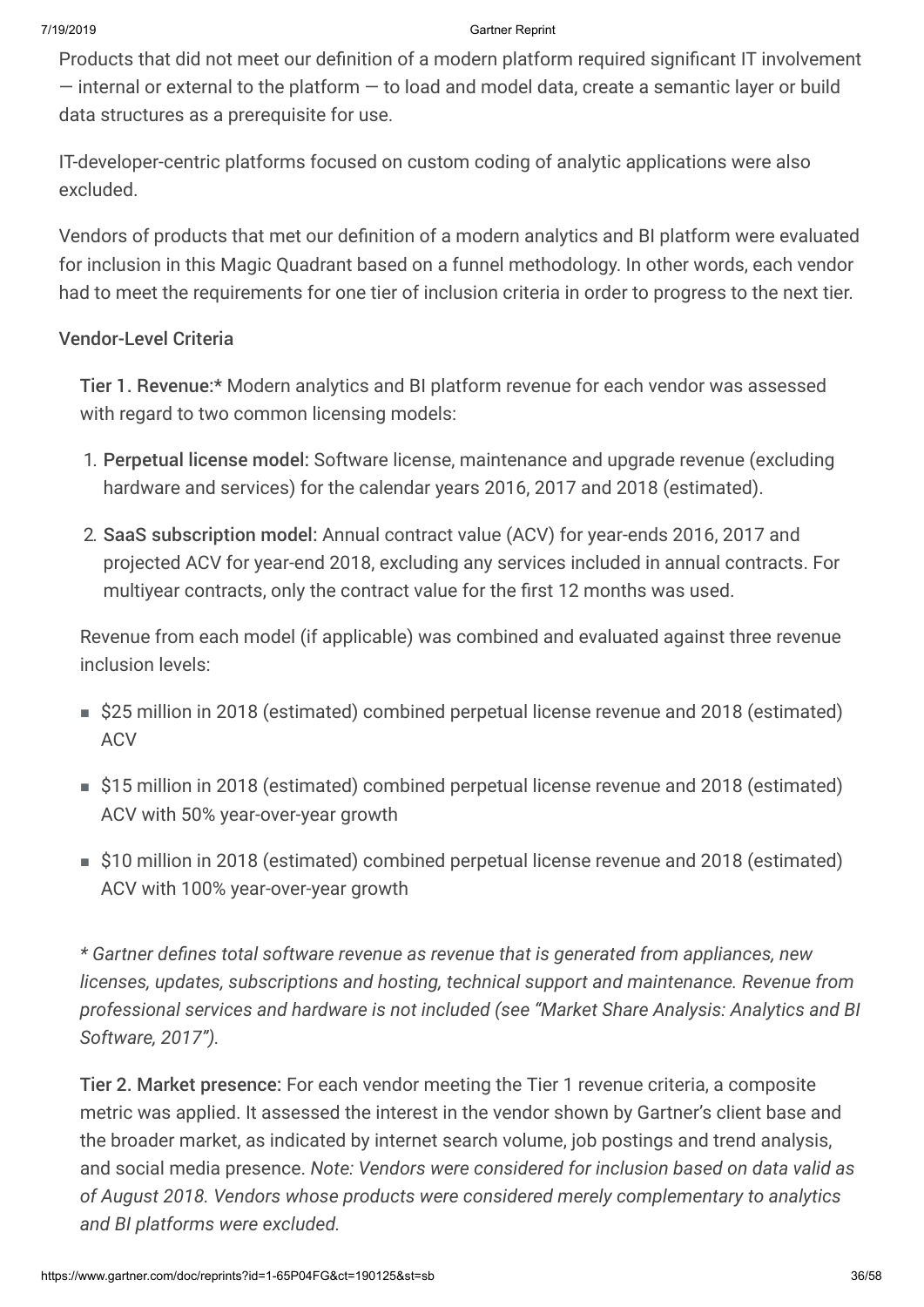Tier 3. Magic Quadrant evaluation inputs: Full participation by a vendor in the Magic Quadrant process involved:

- Completing and providing documentation for an RFP-style questionnaire of detailed critical capabilities.
- Completing an online questionnaire about market presence, growth, go-to-market strategy and differentiation.
- Submitting a video of up to one hour in length that demonstrated how included products delivered on the predefined analytic scenarios defined by Gartner.
- Verifying final modern analytics and BI revenue for 2016, 2017 and 2018 (estimated).
- Providing details of reference customers for an online survey of customers and OEMs.
- Providing a vendor briefing to the authors of this Magic Quadrant.
- Providing access to evaluation software.
- Providing factual review of sections of this Magic Quadrant.

If a vendor declined to participate fully (or at all) and did not respond to requests for supplementary information, Gartner based its analysis on other credible sources. These included previous vendor briefings, customer inquiries, Gartner Peer Insight reviews and other publicly available information.

## Product-Level Criteria

Tier 4. Breadth of coverage: Each vendor had to demonstrate breadth across industries and geographic regions, as specified by Gartner.

Tier 5. Product assessment: Products that progressed to this final tier were assessed by Gartner analysts using the information provided by each vendor in Tier 3. The final step involved narrowing the field to the 21 vendors for inclusion in this Magic Quadrant.

*Note: Gartner has full discretion to include in this Magic Quadrant a vendor (or vendors) which it deems important to the market, regardless of that vendor's level of participation in the Magic Quadrant process. This discretion was not exercised this year, because all vendors participated fully in the process.*

## Honorable Mentions

The following vendors did not fulfill one of the inclusion criteria for this Magic Quadrant.

■ Amazon Web Services (AWS): Amazon QuickSight is a cloud-based analytics and BI service for performing ad hoc analysis and publishing interactive dashboards. The platform ingests data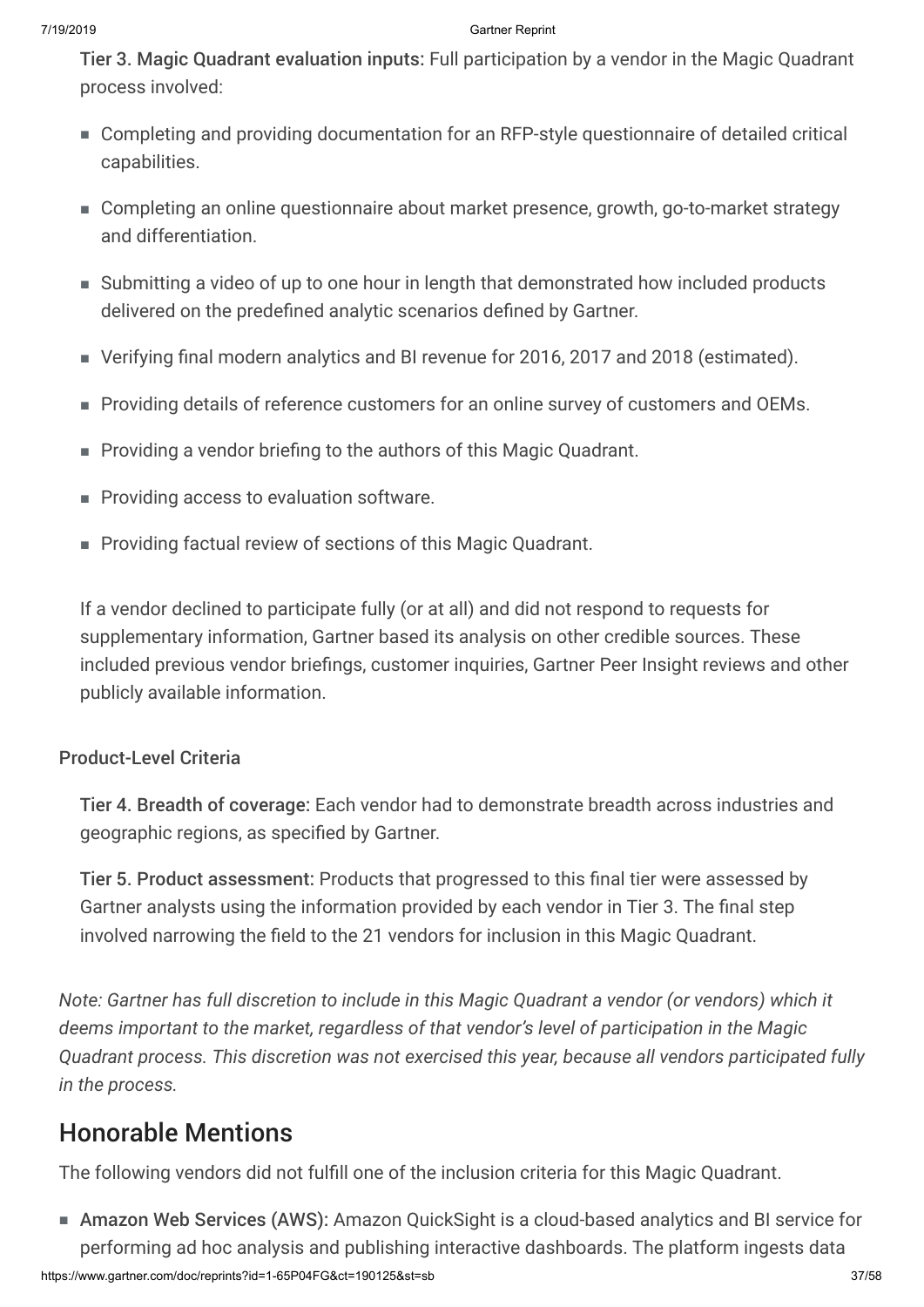from a variety of on-premises and cloud-based data sources into its parallel, in-memory calculation engine, SPICE. AWS offers competitive and flexible pricing for both the embedded use case and usage-based pricing.

- ClearStory Data: This vendor's analytics and BI offering provides augmented data discovery and preparation, data storytelling and collaboration in a single platform that can be run in multiple clouds or on-premises. It uses Spark-based processing to handle large data volumes. ClearStory's smart data inference and Intelligent Data Harmonization use ML to recommend how to cleanse, prepare and blend data.
- Periscope Data: This vendor combines agile data modeling, data science and visual exploration in a single cloud-based platform. Data can be queried directly or modeled and explored to create reusable data models, with data coming from multiple blended data sources. SQL, R and Python scripts can be executed locally and saved as a new dataset.
- Manthan: This vendor offers the Manthan Analytics Platform, an end-to-end, cloud-based, AIpowered BI and advanced analytics platform. The platform uses built-in AI at many layers, including the data management and conversational interface layers. Manthan is better known for its analytics products for retail and consumer-focused business.
- OpenText: This vendor offers two modern analytics and BI products: Analytics Suite and Magellan. The Analytics Suite includes traditional enterprise reporting, platform administration and security, along with the ability to prepare data, blend data sources, perform interactive visual exploration and create analytic dashboards. Magellan expands on the Analytics Suite with a data science notebook for creating and using ML models and text analytics for unstructured data.

## Evaluation Criteria

## Ability to Execute

Gartner assesses each vendor's ability to make its vision a market reality that customers regard as differentiated and that they are prepared to buy into. Gartner also assesses each vendor's success in doing so. A vendor's ability to deliver a positive customer experience — encompassing sales experience, support, product quality, user enablement, availability of skills, and ease of upgrade and migration  $-$  also influences its position on the Ability to Execute axis.

In addition to the opinions of Gartner analysts, the analysis in this Magic Quadrant reflects:

- Customers' perceptions of each vendor's strengths and challenges, as gleaned from their analytics and BI-related inquiries with Gartner.
- An online survey of vendors' reference customers.
- A questionnaire completed by the vendors.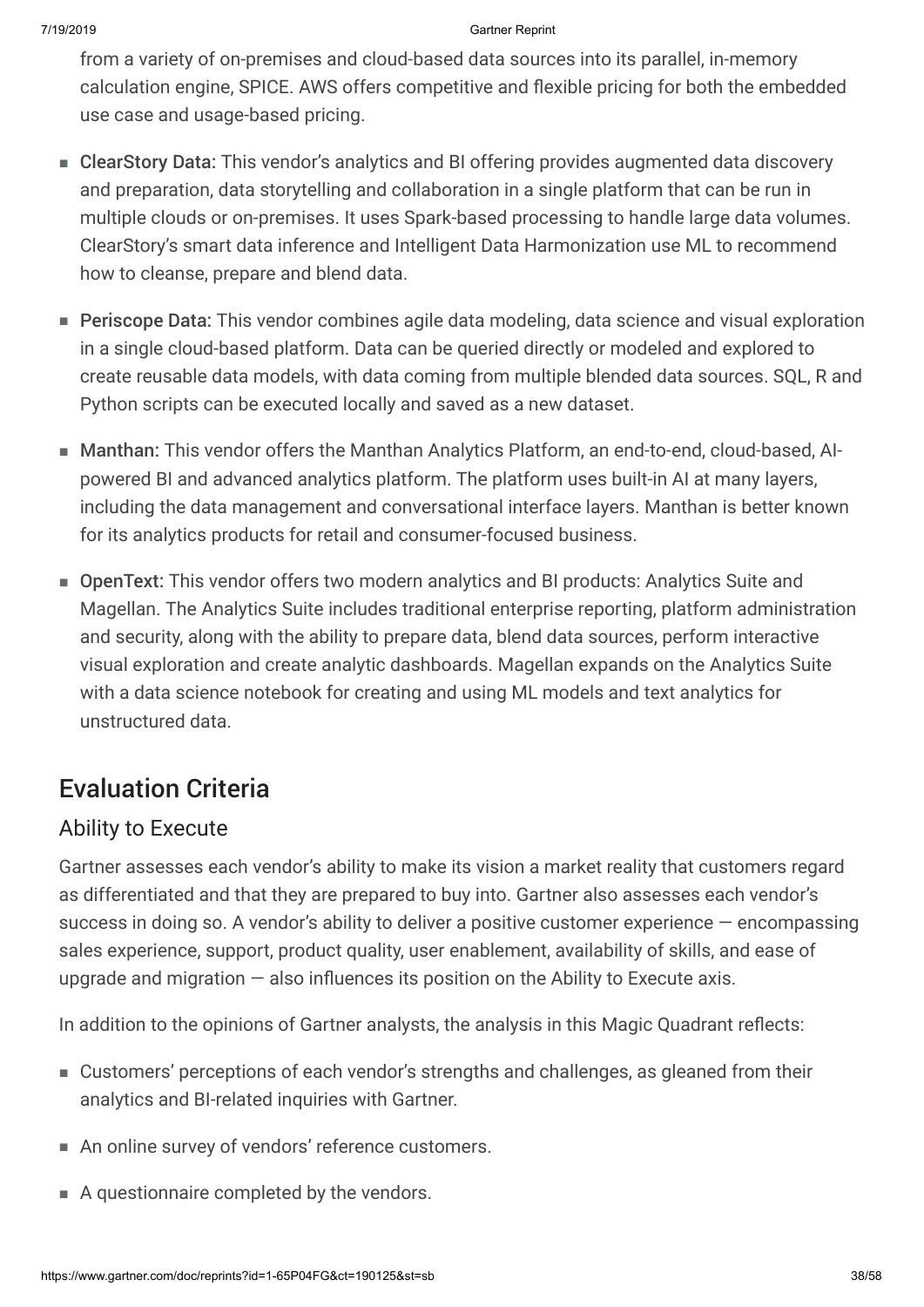- Vendors' briefings, including product demonstrations, and overviews of strategy and operations.
- An extensive RFP questionnaire inquiring how each vendor delivers the specific features that make up our 15 critical capabilities for this market (see "Toolkit: Analytics and BI Platform RFP," which also shows weights for individual subcriteria).
- A prepared video demonstration of how well vendors' analytics and BI platforms address the 15 critical capabilities.
- Analysts' testing of evaluation software.

### Ability to Execute Criteria

- Product or service: How competitive and successful are the 15 product capabilities offered by the vendor in this market? How integrated is the product's workflow? How easy and visually appealing is it to use?
- Overall viability: What is the likelihood of the vendor continuing to invest in products and services for its customers, and how do reference customers assess the vendor's likely relevance in the future? This criterion includes analyst assessment of the overall organization's financial health, the financial and practical success of the business unit, and the likelihood of that unit continuing to invest in and offer the product and innovate within its product portfolio.
- Sales execution/pricing:\* This covers the vendor's capabilities in all presales activities and the structure that supports them. It also includes deal management, pricing, negotiation and contracting, presales support and the overall effectiveness of the sales channel.
- Market responsiveness/record: Does the vendor have momentum and success in the current market? If it does, is this momentum and success broad or confined to one geographic region? How diverse is the company's workforce? How do customers rate its ethics, culture and diversity? New this year is the incorporation of Gartner Peer Insights reviewers' assessments of value received.
- Customer experience:\* How well does the vendor enable its customers to use its product(s) through training, online tutorials, documentation and conferences? How readily available are resources (both in the market and from the vendor) with expertise in its product(s)? This criterion also covers the extent to which customers realize tangible business benefits from using the vendor's software.
- Operations:\* How well does the vendor support its customers? How trouble-free is the software? How easy is it to migrate to a newer version?
- *\* These criteria are scored substantially on the basis of input from the survey of vendors' reference customers conducted for this Magic Quadrant.*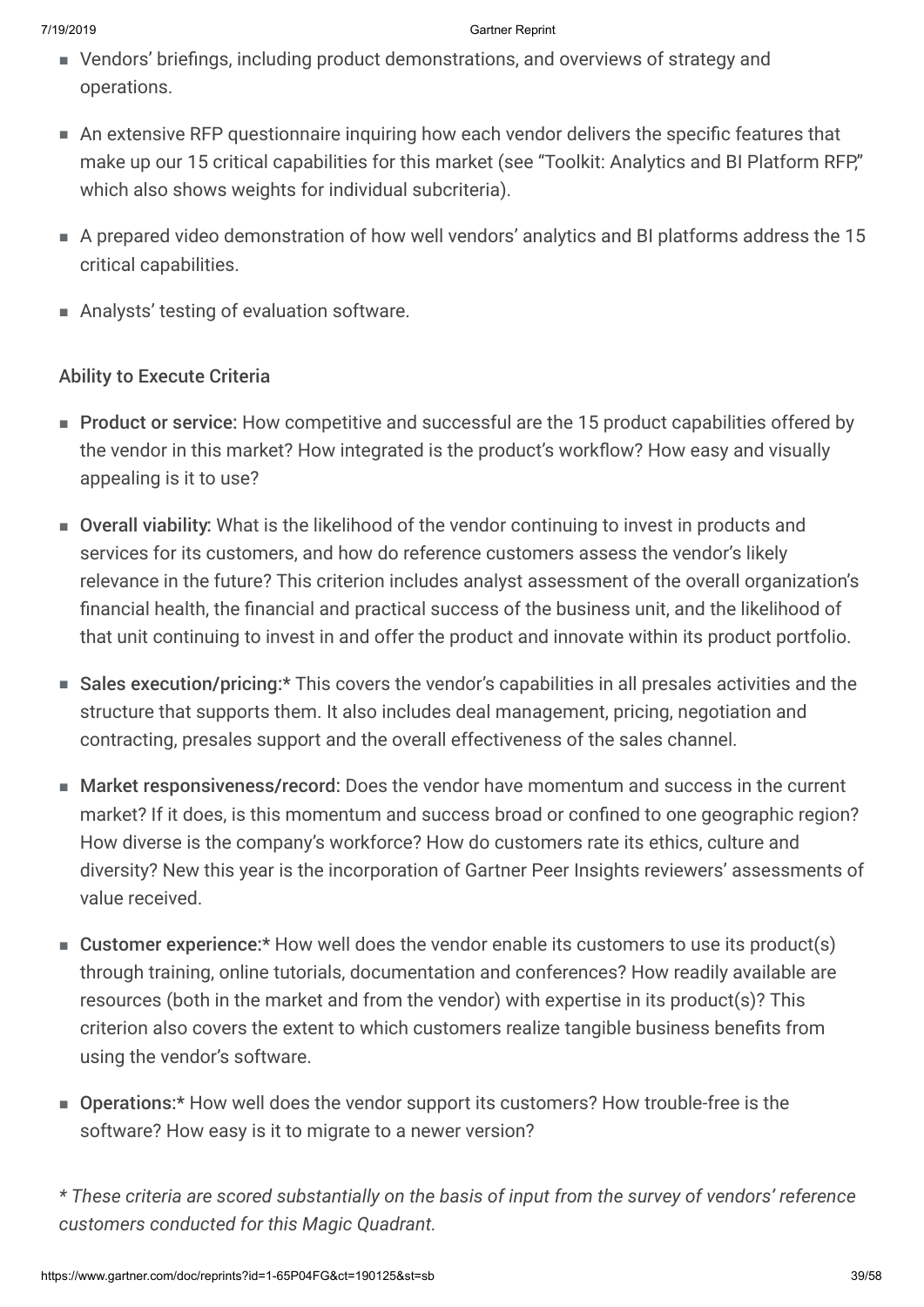### Table 1: Ability to Execute Evaluation Criteria

| Evaluation Criteria $\,\,\downarrow$ | Weighting $\,\,\downarrow$ |
|--------------------------------------|----------------------------|
| <b>Product or Service</b>            | High                       |
| <b>Overall Viability</b>             | High                       |
| <b>Sales Execution/Pricing</b>       | High                       |
| Market Responsiveness/Record         | High                       |
| <b>Marketing Execution</b>           | <b>Not Rated</b>           |
| <b>Customer Experience</b>           | High                       |
| Operations                           | High                       |

### Source: Gartner (February 2019)

### Completeness of Vision

Gartner assesses vendors for their understanding of how market forces can be exploited to create value for customers and opportunity for themselves. The Completeness of Vision assessments and commentary in this Magic Quadrant are based on the same sources described in the Ability to Execute section above.

In determining Completeness of Vision for the "offering (product) strategy" criterion, Gartner evaluated vendors' ability to support key trends that will drive business value in 2019 and beyond. Existing and planned products and functions that contribute to these trends were factored into each vendor's score for this criterion.

Key themes are as follows, by category:

### Infrastructure

- Native access to graph databases or search databases such as Neo4J, Elasticsearch, Kibana, Attivio and Splunk. This is becoming increasingly important as data grows in volume and complexity.
- Support for deployments across multiple clouds: Hybrid connectivity from a cloud deployment to on-premises data sources is to be expected and is evaluated within the critical capabilities. The visionary element is the degree to which a single deployment for analytic content and data storage can span multiple cloud providers (and on-premises) but still be managed as a single deployment from both an administrative and a licensing perspective.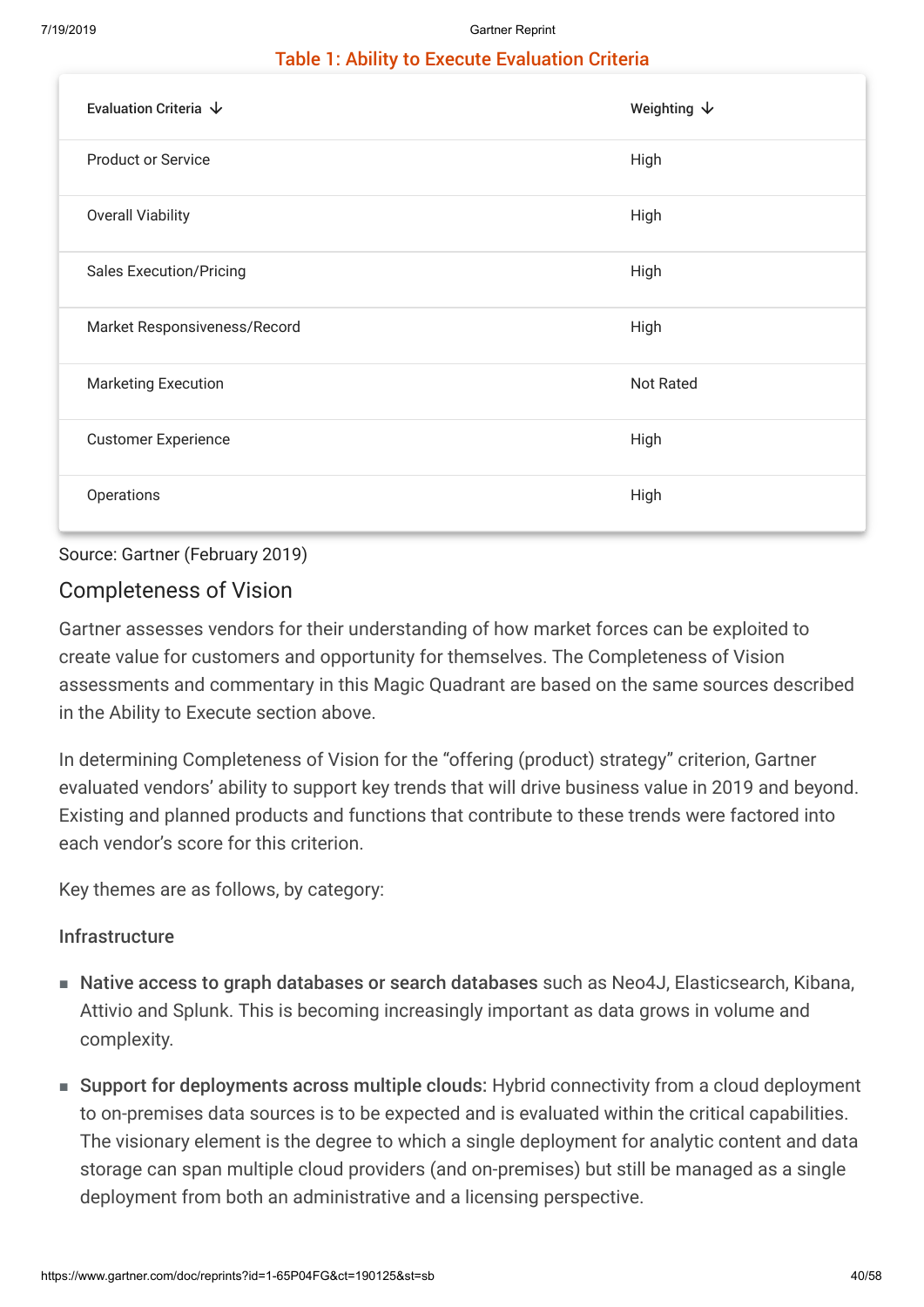■ Edge devices: Specifically the ability for microservices to be run in containers within edge devices.

### Data Management

- Semantic graph: An IT-created semantic layer is a defining feature of traditional BI platforms. An emerging area of innovation for modern analytics and BI platforms focuses on business semantic models that are crowdsourced and automatically created, based on how data is used. In this way, a business's view of data becomes adaptive, based on the data fabric.
- A curated agile data catalog where business users can search, access, find and rate certified internal data, as well as open and premium external data with workflow  $-$  in order to promote harmonized data to certified status. This is becoming crucial to governed modern deployments that leverage complex distributed data with an increasing number of distributed content authors.
- Data harmonization and affinity analysis of additional datasets that improve analysis. These datasets should be recommended automatically using ML, and may extend to external data sources.
- Augmented data preparation on multistructured data. This is a core visionary feature. The need to profile, enrich and infer relationships (to automatically generate a model for analysis), and to make recommendations to improve or enhance insights from data, will stimulate differentiating innovations.
- The ability to automatically promote user-generated models and content to the SOR and to reuse and build on existing variables, calculations, models and content. This is essential for trusted self-service on a large scale.
- Modern push-down processing for big data sources, automating the selection of where best to process a query. This is an important feature for supporting large and complex datasets by using big data processing and minimizing the need to move data.
- Support for preparing, harmonizing and exploiting real-time events and streaming data, and pushing real-time results to a consumption layer in support of a range of use cases. This support is in its infancy, but will become an increasingly important data management consideration for organizations to adopt and integrate into analytic solutions in order to enhance their value to the business.

### Analysis and Content Creation

■ Augmented data discovery that automates the identification of the patterns, anomalies and clusters hidden in data, which are often missed by analysts manually exploring datasets. This is central to next-generation analytics and BI platforms. Automated identification of insights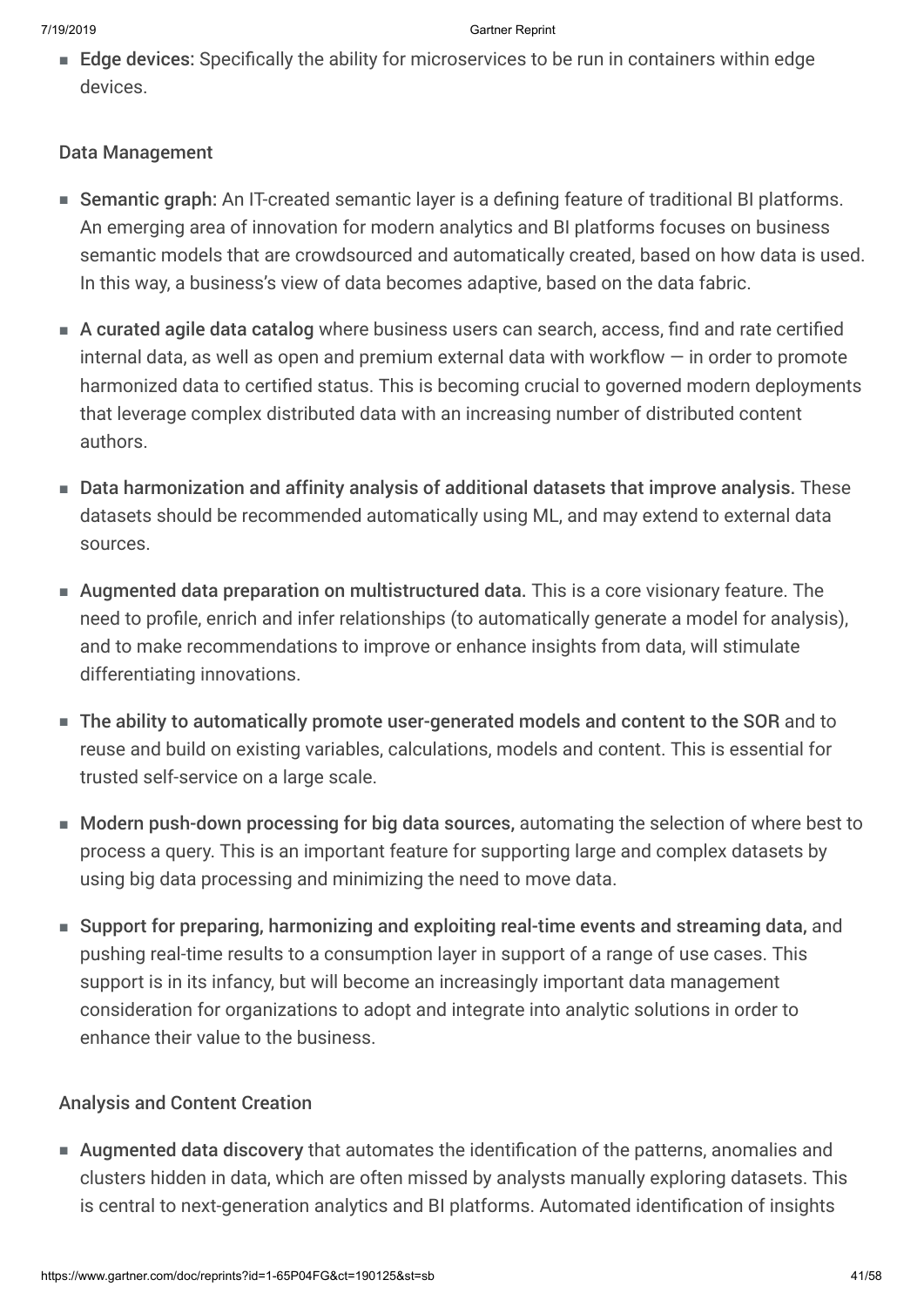and findings is key to enabling and expanding access to analytics to more users within an organization and to shortening the time to insight, while reducing bias.

- Augmented alerting. The ability to create alerts above or below a predefined threshold is evaluated as a current critical capability. The visionary aspect is when alerts are based proactively on anomaly detection and use ML algorithms.
- Search and NLP for voice and text. NLQ using searchlike text or voice to query data and ask questions will be a dominant future interface for analytics. In addition, NLG to generate explanations of charts and insights enhances data literacy.
- Conversational analytics change how users interact with data. What is currently mainly a matter of dragging and dropping elements on a page becomes more of a natural language process involving voice conversations. By providing both a query mechanism and interpretation of results, conversational analytics represents the convergence of a number of technologies, including personal digital assistants, mobile, bots and ML.
- Virtual reality and augmented reality are still largely at the concept stage. They promise the ability to digitize images for data input, as well as to integrate virtual- and augmented-reality viewing devices with data and dashboards.
- Support for a broad range of content analytics and text analytics for use on unstructured data. Organizations explore new sources of information to link to, and relate to, analytical insights derived from structured data sources.

### Sharing of Findings

- The ability to invoke business actions from within the platform, either in a dashboard or embedded in another application. This represents a level of sophistication beyond current mainstream support for conditional alerts and event triggering based on system events.
- Decision management that provides a closed-loop collaborative workflow for capturing insights, actions taken and reasons for particular decisions.
- Crowdsourcing and contextual recommendations for relevant content, based on insights gained from users' collaboration and social interaction. This will largely replace the need to manually share content and findings across an organization. Instead, analytic and BI content will be displayed based on personalization, and most frequently used across workgroups.
- Integrated point-and-click simulation, "what if?" analysis and optimization. These extend the types of analysis that are currently often created using custom calculations.
- Data as a service and benchmarking, which are emerging trends enabled by the rise of cloudbased business applications. Customers opt for their data to be anonymized and aggregated by industry to enable benchmarking for key performance indicators such as order to cash or, in workforce analytics, average retention other recruiting metrics.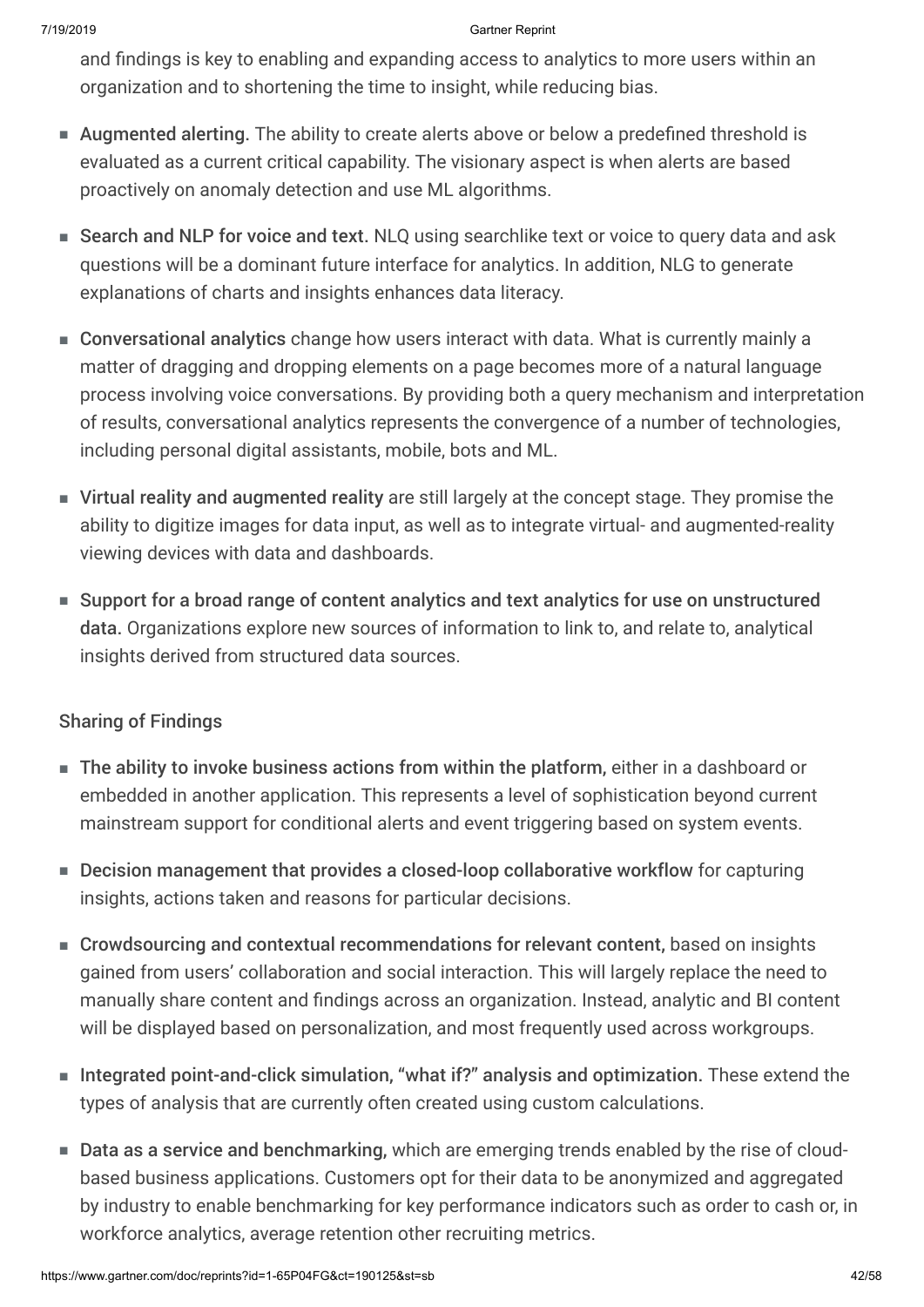■ Rendering of analytics content in immersive experiences for different types of user across many touchscreens in boardrooms and operations centers.

### Completeness of Vision Criteria

- Market understanding:\* Does the vendor have the ability to understand buyers' needs and to translate those needs into products and services? Ease of use, ability to support complex data requirements, and the types and complexity of analysis that users conduct with the platform  $$ all key buying criteria  $-$  factor into this rating. In addition, we assess the degree to which a vendor provides, or plans to provide, a converged set of capabilities for both Mode 1 and Mode 2 analytics in a single platform.
- Marketing strategy: Does the vendor have a clear set of messages that communicate its value and differentiation in the market? Is the vendor generating awareness of its differentiation? Are Data for Good initiatives and social responsibility programs part of the company's overall differentiation?
- Sales strategy:\* Does the vendor have an innovative partner strategy, attractive pricing, flexible and clear product packaging, a strong "land and expand" strategy, and a robust enterprise sales model?
- Offering (product) strategy: Does the vendor's approach to product development and delivery emphasize differentiation and functionality corresponding to current and future requirements? (This assessment relates to product vision trends described at the beginning of the Completeness of Vision section.)
- Vertical/industry strategy: How well can the vendor meet the needs of various industries, such as financial services, life sciences, manufacturing and retail?
- Innovation: Is the vendor focusing its resources, expertise or capital to address key market requirements for competitive advantage? Is it investing in and delivering unique and in-demand capabilities? Is it setting standards for innovation that others are trying to match?
- Geographic strategy: How well can the vendor meet the needs of locations outside its native country, either directly or via partners?

*\* These criteria are scored partly or wholly on the basis of input from the survey of reference customers conducted for this Magic Quadrant.*

### Table 2: Completeness of Vision Evaluation Criteria

| Evaluation Criteria $\downarrow$ | Weighting $\psi$ |
|----------------------------------|------------------|
| <b>Market Understanding</b>      | High             |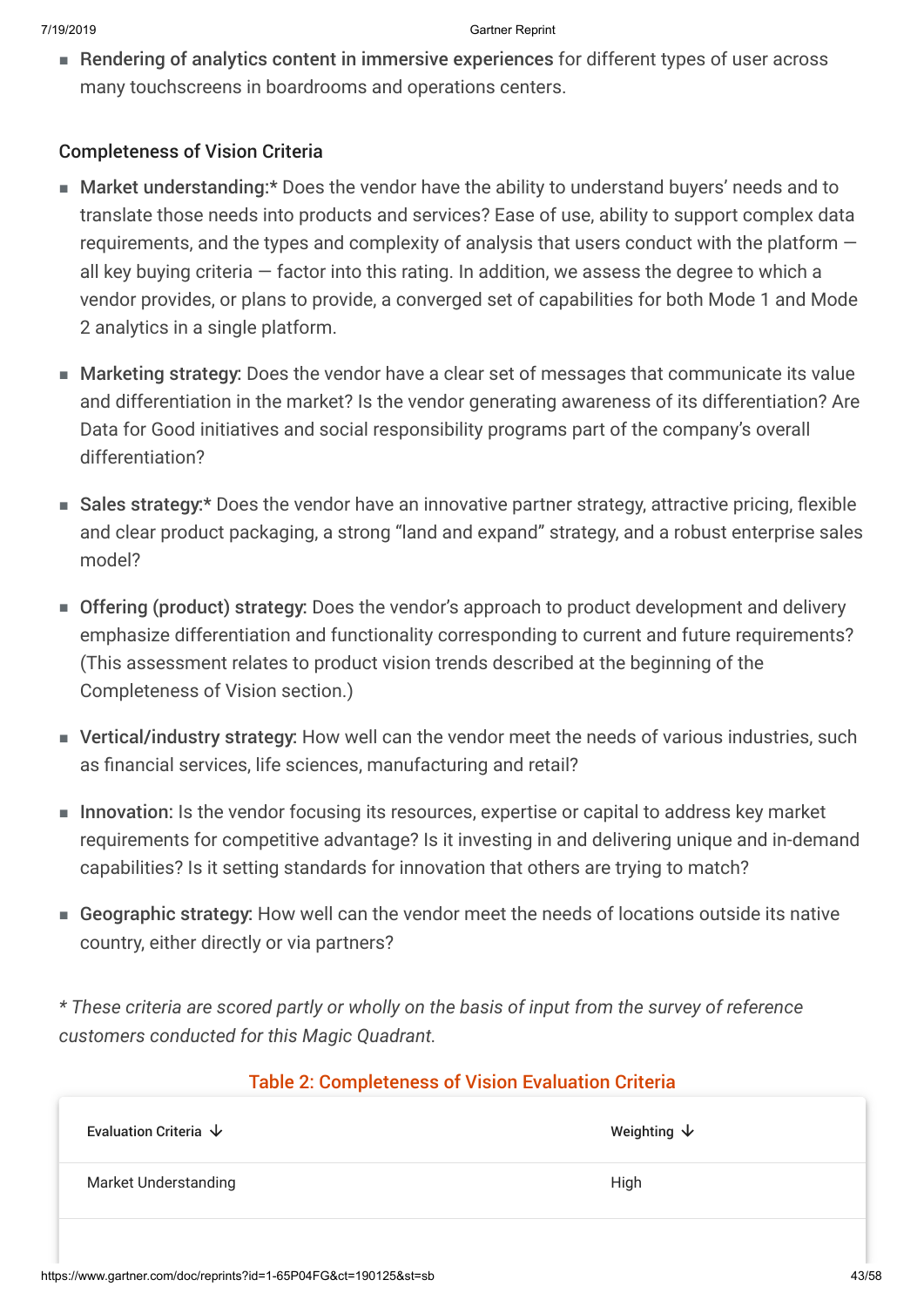| Evaluation Criteria $\,\,\downarrow$ | Weighting $\downarrow$ |
|--------------------------------------|------------------------|
| <b>Marketing Strategy</b>            | High                   |
| <b>Sales Strategy</b>                | High                   |
| <b>Offering (Product) Strategy</b>   | High                   |
| <b>Business Model</b>                | <b>Not Rated</b>       |
| Vertical/Industry Strategy           | Medium                 |
| Innovation                           | High                   |
| Geographic Strategy                  | Low                    |

### Source: Gartner (February 2019)

### Quadrant Descriptions

### Leaders

Leaders demonstrate a solid understanding of the product capabilities and commitment to customer success that buyers in this market demand. They couple this understanding with an easily comprehensible and attractive pricing model that supports proof of value, incremental purchases and enterprise scale. In the modern analytics and BI platform market, buying decisions are being made, or at least heavily influenced, by business users that demand products that are easy to buy and use. They require that these products deliver clear business value and enable use of powerful analytics by those with limited technical expertise and without upfront involvement from the IT department or technical experts. In a rapidly evolving market with constant innovation, a Leader must also demonstrate that it does not focus only on current execution. It must have a robust roadmap for solidifying its position as a market leader, and thereby for protecting the investments of today's buyers.

### Summary of Leaders' Quadrant Positions

Buying of net new modern analytics and BI platforms is now mainstream. Organizations that have been successful with smaller deployments have expanded their use across the enterprise and are increasingly making their modern analytics and BI platform an enterprise standard — or *the* enterprise standard — within their organization. Agility and ease of use for business users remain crucial motivations for buying. At the same time, the abilities to govern deployments, promote user-generated content to trusted enterprise sources, deal with complex and large datasets, extend and embed analytic content, and support large global deployments have attained new importance for buying decisions.

Four vendors execute sufficiently well on their vision to warrant a positon in the Leaders quadrant.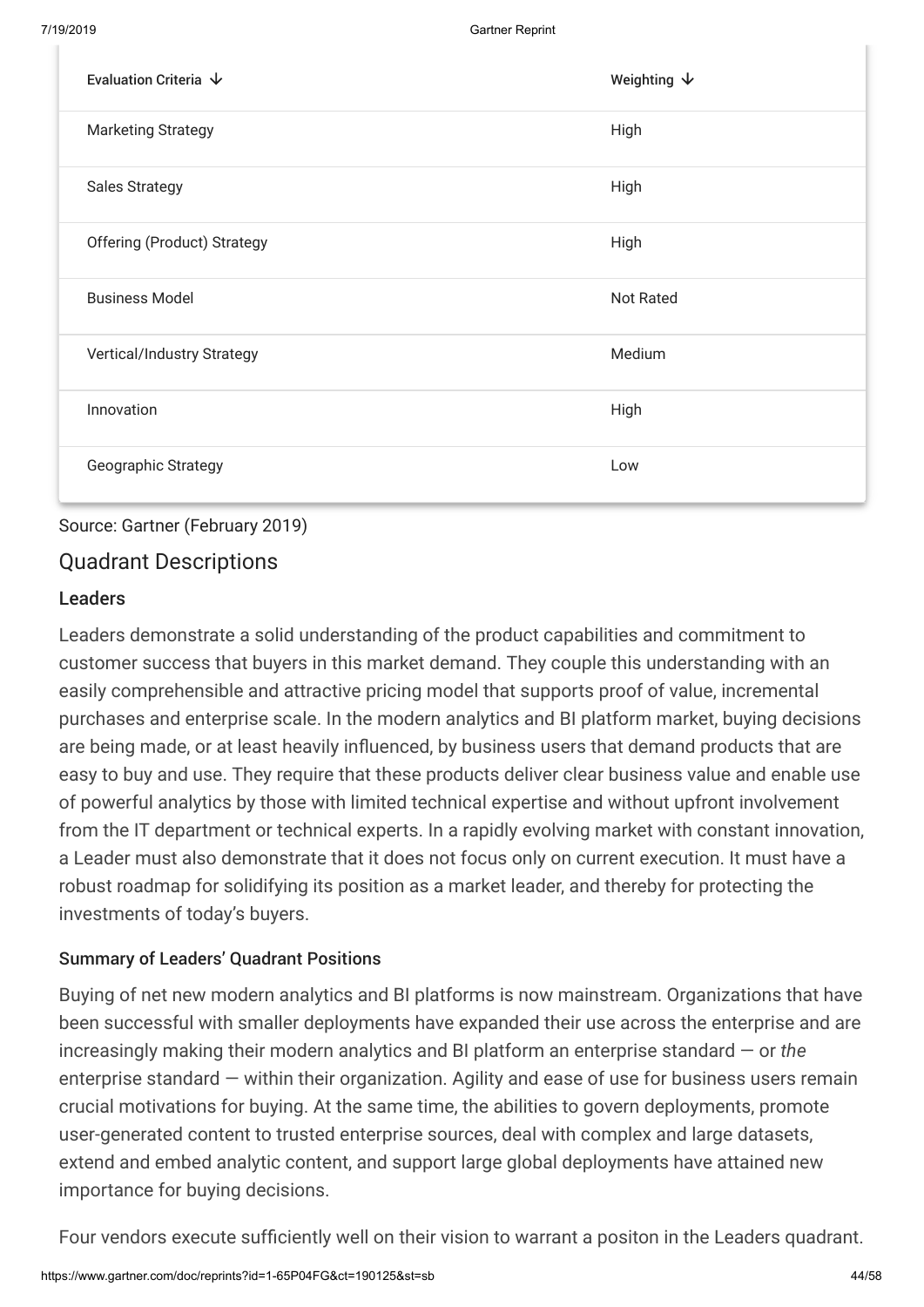### **Challengers**

Challengers are well-positioned to succeed in this market. However, they may be limited to specific use cases, technical environments or application domains. Their vision may be hampered by the lack of a coordinated strategy across various products in their platform portfolio. Alternatively, they may fall short of the Leaders in terms of effective marketing, sales channels, geographic presence, industry-specific content and innovation.

### Summary of Challengers' Quadrant Positions

Only one vendor is executing at a level that may challenge the Leaders. However, having less mind share beyond its installed base and being later to deliver a disruptive product roadmap than some Leaders and Visionaries, it risks continued competition and disruption from more broadly focused competitors.

### Visionaries

Visionaries have a strong and unique vision for delivering a modern analytics and BI platform. They offer deep functionality in the areas they address. However, they may have gaps when it comes to fulfilling broader functionality requirements or lower scores for customer experience, operations and sales execution. Visionaries are thought leaders and innovators, but they may be lacking in scale or there may be concerns about their ability to grow and still provide consistent execution.

### Summary of Visionaries' Quadrant Positions

There is a tighter clustering of Visionaries in this edition of the Magic Quadrant, with all of them having improved Ability to Execute. Some Visionaries provide modern product offerings backed by established customer bases, but have emerging or hampered momentum. Other Visionaries have innovative and potentially disruptive product visions, but are restricted either by gaps in their current offerings or a lack of visibility and traction in the market (or both).

### Niche Players

Niche Players do well in a specific segment of the analytics and BI market — such as cloud BI, customer-facing analytics, agile reporting and dashboarding, or embeddability— or have limited ability to surpass other vendors in terms of innovation or performance. They may focus on a specific domain or aspect of analytics and BI, but are likely to lack deep functionality elsewhere. They may also have gaps in terms of broader platform functionality, or have less-than-stellar customer feedback. Alternatively, they may have a reasonably broad analytics and BI platform, but limited implementation and support capabilities or relatively limited customer bases (such as in a specific region or industry). In addition, they may not yet have achieved the necessary scale to solidify their market positions.

### Summary of Niche Players' Quadrant Positions

Just over half the vendors in this Magic Quadrant are Niche Players. All 11 Niche Players have specialized strengths and differentiated capabilities that position them well to meet the rapidly evolving requirements of customers in this market.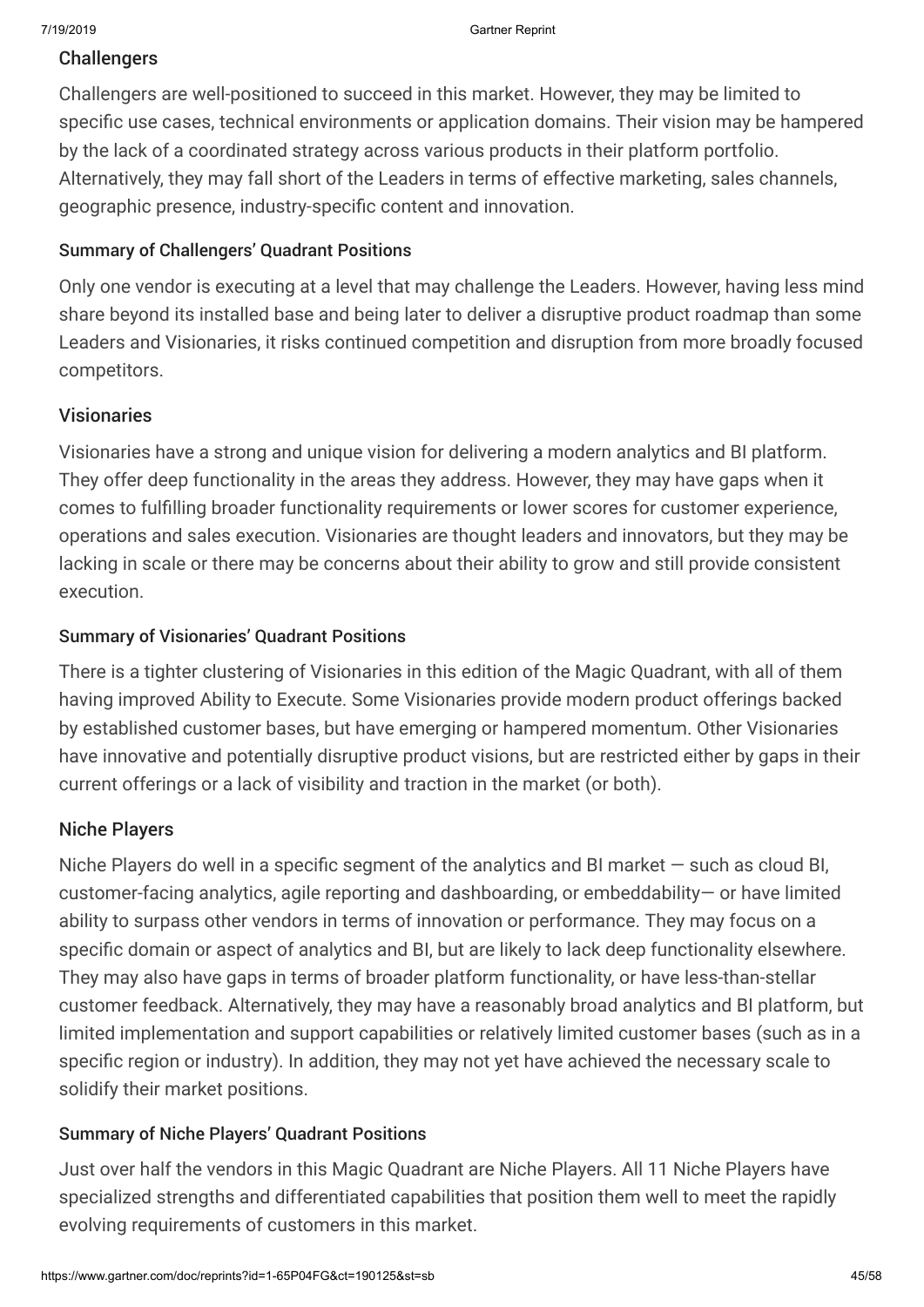## Context

Readers should not use this Magic Quadrant in isolation as a tool for selecting vendors.

In 2016, Gartner dramatically modified and modernized its definition of an analytics and BI platform to reflect the segment of the overall market in which the majority of active net new purchases occur. As a result, we strongly discourage attempts to assess vendors' movements by comparing this Magic Quadrant with Magic Quadrants published before 2016: The change to the definition renders such comparisons invalid.

This Magic Quadrant assesses vendors' capabilities on the basis of their execution in 2018 and future development plans. As vendors and the market evolve, the assessments may only be valid for one particular point in time.

When making tool selection decisions, use this Magic Quadrant in combination with Gartner's "Market Guide for Traditional Enterprise Reporting Platforms,""Critical Capabilities for Analytics and Business Intelligence Platforms," Survey Analysis research, and Strength, Weakness, Opportunity and Threat (SWOT) publications on certain vendors. Also use Gartner's client inquiry service.

Readers should not ascribe their own definitions of Completeness of Vision or Ability to Execute to this Magic Quadrant (they often incorrectly equate these with product vision and market share, respectively). The Magic Quadrant methodology uses a range of criteria to determine a vendor's position, as shown by the extensive Evaluation Criteria section above.

## Market Overview

The modern subsegment of the analytics and BI market continues to expand more rapidly than the overall BI market. The extent to which technical experts are using modern analytics and BI platforms to deliver content in a modern and agile way, as opposed to business users authoring their own content, varies by region, industry and organizational maturity. According to surveyed reference customers, 64% are increasing the numbers of users and the amount of businessauthored content. Many vendors in the modern analytics and BI market have double-digit revenue growth, but two factors have slowed this subsegment's revenue growth. The first is the move from primarily perpetual licensing to primarily subscription licensing. Second is the downward pricing pressure exerted by Microsoft and vendors that offer modern capabilities as part of maintenance fees. Consequently, although substantial seat growth continues, it is not necessarily reflected in the high revenue growth exhibited in 2016 when Gartner first segmented the market into traditional BI and modern analytics and BI.

Key trends for this edition of the Magic Quadrant include:

■ Single platform for Mode 1 and Mode 2: In the first wave of BI modernization, buyers recognized that, if they wanted agility in relation to analytics, that meant adding smaller vendors and point solutions to their traditional BI platform portfolio (see "Select the Right Analytics and Business Intelligence for the Right User and Use Case" and "Less Is More: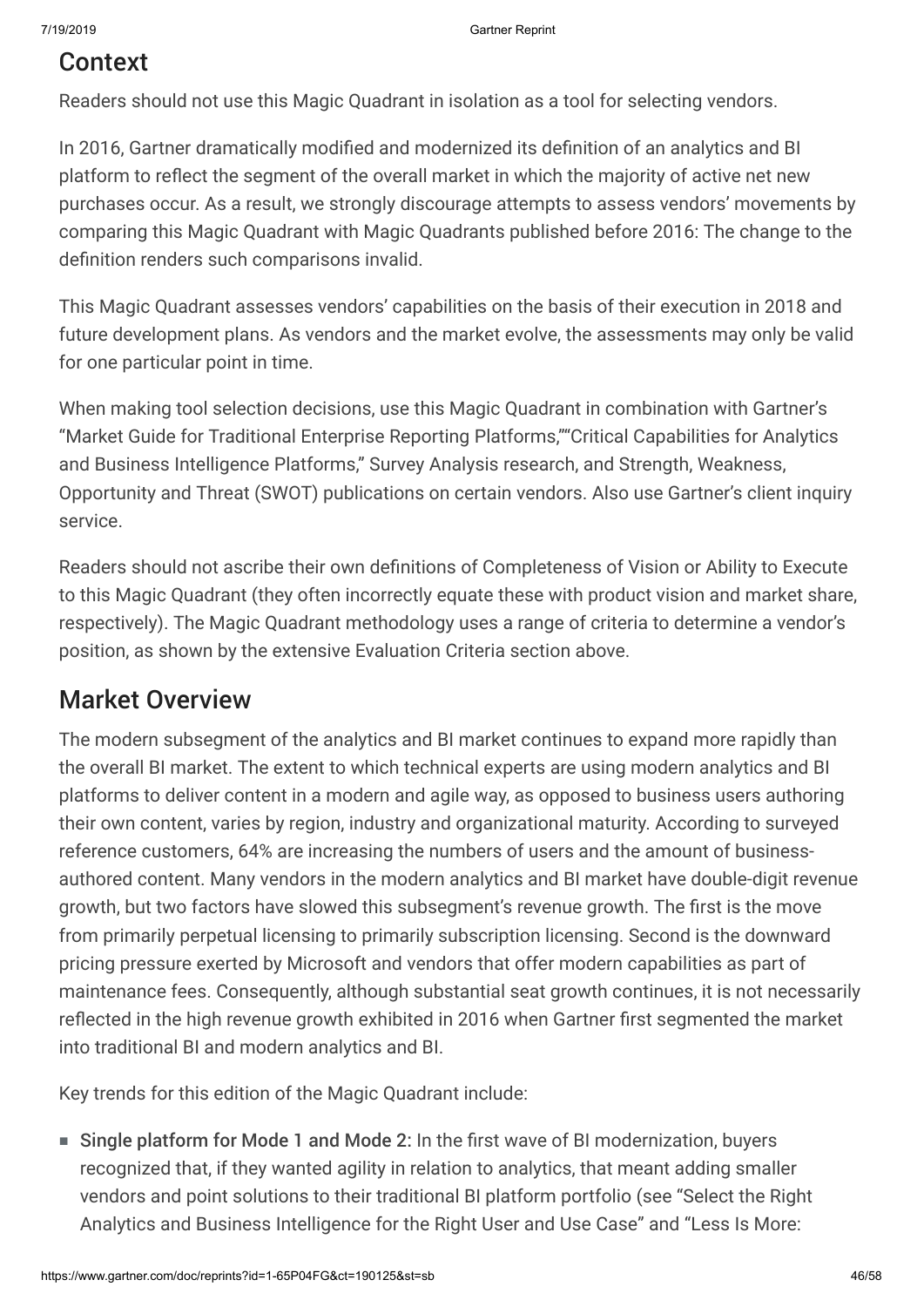Streamlining Your Analytics and BI Tool Portfolio"). However, as users have stretched the capabilities of visual-based data discovery vendors, these vendors have expanded their capabilities for governance, formatted reports and scheduled output  $-$  all in support of Mode 1. Conversely, traditional BI platform vendors have expanded to support more agility. Customers would like to use existing report content and governance models; business users would like to scale and share visual explorations with more users, potentially adding governance in the process. Happily, vendors' expansions mean that buyers now have more choice when it comes to getting the best capabilities from a single provider.

However, the degree to which a platform spans the full range of workflows, and Mode 1 and Mode 2, still varies significantly between vendors. Additionally, some vendors may only have such integrated coverage on their product roadmap, or may continue to focus on only one mode.

These market dynamics pose challenges for customers deciding when to invest in a new vendor, when to upgrade, or when to discontinue an investment (see again, "Less Is More: Streamlining Your Analytics and BI Tool Portfolio"). Customers may decide on a platform that spans both modes, or may use portal-like or insight hub technology to provide a single point of access to multiple platforms (such as those of Metrics Insights, Motio, SAP [SAP Analytics Hub], Yellowfin and ZENOPTICS).

- Augmented analytics: This technology includes ML-enabled analytics and BI in all phases of the analytics workflow, from data preparation to data modeling and insight generation. Megavendors and startups alike continue to execute on their augmented analytics roadmaps, but at different paces and with differing degrees of sophistication and innovation. For example, augmented alerting and anomaly detection are new trends in augmented analytics, with only a few smaller vendors offering these at present. Although augmented analytics is not yet attracting mainstream buying activity, it remains a transformative differentiator that commands higher prices (see "Augmented Analytics Is the Future of Data and Analytics"). In addition, customers who were early to adopt visual-based discovery now face a proliferation of data and user-created analyses. As they mature their analytics, these customers are anxious to embrace this next wave of disruption. Further, customers who were late to modernize their traditional BI platforms are asking if they can simply skip ahead to augmented analytics.
- NLP. This technology is an aspect of augmented analytics, one used both to access data and to interpret findings. With the use of voice- and search-based interfaces, the query process changes from a primarily drag-and-drop query-building process into a more searchlike experience. NLP also includes conversational analytics as vendors integrate chatbots and virtual assistants into the analysis workflow. NLG uses ML to explain findings that may have been either manually or automatically generated.
- Downward pricing pressure, subscription-based pricing and enterprise license agreements: Downward pressure on prices continued in 2018, with Tableau introducing a new lower-priced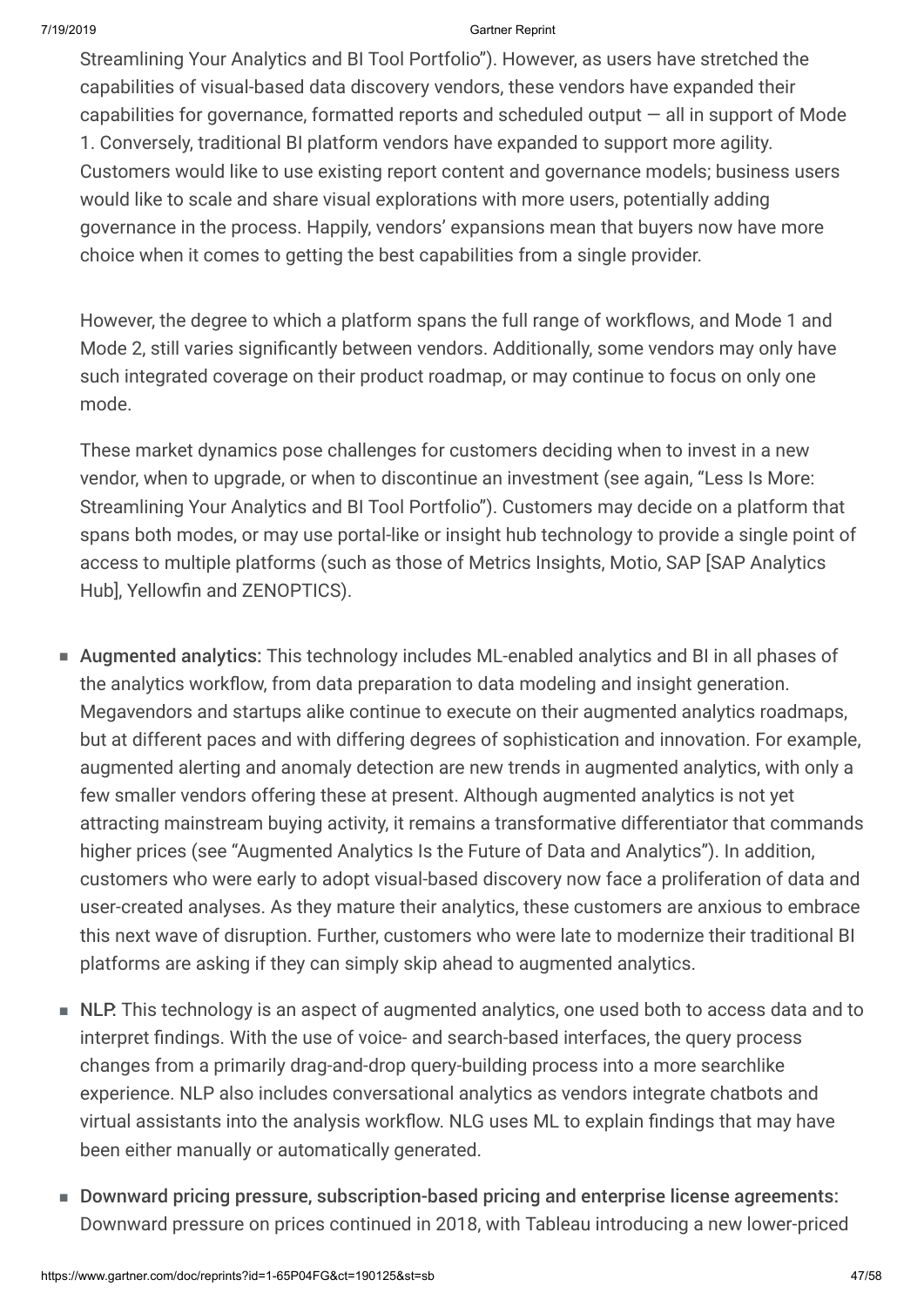role, Viewer, to compete better with Microsoft's Power BI (see "Tableau's New Software Pricing Lowers Costs for Casual Business Analytics Users"). Additionally, Qlik introduced a new dualuse license to enable QlikView users to use Qlik Sense — it substantially lowers the price of the latter product. Some megavendors provide modern analytics and BI capabilities in return for existing maintenance fees. Customers are often willing to pay a premium for differentiating capabilities, particularly new and emerging ones, such as augmented analytics.

All but one vendor in this Magic Quadrant now offers subscription-based pricing, whether their software is deployed in the cloud or on-premises, and 54% of their surveyed reference customers are on this licensing model. The subscription model may lower the entry cost, but it does not lower licensing costs over time (typically beyond the third year). Most buyers look initially at the licensing cost. Gartner, however, continues to recommend that customers look at the total cost of ownership, which includes the costs of deployment, scaling up, varying efforts to author content, and ongoing training and enablement. Pricing flexibility is also important; pricing may, for example, be metered, user-based, server-based or reflective of "anywhere provisioning."

- Data scalability and model complexity: These aspects of analytics and BI platforms are under increased pressure as data storage options shift from single, relational storage to more varied, nonrelational storage. Also, as data literacy improves, users are asking more sophisticated questions that relate to multiple data sources and menu-driven advanced analytics. Additionally, the rise of data lakes as part of overall information architectures forces analytics and BI teams to decide how best to model data and where. Should data be replicated in the inmemory engine of the analytics and BI platform? Are the downsides associated with data replication worth the improved performance? Products continue to differ substantially in terms of these capabilities.
- Data storytelling, data literacy and user enablement: These are distinct trends but interrelated. Data storytelling requires a more data-literate workforce to be able to present data in a way that offers insights faster, improves memory retention and leads to desired actions. Technical features within a platform can facilitate this by automatically applying best practices in visual perception, presenting findings in a storylike sequence, and combining rich formatting and infographics. Turning IT report developers and data experts into communicators requires new levels of communication technique and training. There are services firms that specialize in providing education on data literacy and data storytelling. In addition, some analytics and BI platform vendors are bringing their user enablement programs to bear, particularly with elearning and communities. As some platform features are less differentiated, user enablement and turning customers into fans may prove to be the next competitive battleground.
- Privacy: Multiple jurisdictions around the world are maturing their privacy legislation. Examples are the General Data Protection Regulation (GDPR) in the EU and the Lei Geral de Proteção de Dados (LGDP) in Brazil. Others are in the making, such as a data protection and privacy framework for India and various concurrent efforts in the U.S. at both state and federal level.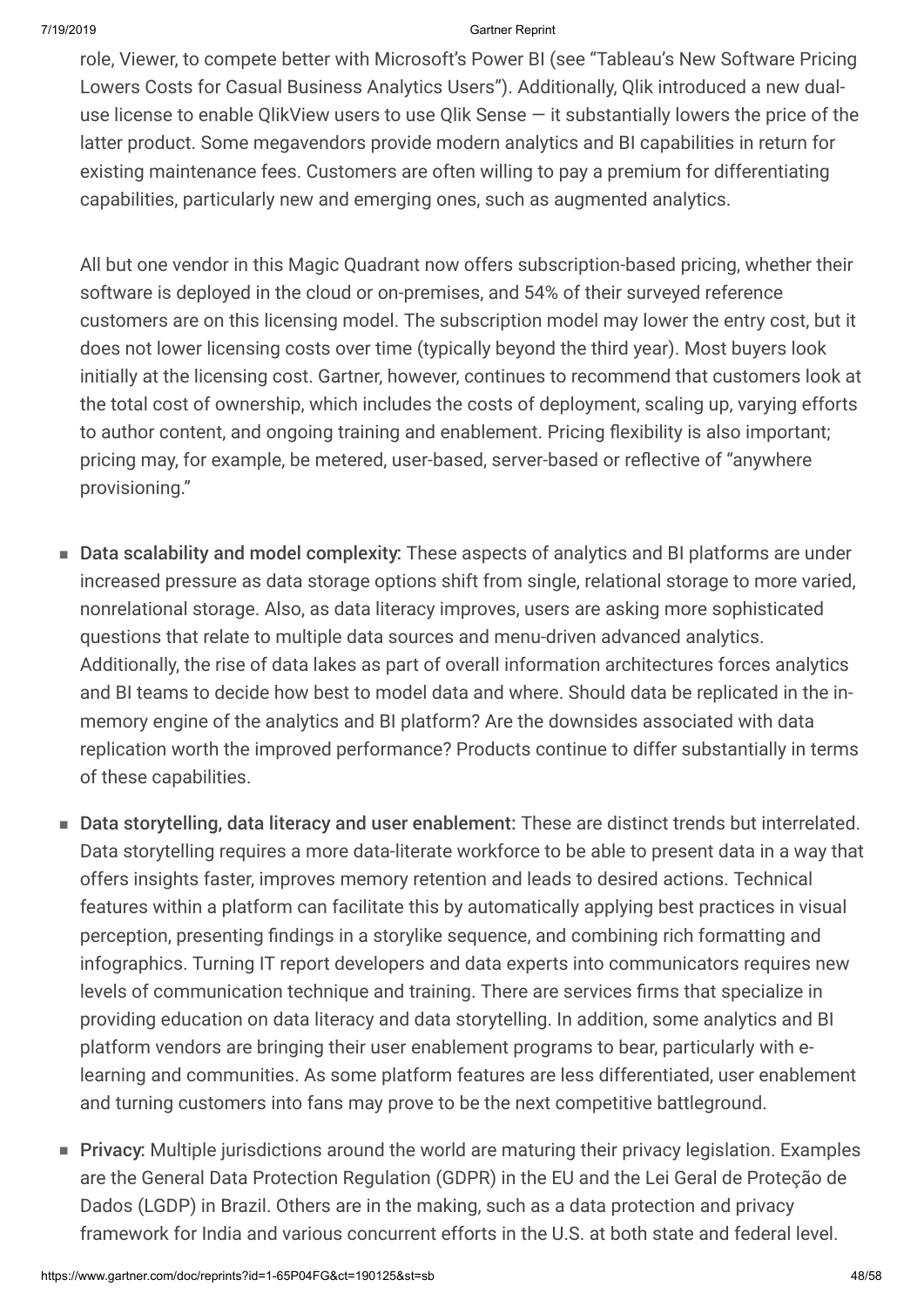The financial and reputational damage that can follow failure to protect the data of individuals — employees, citizens and consumers — effectively forces data and analytics leaders to ensure that their analytics and BI platform is not a weak link. Unfortunately, though, it often *is* a weak link, as vendors' offerings often fall woefully short. Most platforms, for example, provide no mechanism for identifying or classifying privacy-sensitive personal data elements, and no way to purge such elements from reports, dashboards and cached results. Only a handful of products enable BI administrators to prevent tagged personal data from being exported into risky and hard-to-control formats such as PDF or spreadsheet.

- Embedded analytics and BI and developer enablement: Embedded analytics and BI remains an important use case because customers want to create extranet applications, monetize data, and provide analytics and BI as part of overall business applications. These applications may reach beyond internal stakeholders to include customers, suppliers and citizens. ISVs also consider embedded analytics and BI capabilities important (see "5 Best Practices for Choosing an Embedded Analytics Platform Provider"). For some vendors, the embedded use case represents their primary market; this is the case with GoodData and Logi Analytics, for example, as well as with smaller vendors such as Exago and Izenda. For other vendors, it is a smaller focus, but represents a new battleground requiring special pricing and improved APIs. Customers most often buy products with embedded analytics and BI features due to a desire for specific capabilities to support the developer community and address the needs of product managers.
- Data for Good, social responsibility and diversity: Vendors participating in the Data for Good and AI for Good movements donate money, software, data and services in support of efforts to improve society and deepen community relationships (see "How to Use Data for Good to Improve Society"). Such participation has also become a means of differentiation when recruiting from a limited pool of talent in the technology sector, especially when it comes to data and analytics. Participation in Data for Good and/or AI for Good is just one reflection of an organization's culture and ethics, which, for 72% of the surveyed reference customers, weighed heavily during the buying process. In addition, a diverse workforce correlates with higher innovation and a greater ability to capture new markets (see "Diversity and Inclusion in Data and Analytics Fuels Innovation on the Path to Digital Transformation").
- Cloud adoption and innovation: Having past a tipping point in 2017, adoption of cloud analytics and BI continued in 2018. Most net new deployments originating in the cloud, and the majority of the reference customers surveyed for this Magic Quadrant, are already using various forms of cloud deployment.

A number of innovations are developing in the cloud first — and sometimes only in the cloud. Although neither Amazon nor Google qualified for inclusion in this Magic Quadrant, they remain new entrants to the market and important vendors to watch for their IaaS, database options, and analytic and BI platforms. Similarly, Workday, a provider of cloud business applications, has continued to expand its analytic capabilities, most recently by acquiring Stories, an augmented analytics vendor.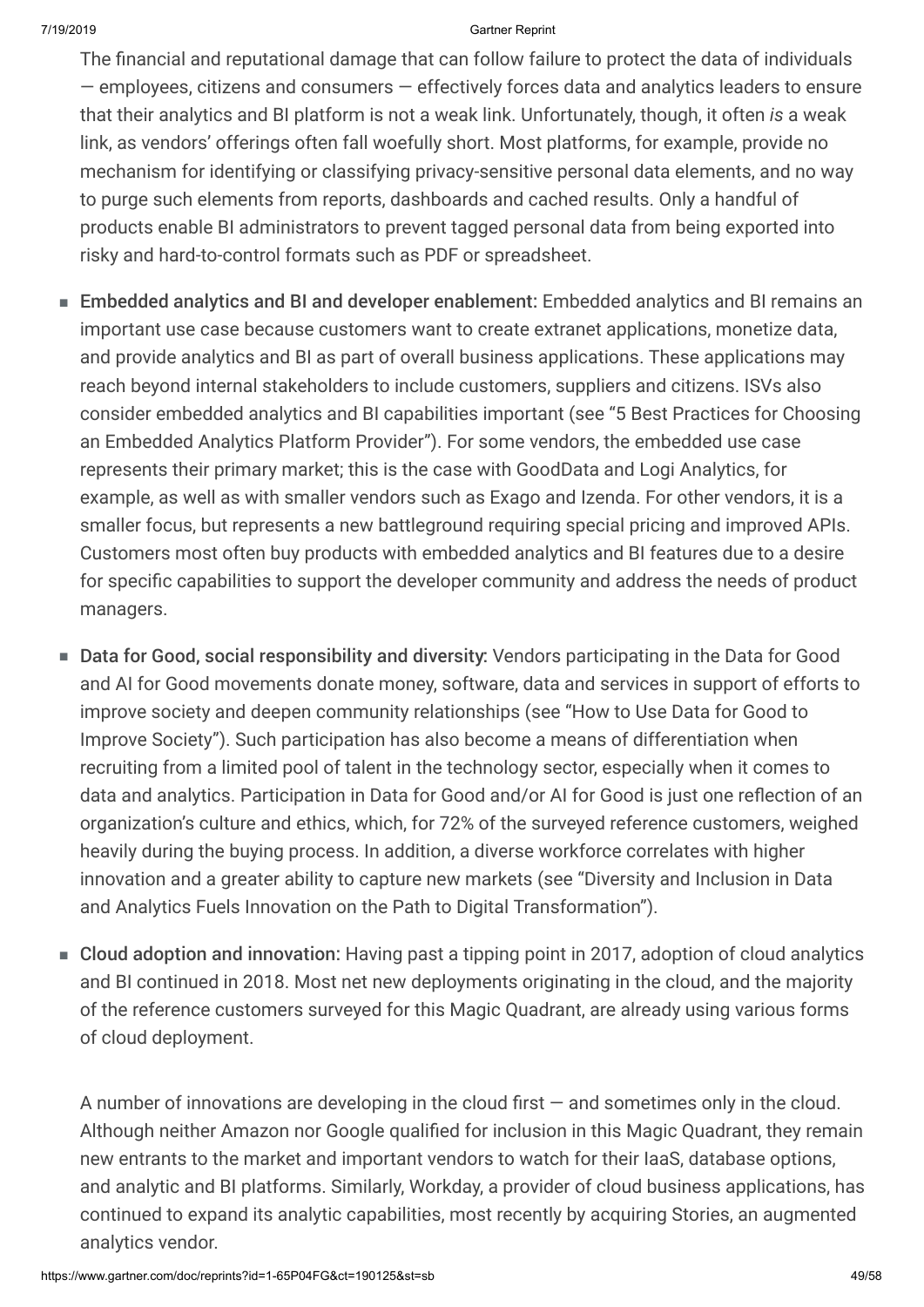A "multicloud" approach, whereby customers can choose to run an application in, and spanning, multiple cloud IaaS offerings (such as those of AWS and Microsoft Azure) is in its infancy. Qlik and SAP are among the first vendors to pursue this approach.

In addition, some vendors now offer a single license encompassing both on-premises and cloud users. Microsoft was the first, with Power BI Premium. Qlik and SAP are developing such options.

While a single, comprehensive license is an ideal starting point, customers also want the ability to manage and administer content and users across deployment models (on-premises and cloud). As yet, though, most vendors do not support such comprehensive deployment.

Although the level of cloud deployment is high among the reference customers surveyed for this Magic Quadrant, 34% plan to keep data warehouse and data lake deployments onpremises. This shows the need for analytics and BI vendors to support hybrid connectivity.

| <b>ACV</b>     | annual contract value                  |
|----------------|----------------------------------------|
| AI             | artificial intelligence                |
| <b>API</b>     | application programming interface      |
| <b>AWS</b>     | <b>Amazon Web Services</b>             |
| B <sub>l</sub> | business intelligence                  |
| <b>DNFS</b>    | Direct Network File System             |
| <b>ETL</b>     | extraction, transformation and loading |
| FP&A           | financial planning and analysis        |
| <b>HDFS</b>    | <b>Hadoop Distributed File System</b>  |
| IoT            | Internet of Things                     |
| <b>JDBC</b>    | Java Database Connectivity             |
| <b>JSON</b>    | <b>JavaScript Object Notation</b>      |

## Acronym Key and Glossary Terms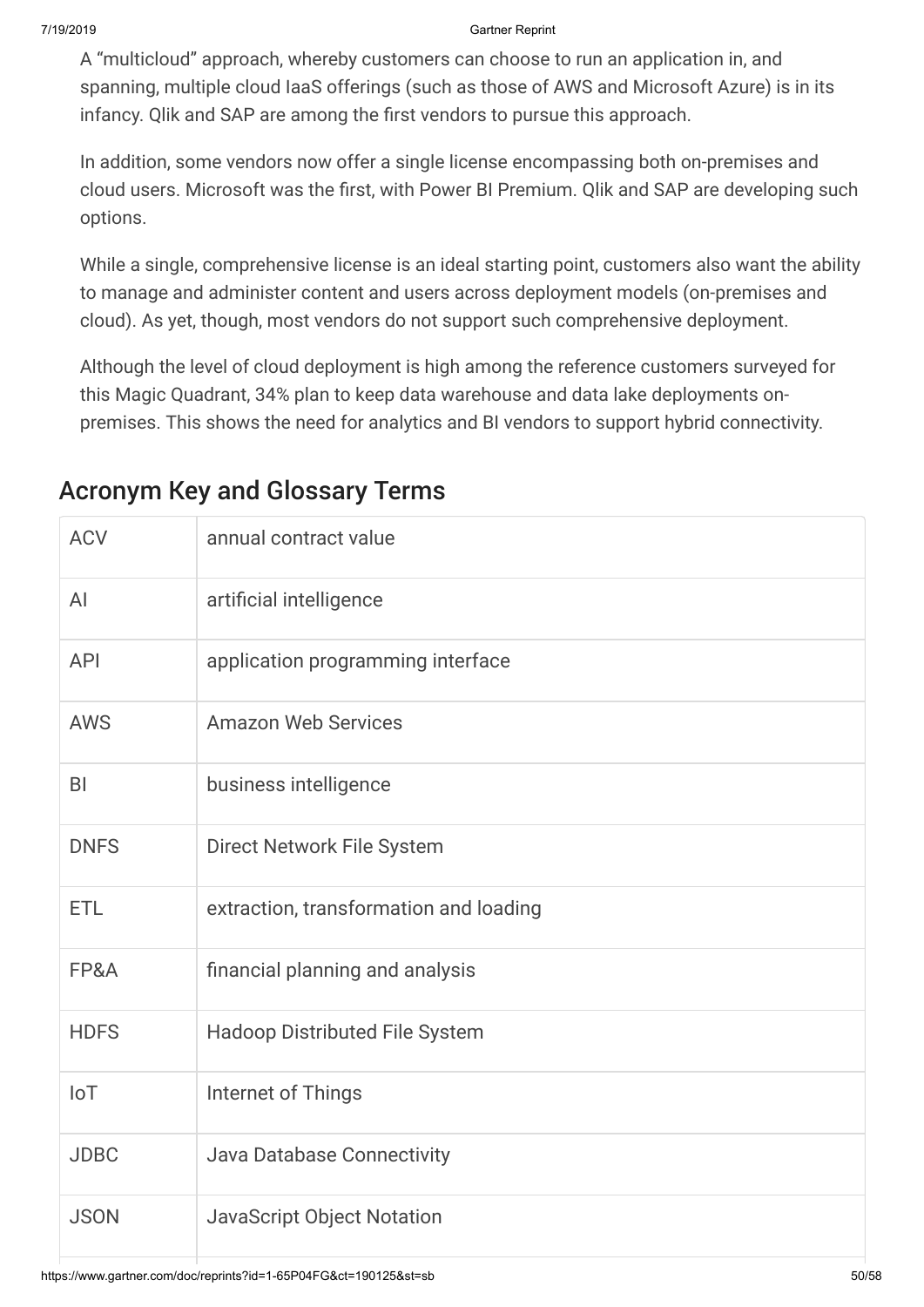| <b>ISV</b>   | independent software vendor                   |
|--------------|-----------------------------------------------|
| <b>KPI</b>   | key performance indicator                     |
| <b>ML</b>    | machine learning                              |
| <b>MOLAP</b> | multidimensional online analytical processing |
| <b>MPP</b>   | massively parallel processing                 |
| <b>NLG</b>   | natural language generation                   |
| <b>NLP</b>   | natural language processing                   |
| <b>NLQ</b>   | natural language query                        |
| <b>OAC</b>   | <b>Oracle Analytics Cloud</b>                 |
| SI           | system integrator                             |
| <b>SOR</b>   | system of record                              |
| <b>UX</b>    | user experience                               |

## Evidence

Gartner's analysis in this Magic Quadrant is based on a number of sources:

- Customers' perceptions of each vendor's strengths and challenges, as gleaned from their analytics and BI-related inquiries to Gartner.
- An online survey of vendors' reference customers.
- A questionnaire completed by the vendors.
- Vendors' briefings, including product demonstrations, and discussions of strategy and operations.
- An extensive RFP questionnaire inquiring about how each vendor delivers the specific features that make up our 15 critical capabilities (see "Toolkit: Analytics and BI Platform RFP").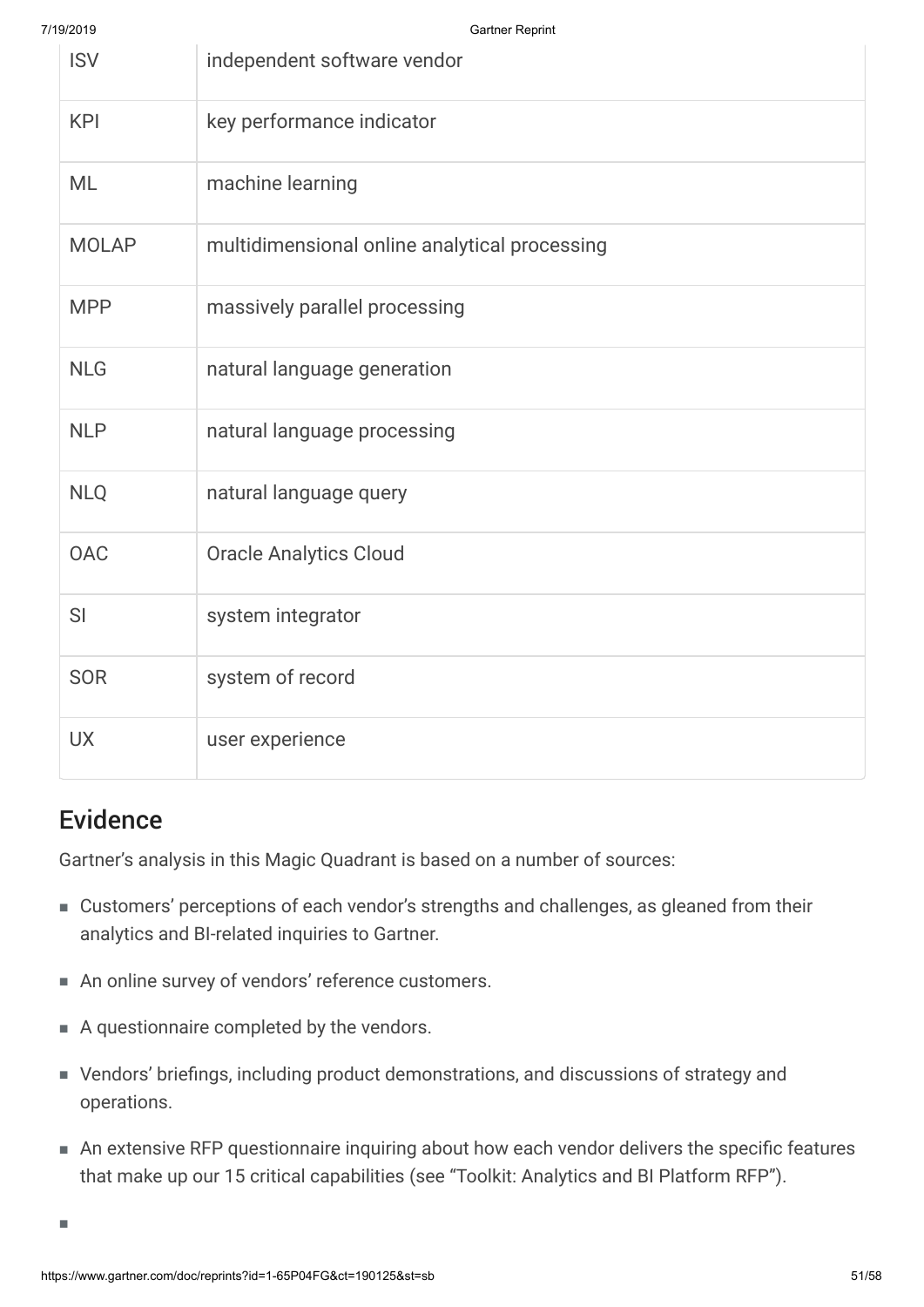Video demonstrations of how well vendors' analytics and BI platforms address specific functionality requirements across the 15 critical capabilities.

■ Access to evaluation software from each vendor.

### Online Survey for This Magic Quadrant

An online survey was developed and hosted by Gartner as part of its research for this Magic Quadrant. Vendor-identified reference customers — end-user customers and OEMs — and respondents from the previous year's survey provided data.

The survey was conducted from 6 September 2018 through 5 October 2018.

The survey results used in this document derive from 1,639 responses as follows:

- Vendor-identified reference customers (1,220 or 74%)
- Reference customers from the previous year's survey who also participated in this year's survey (168 or 10%)
- OEM reference customers (251 or 15%).

Although these represent a substantial pool of responses for drawing directional inferences, reference customer data is not representative of the total analytics and BI platform market. Rather, it is representative of the customers who elected to participate in the survey.

The number of qualified responses by vendor is as follows:

- Birst, 38
- BOARD International, 44
- Domo, 31
- GoodData, 34
- IBM, 83
- Information Builders, 68
- Logi Analytics, 33
- Looker, 43
- Microsoft, 90
- MicroStrategy, 94
- Oracle, 65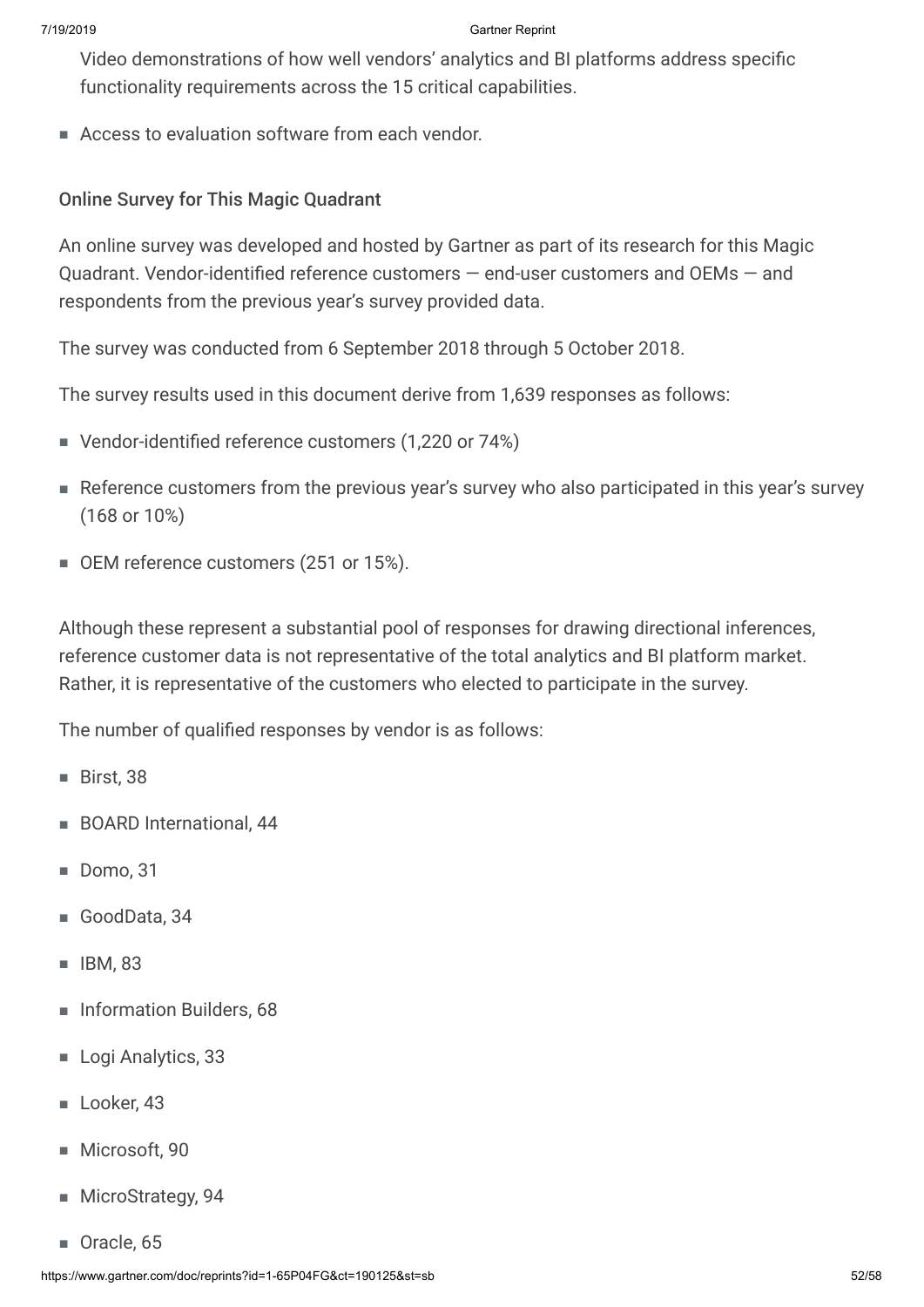- Pyramid Analytics, 58
- Qlik, 315
- Salesforce, 60
- SAP, 52
- SAS, 77
- Sisense, 67
- Tableau, 67
- ThoughtSpot, 55
- TIBCO Software, 54
- Yellowfin, 70

### Peer Insights

Gartner Peer Insights reviews were evaluated for anecdotal commentary and evaluation metrics related to operations (service and support, quality of technical support), sales experience (pricing and contract flexibility), and market responsiveness (value received). Those who made these reviews are referred to as "Gartner Peer Insights reviewers" throughout this Magic Quadrant. We considered reviews for modern analytics and BI posted from 1 January 2018 through 12 October 2018.

The number of Gartner Peer Insights reviewers by vendor is as follows (in cases where a vendor has fewer than 25 reviewers, their comments should be taken as directional):

- Birst, 31
- BOARD International, 27
- Domo, 83
- GoodData, 8
- IBM, 39
- Information Builders, 5
- Logi Analytics, 2
- Looker, 21
- Microsoft, 452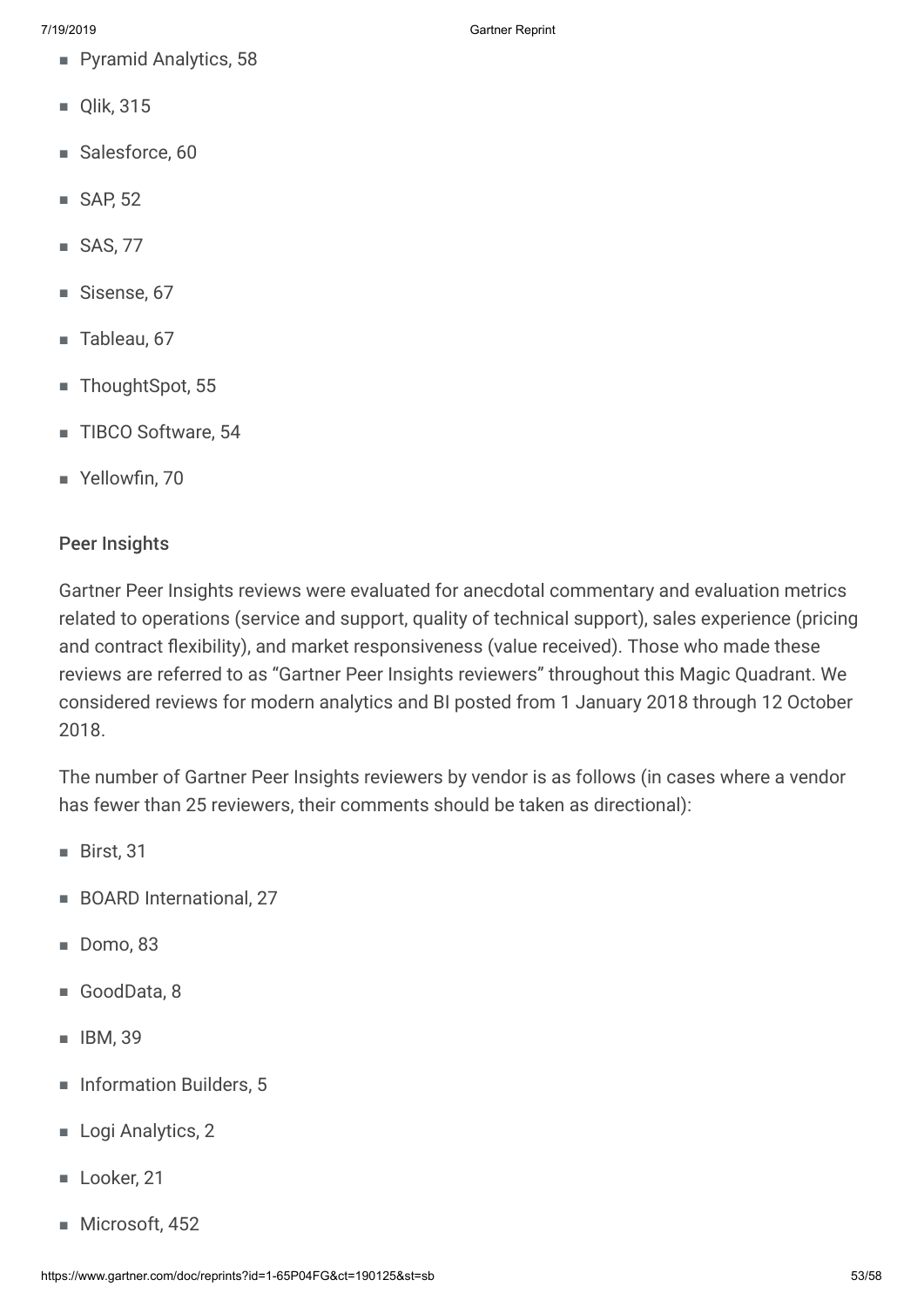- MicroStrategy, 45
- Oracle, 20
- Pyramid Analytics, 5
- Olik, 288
- Salesforce, 41
- SAP, 36
- SAS, 51
- Sisense, 178
- Tableau, 747
- ThoughtSpot, 20
- TIBCO Software, 60
- Yellowfin, 9

## Note 1 Definitions of Mode 1 and Mode 2

A bimodal approach is the practice of managing two separate but coherent styles of work  $-$  one focused on predictability, the other on exploration:

- Mode 1 focuses on predictability and has a goal of stability. It is best used where requirements are well-understood in advance and can be identified by a process of analysis. It includes the necessary investment to renovate and open up the "legacy" environment for the digital world.
- Mode 2 is exploratory, involving experimentation to solve new problems, and optimized for areas of uncertainty. In this case, requirements are not well-understood in advance. Mode 2 is best suited to areas in which an organization cannot make an accurate and detailed predefined plan because not enough is known. Mode 2 efforts don't presume to predict the future, but allow the future to reveal itself in small pieces. Work often begins with a hypothesis that proves true, proves false or evolves during a process that typically involves short iterations or projects.

Work that spans both modes forces development teams to manage dependencies involving speed of delivery, which is also impacted by the architecture and design of the applications involved. The ability to effectively integrate the more predictable evolution of products and technologies (Mode 1) with the new and innovative (Mode 2) is the essence of a mature bimodal capability.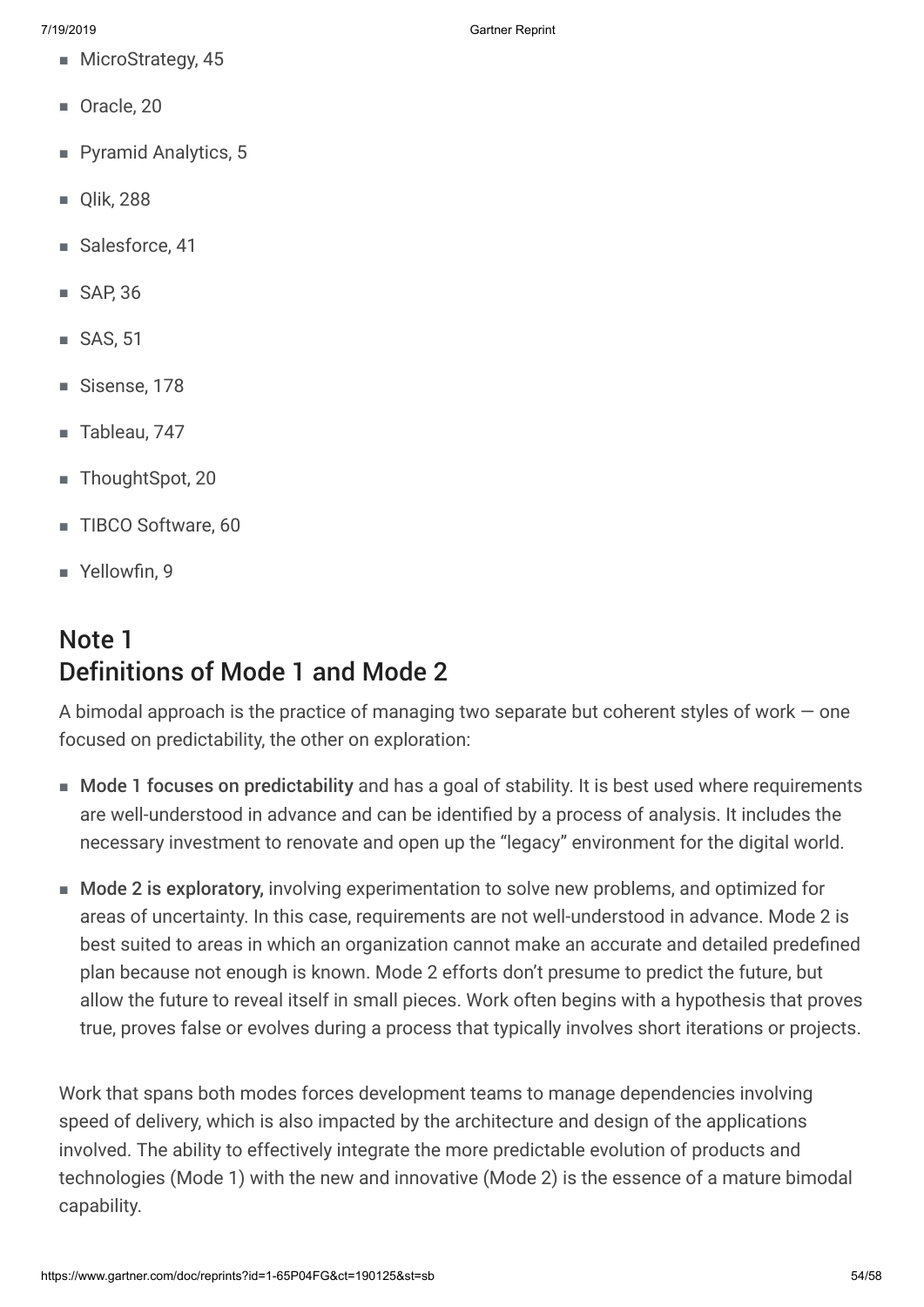## Note 2 Customer Survey Metrics Referenced in This Magic Quadrant

This Magic Quadrant refers throughout to composite metrics based wholly or partly on the responses of reference customers to our survey. The metrics were as follows:

- Customer experience: The score for this metric combines ratings for achievement of business benefits, availability of skills and user enablement (which includes scores for training, online videos, online communities and documentation). It is based entirely on responses to the survey of reference customers.
- Operations: The score for this metric combines ratings for product quality, support and ease of migration. It is based entirely on responses to the survey of reference customers.
- Sales experience: The score for this metric is based on reference customers' ratings of their satisfaction with presales, contracting, pricing and account management.
- Market understanding: The score for this metric is composite. It is based partly on Gartner analysts' opinions about the complexity of data that vendors' platforms can handle and vendors' ability or plans to support Mode 1 and Mode 2 in a single platform. It is also based on reference customers' scores for ease of use for consumers, ease of use for developers, visual appeal, ease of use for administration and deployment, and complexity of analysis (as described below).
- Complexity of analysis: The score for this metric is composite. It consists partly of a rating, based on Gartner analyst opinion, of how well a platform handles complex data needs. It also includes a survey-based weighted average score based on the percentage of responding reference customers who reported use of the platform for the types of analysis that users conduct with it. More interactive and advanced types of analysis result in a higher score than static or parameterized reporting.

The analyst opinion rating is based on assessment of:

- Diversity of data source connectivity
- Ability to combine multiple data sources
- Support for streaming data
- Multipass SQL capabilities
- Ability to federate data

Activities are weighted as follows:

■ Viewing of static reports = 1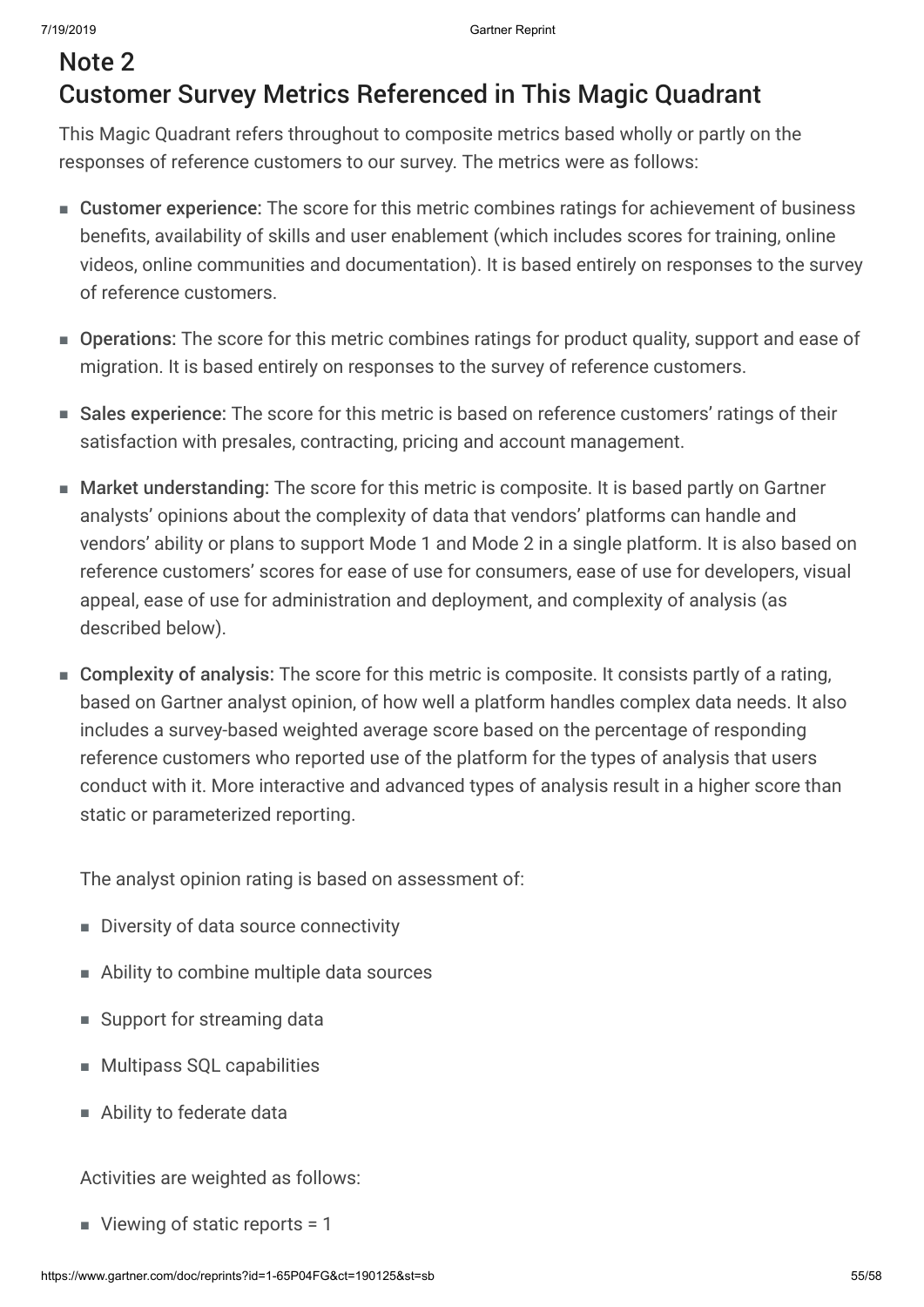- Use of parameterized reports and dashboards = 1
- Data integration and preparation = 2
- $\blacksquare$  Performing simple ad hoc analysis = 3
- $\blacksquare$  Using predictive analytics and/or data mining models = 3
- $\blacksquare$  Interactive exploration and analysis of data = 4
- **Performing moderately complex to complex ad hoc analysis = 5**
- User enablement: The score for this metric is composite. It consists of individual ratings for documentation, online tutorials for content authors, online tutorials for consumers, online communities, conferences, training, e-learning, and availability of skills from the vendor and in the market overall.
- Business benefits: The score for this metric is an average derived from the following benefits:
	- Increased revenue
	- Better, faster decisions
	- Improved customer satisfaction
	- Reduced IT head count
	- Reduced external IT costs
	- Reduced non-IT costs
	- Expansion of types of analysis
	- Availability of better insights to more people
	- Linking of KPIs to corporate objectives
	- Monetization of data

## Note 3 Changes in Critical Capabilities

- "Self-service data preparation" has been renamed "data preparation."
- "Self-contained ETL and data storage" has been renamed "data storage and loading options."

Evaluation Criteria Definitions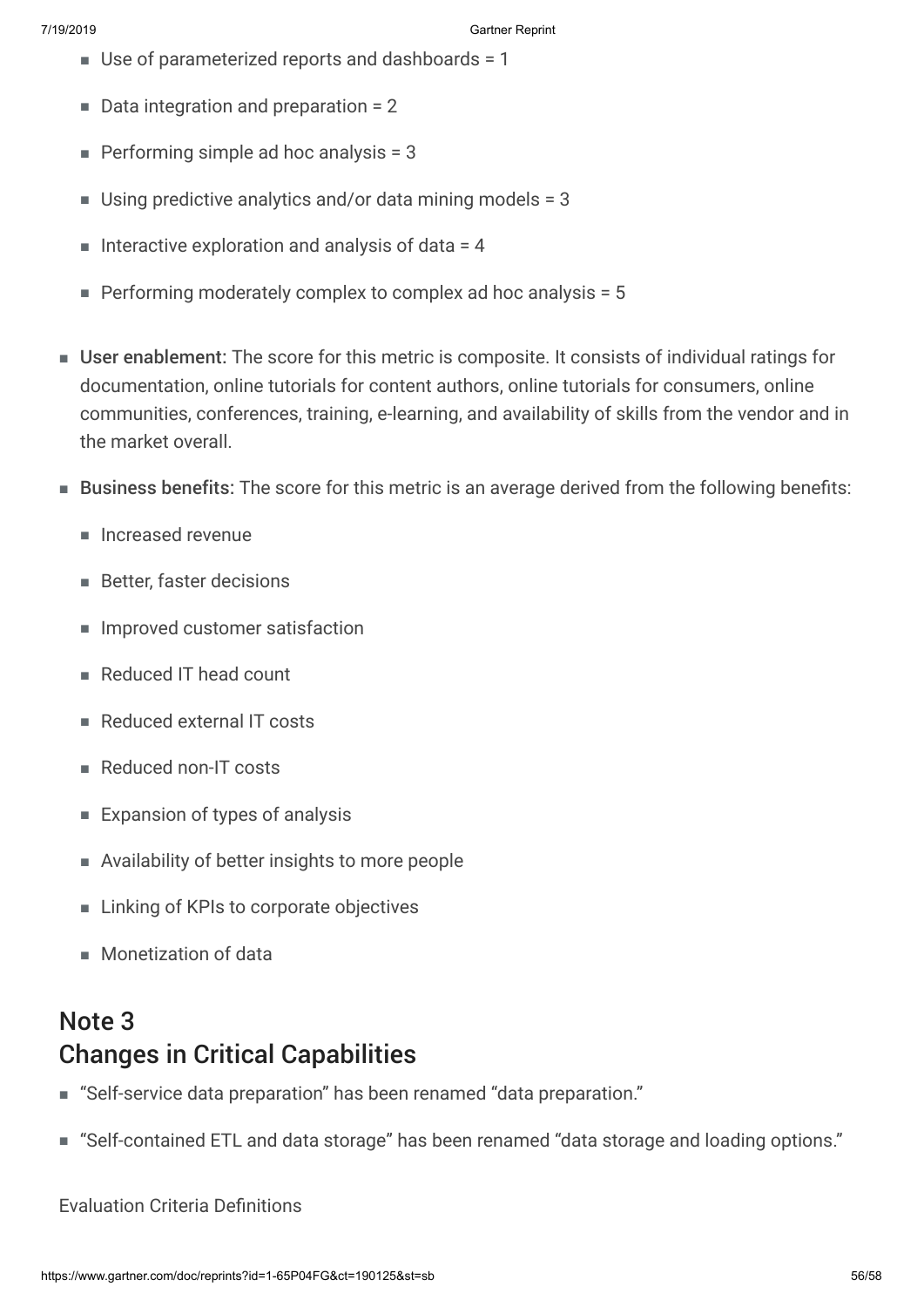### Ability to Execute

Product/Service: Core goods and services offered by the vendor for the defined market. This includes current product/service capabilities, quality, feature sets, skills and so on, whether offered natively or through OEM agreements/partnerships as defined in the market definition and detailed in the subcriteria.

Overall Viability: Viability includes an assessment of the overall organization's financial health, the financial and practical success of the business unit, and the likelihood that the individual business unit will continue investing in the product, will continue offering the product and will advance the state of the art within the organization's portfolio of products.

Sales Execution/Pricing: The vendor's capabilities in all presales activities and the structure that supports them. This includes deal management, pricing and negotiation, presales support, and the overall effectiveness of the sales channel.

Market Responsiveness/Record: Ability to respond, change direction, be flexible and achieve competitive success as opportunities develop, competitors act, customer needs evolve and market dynamics change. This criterion also considers the vendor's history of responsiveness.

Marketing Execution: The clarity, quality, creativity and efficacy of programs designed to deliver the organization's message to influence the market, promote the brand and business, increase awareness of the products, and establish a positive identification with the product/brand and organization in the minds of buyers. This "mind share" can be driven by a combination of publicity, promotional initiatives, thought leadership, word of mouth and sales activities.

Customer Experience: Relationships, products and services/programs that enable clients to be successful with the products evaluated. Specifically, this includes the ways customers receive technical support or account support. This can also include ancillary tools, customer support programs (and the quality thereof), availability of user groups, service-level agreements and so on.

Operations: The ability of the organization to meet its goals and commitments. Factors include the quality of the organizational structure, including skills, experiences, programs, systems and other vehicles that enable the organization to operate effectively and efficiently on an ongoing basis.

### Completeness of Vision

Market Understanding: Ability of the vendor to understand buyers' wants and needs and to translate those into products and services. Vendors that show the highest degree of vision listen to and understand buyers' wants and needs, and can shape or enhance those with their added vision.

Marketing Strategy: A clear, differentiated set of messages consistently communicated throughout the organization and externalized through the website, advertising, customer programs and positioning statements.